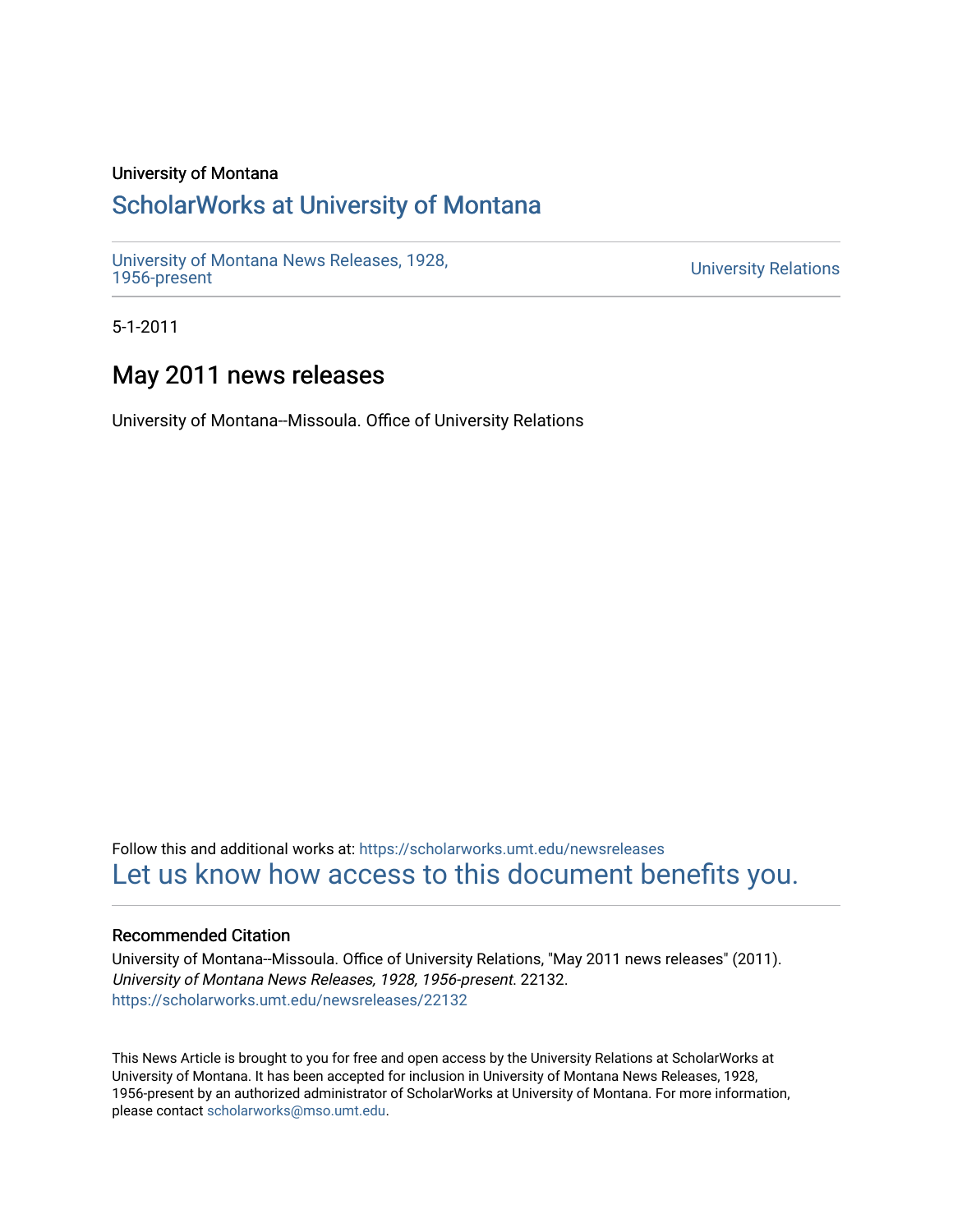





# **05 2011 News**

- 05/31/2011 - [MTPR Reporter Takes Second In Regional Contest -](#page-3-0) Emilie Ritter
- **05/26/2011** - [UM Students Make The Grade With Service Learning -](#page-4-0) Andrea Vernon
- 05/25/2011 - [Center Hosts Conference On Issues For Returning Vets, Families](#page-5-0)  Annē Linn
- 05/25/2011 - [National Scholarship Allows Student To Work With Nonprofit](#page-7-0)  Andrea Vernon
- 05/25/2011 - [UM Student Wins National Phi Kappa Phi Fellowship -](#page-8-0) Laure Pengelly Drake
- 05/25/2011 - [Montana Public Radio Expands To Libby](#page-9-0)  William Marcus
- 05/24/2011 - [Comedian Daniel Tosh Plans Second UM Show](#page-10-0)  Aaron Reynolds
- 05/20/2011 - [Regents Approve New Montana Tech Chancellor](#page-11-0)  Royce Engstrom
- **05/20/2011** - [Campus Technology Magazine Honors UM For Innovation -](#page-12-0) Loey Knapp
- **05/20/2011** - [Summer Ceramics Exhibition At MMAC Celebrates Bray Legacy](#page-14-0)  Brandon Reintjes
- 05/18/2011 - [Meeting Planned For Bitterroot College Program Of UM](#page-16-0)  Victoria Clark
- 05/18/2011 - [Fellowship Allows UM Doctoral Student To Study Food Webs](#page-17-0)  Dan Pletscher
- 05/18/2011 - [Census Numbers Show More Vacation Homes In Montana](#page-18-0)  Jim Sylvester
- 05/18/2011 - [UM Hires New Forestry College Dean -](#page-20-0) Jim Burchfield
- 05/18/2011 - [Tree Planting Will Honor Longtime UM Music Instructor -](#page-22-0) Steven Hesla
- 05/17/2011 - ['Backroads Of Montana' Marks 20 Years](#page-23-0)  William Marcus
- 05/17/2011 - [Daniel Tosh Comedy Tour Hits UM In August](#page-25-0)  Aaron Reynolds
- 05/16/2011 - [Competition Awards More Than \\$30,000 To Budding Entrepreneurs](#page-26-0)  Larae Hackney
- **05/16/2011** - [See Working Dogs For Conservation In Action This Week -](#page-28-0) Marilyn Marler
- **05/13/2011** - [Raffle Tickets For 'Monet's Table' Dinner On Sale Now](#page-29-0)  Dannette Fadness
- **05/13/2011** - [Esteemed Human Performance Researcher Joins UM Faculty -](#page-30-0) Scott Richter
- **05/12/2011** - [Donors Provide \\$3 Million Boost For Premier Program At UM -](#page-32-0) Tara Jensen
- 05/12/2011 - [UM Students Take Awards In National Russian Essay Contest -](#page-33-0) Clint Walker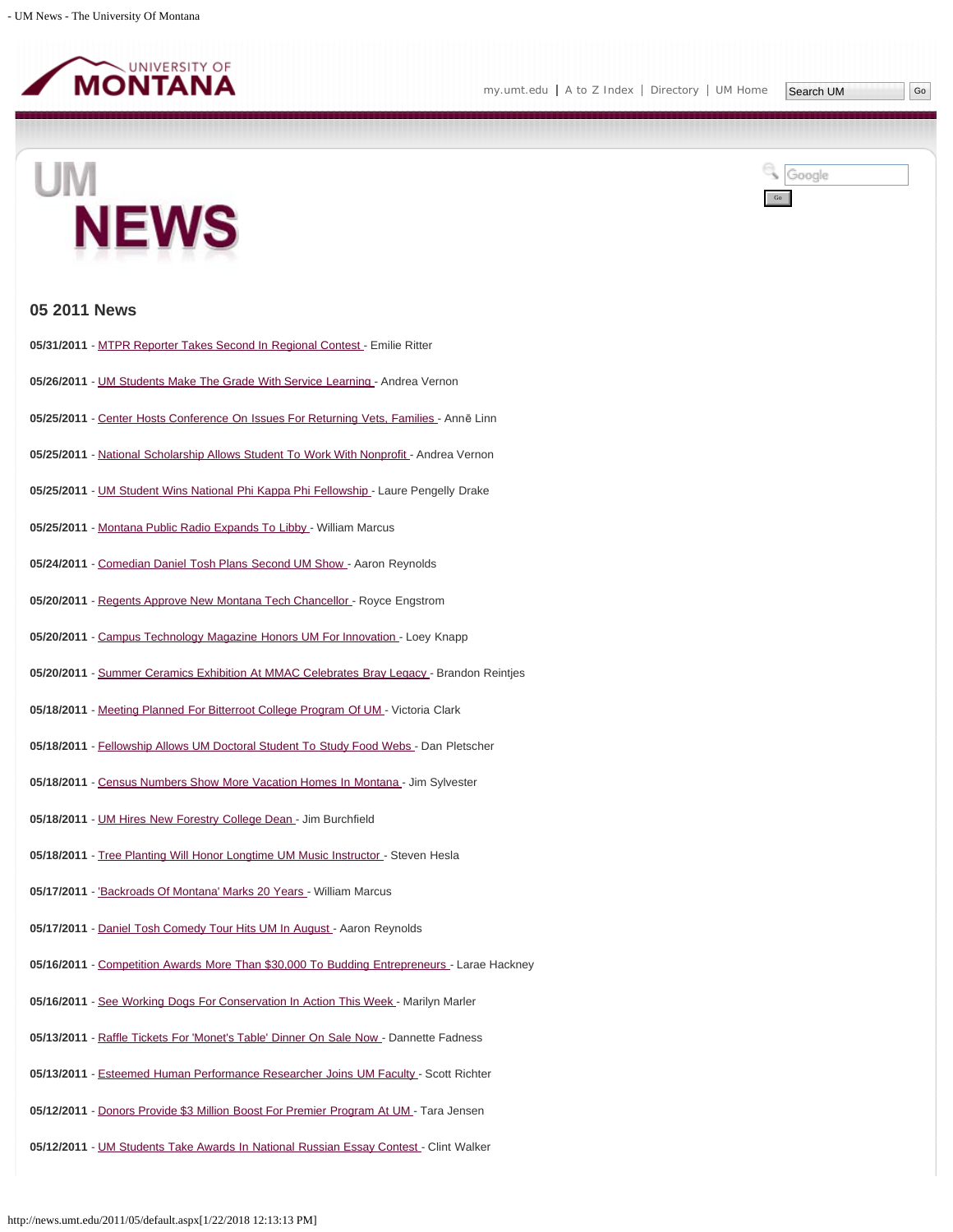- UM News - The University Of Montana 05/12/2011 - [Popular SpectrUM Exhibition Heads To Polson -](#page-34-0) Holly Truit 05/12/2011 - [New Chancellor Selected For Montana Tech -](#page-35-0) Royce Engstrom 05/11/2011 - [UM Will Stream Commencement Live Online -](#page-37-0) Ed Johnson 05/11/2011 - [Closures May Delay Drivers Attending UM Commencement](#page-38-0) - UM Office of Public Safety 05/10/2011 - Student Documentary Premieres This Week At UM<sub>-</sub> Denise Dowling 05/10/2011 - [UM COT To Serve Up Program For Aspiring Microsoft Professionals](#page-40-0) - Mary Opitz 05/10/2011 - [UM Educators Receive Awards For Teaching Excellence](#page-41-0) - Jenny McNulty **05/09/2011** - [Symposium At UM Showcases High School Student Research](#page-42-0) - Diana Vanek 05/09/2011 - [SpectrUM To Offer Free Admission On Commencement Day -](#page-43-0) Holly Truit **05/06/2011** - [UM Office For Civic Engagement To Host AmeriCorps Potluck](#page-44-0) - Katie Koga 05/06/2011 - [UM Writer's Stories Of Ranch Women To Be Told Memorial Day Weekend](#page-45-0) - Wendy Woollett **05/05/2011** - [Crown Of The Continent Spring E-Magazine Available -](#page-46-0) Rick Graetz **05/05/2011** - [UM Osprey Project Live Cameras Up And Running -](#page-47-0) Heiko Langner 05/04/2011 - [Business School Honors UM Alumni For Career Acheivements](#page-48-0) - Tammy Yedinak **05/04/2011** - [UM Honors Graduates In Unique Master's Degree Program -](#page-50-0) Lucy Hart Paulson **05/04/2011** - [UM Radio-Television Programs Nominated For 'EB' Awards](#page-51-0) - **05/03/2011** - [UM Commencement Ceremonies Set For May 14](#page-52-0) - Paulette Nooney 05/03/2011 - [St. Pat's Gallery Spotlights Nurses' Art On First Friday -](#page-53-0) Megan Twohig 05/03/2011 - [UM Event To Discuss Death Of Osama Bin Laden -](#page-54-0) Brian Lofink **05/02/2011** - [Fulbright Grant Competition Opens -](#page-55-0) Liz Ametsbichler 05/02/2011 - [UM Volunteer Coordinator Granted Civic Fellow Award -](#page-56-0) Andrea Vernon 05/02/2011 - [2010 Census Numbers Reveal Decline In Nursing Home Residents -](#page-57-0) Jim Sylvester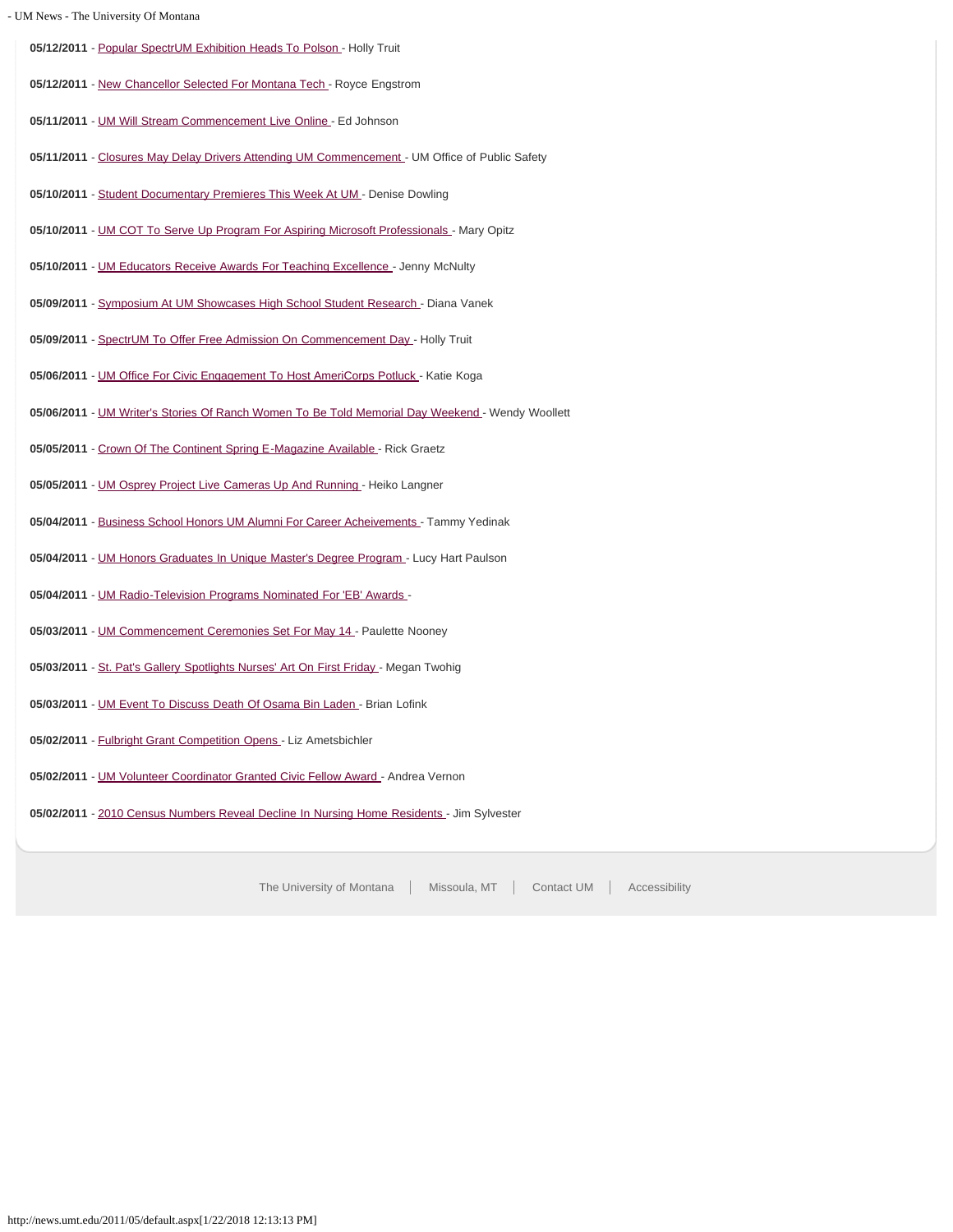<span id="page-3-0"></span>



May 31, 2011

# **MISSOULA –**

Montana Public Radio reporter Emilie Ritter won second place in the Northwest Excellence in Journalism contest sponsored by the Society of Professional Journalists. The awards honor exceptional journalism in Alaska, Oregon, Washington, Idaho and Montana.

Ritter took second in the Radio Spot News category for coverage of Montana Highway Patrol Trooper David DeLaittre's funeral held in December 2010. She was the only Montana reporter to place in the contest's radio division. More than 2,500 entries from dozens of media organizations throughout the region were reviewed and rated by outof-state judges.

Montana Public Radio News Director Sally Mauk said she was pleased but not surprised by the award.

"Emilie's sensitive coverage of the trooper's funeral is just one example of the kind of outstanding work she does for MTPR, day in and day out," Mauk said. "We're so proud of this recognition of her excellent reporting."

Ritter's report can be heard online at [http://reporteremilieritter.tumblr.com/post/2140215953/montanas-youngest-highway-patrol-officer-to-ever.](http://reporteremilieritter.tumblr.com/post/2140215953/montanas-youngest-highway-patrol-officer-to-ever)

###

WM/js

Western Montana

052611radi

**Contact:** Emilie Ritter, Montana Public Radio reporter, 406-444-9399, [emilie.ritter@mso.umt.edu](mailto:emilie.ritter@mso.umt.edu); Sally Mauk, Montana Public Radio news director, 406-243-4931, [sally.mauk@umontana.edu](mailto:sally.mauk@umontana.edu).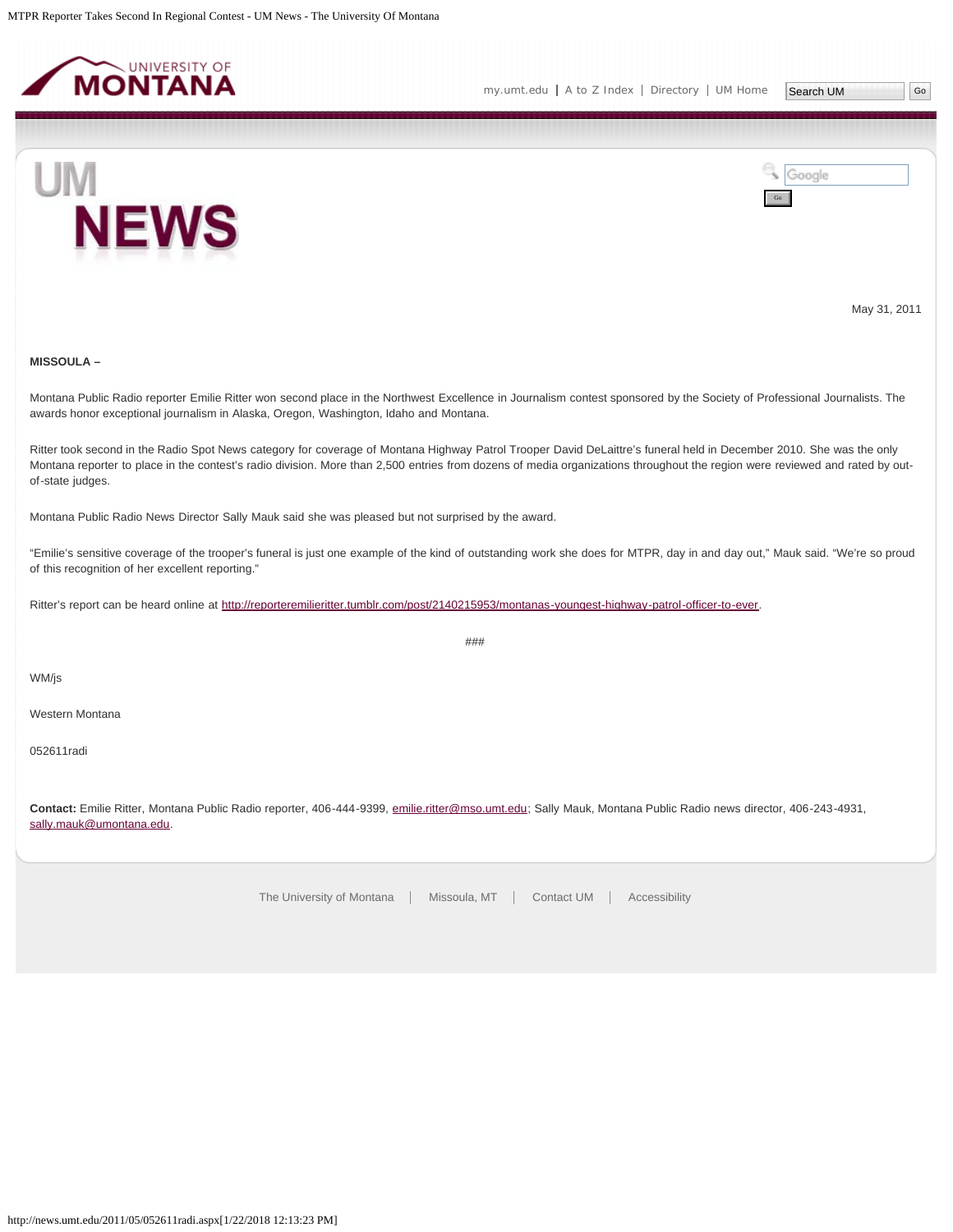<span id="page-4-0"></span>



May 26, 2011

#### **MISSOULA —**

For the fourth consecutive year, The University of Montana has been named to the President's Higher Education Community Service Honor Roll in recognition of thousands of hours student volunteers provide to Missoula.

Presented by the Corporation for National and Community Service, the honor roll is the highest federal government recognition that a university or college can receive for its commitment to service learning and civic engagement. Honorees are chosen based on a series of selection factors, including scope and innovativeness of service projects, percentage of student participation in service activities, incentives for service and the extent to which the school offers academic service-learning courses.

UM students exceeded expectations for community service during the 2009-10 academic year – the year for which the recognition is based – according to Andrea Vernon, director of UM's Office for Civic Engagement, which oversees service learning and volunteer opportunities. A total of 1,641 students completed 161,246 hours of service. This equates to an economic impact of more than \$2.2 million based on the value of a volunteer hour in Montana as calculated by the Independent Sector.

UM President Royce Engstrom said service learning and civic engagement are high priorities for UM. "Students are putting their education to work to benefit their community," he said. "At the same time, service learning enriches the educational experience."

Volunteers included 1,309 students who participated in one or more of UM's 40 service-learning courses during autumn and spring semesters. Service-learning students logged more than 57,000 hours of community service

The 180 student volunteers in UM's Campus Corps AmeriCorps Program accounted for 93,350 hours of service with local nonprofit organizations. In addition, 152 students volunteered for various extracurricular activities throughout the year, such as Service Saturdays, Alternative Breaks and the popular Can the Cats Food Drive, for a total of 10,634 hours.

Some of Missoula's most pressing needs – hunger, education, health and the environment – were met by students performing service in collaboration with community organizations.

UM's Office for Civic Engagement works to challenge and improve lives with an ethic of service and investment in community. Founded in 1992 as Volunteer Action Services, it is a department of UM's Davidson Honors College and is the University's primary agent of community activism and civic responsibility.

###

AV/rm

Local, Western Montana, dailies

052511serv

**Contact:** Andrea Vernon, director, UM Office for Civic Engagement, 406-243-5159, [andrea.vernon@mso.umt.edu.](mailto:andrea.vernon@mso.umt.edu)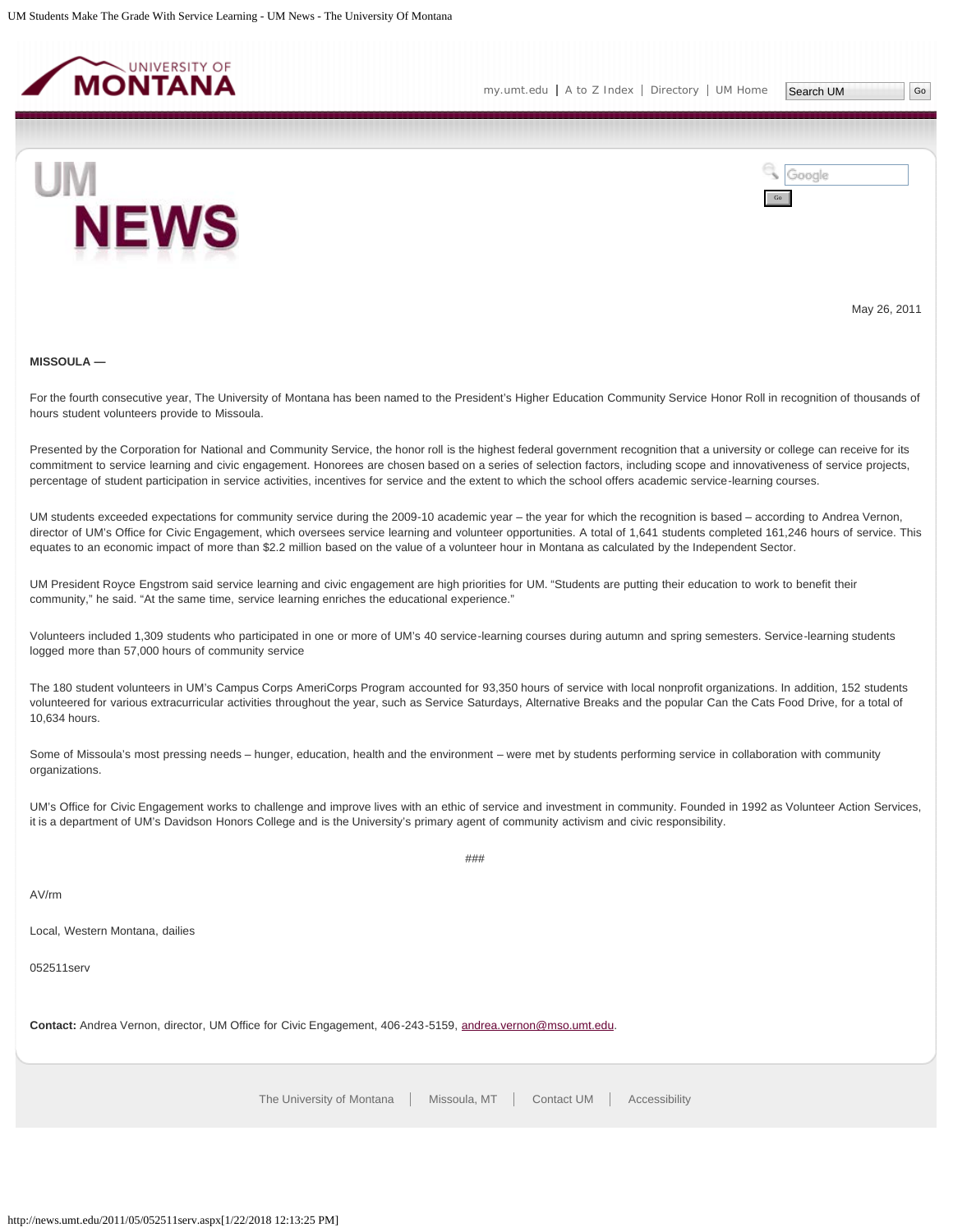<span id="page-5-0"></span>



May 25, 2011

#### **MISSOULA –**

The Western Montana Area Health Education Center will host a one-day professional continuing education program on Friday, June 10, that aims to share practical information about the needs and concerns of service members, veterans and military families and about the military culture from which they come.

The conference, "Citizen Soldier: The Invisible Wounds of War," will provide information about post-traumatic stress disorder and traumatic brain injury. It is designed for Montana health care professionals who want to expand their perspective and gain a better understanding of how to connect with and help veterans and their families.

Registration costs \$100, which includes lunch and continuing education credits for a wide variety of health care disciplines. Space is limited. The event will take place in Rooms 2 and 3 of the Conference Center at St. Patrick Hospital and Health Sciences Center, located at 500 W. Broadway in Missoula.

WMT-AHEC, located in the College of Health Professions and Biomedical Sciences at The University of Montana, is one of four regional centers in the state that connects students to careers, professionals to communities and communities to better health.

"A very high percentage of Montana's veterans returning from Iraq and Afghanistan seek medical care from civilian practitioners who may have little experience with the military and with the medical problems of combat veterans," said WMT-AHEC Director Larry White. "We are bringing this national program to Montana to help inform our medical community about the unique problems of these very special men and women."

Dr. Michael Marks, the lead psychologist at the Southern Arizona Veterans Administration Healthcare System in Tucson, Ariz., will be the principal conference speaker. Marks directs the system's post-traumatic stress disorder outpatient clinic and developed the Supportive Education for Returning Veterans program at the University of Arizona.

Other speakers include retired Brig. Gen. Hal Stearns; Staff Sgt. Dustin Monroe, a veteran of Operation Iraqi Freedom; and Brian Becker, the Operations Enduring Freedom/Operations Iraqi Freedom outreach specialist at the Missoula Vet Center.

A conference brochure with registration information can be downloaded at [http://wmtahec.org](http://wmtahec.org/). Registration also is available by calling Annē Linn, WMT-AHEC program coordinator for continuing education, at 406-243-5575.

As of September 2009, mental health problems were the second most common health issue among soldiers who have returned from OEF and OIF. The following is from a report by the Office of the Surgeon General Mental Health Advisory Team: The war in Iraq remains very personal. Over 75 percent of soldiers and Marines surveyed report being in situations where they could be seriously injured or killed; 62 to 66 percent knew someone seriously injured or killed; more than one-third described an event that caused them intense fear, helplessness or horror.

"For the first time in history, 90 percent of soldiers survive their injuries, which brings a great need for a conference with this focus," White said. "While VA facilities do have specialists trained in post-traumatic stress disorder, only 41 to 45 percent of the more than 1 million returning OEF/OIF veterans who are eligible for the services have sought care from the VA. This means that the remaining veterans constitute a silent majority. The civilian health care workforce must come together around this issue. There should be no wrong door to which veterans and their families can come for help."

The AHEC program was developed by Congress in 1971 to recruit, train and retain a health professions workforce committed to underserved populations. The program taps the resources of academic medicine to address local community health needs. WMT-AHEC was established as the third of four regional centers in Montana in 2008. It is closely affiliated with the 13 health professions programs offered by UM and the UM College of Technology.

###

AL/bd

Local, Western Montana, State

052511ahec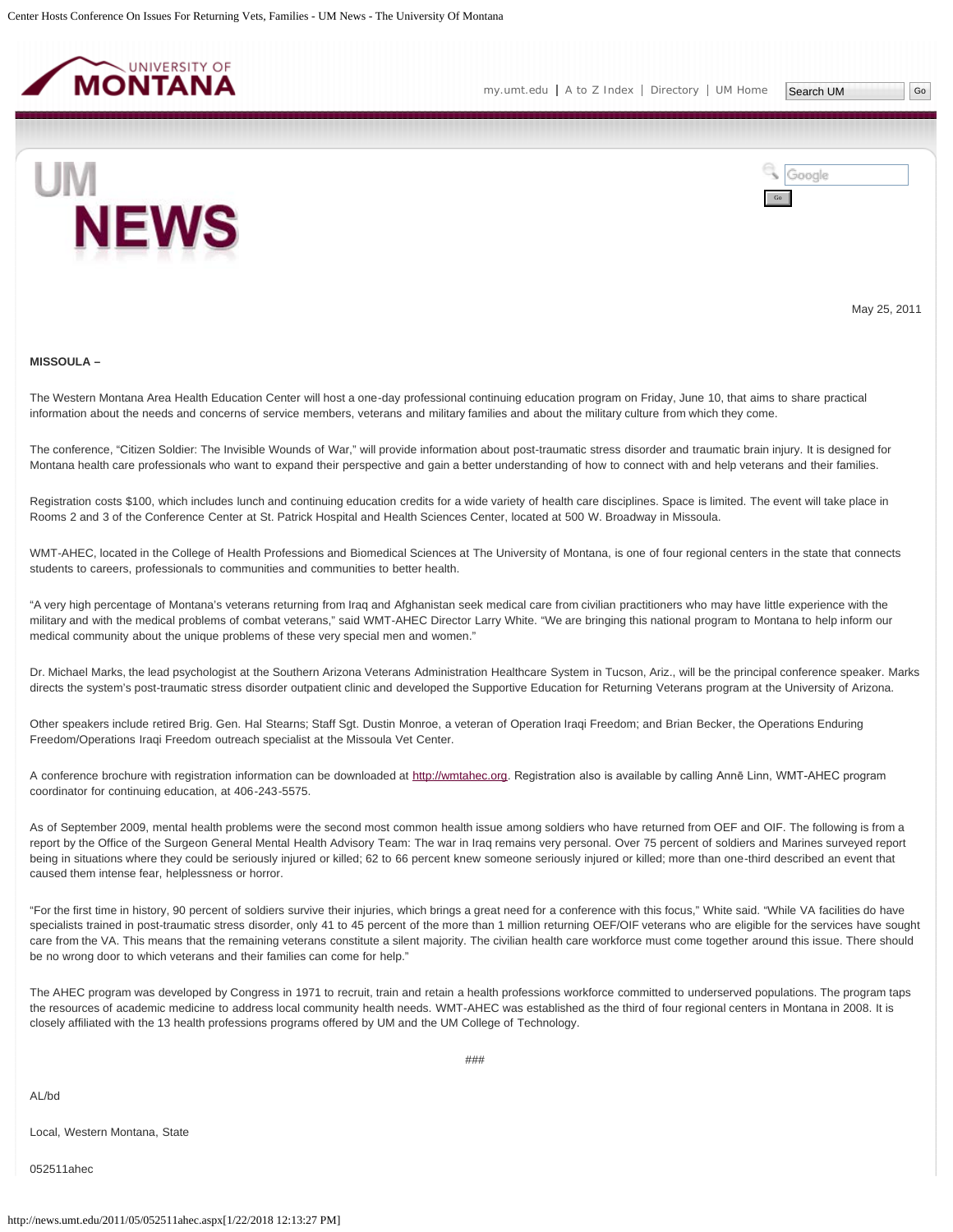**Contact:** Annē Linn, program coordinator for continuing education, Western Montana Area Health Education Center, 406-243-5575, [anne.linn@umontana.edu.](mailto:anne.linn@umontana.edu)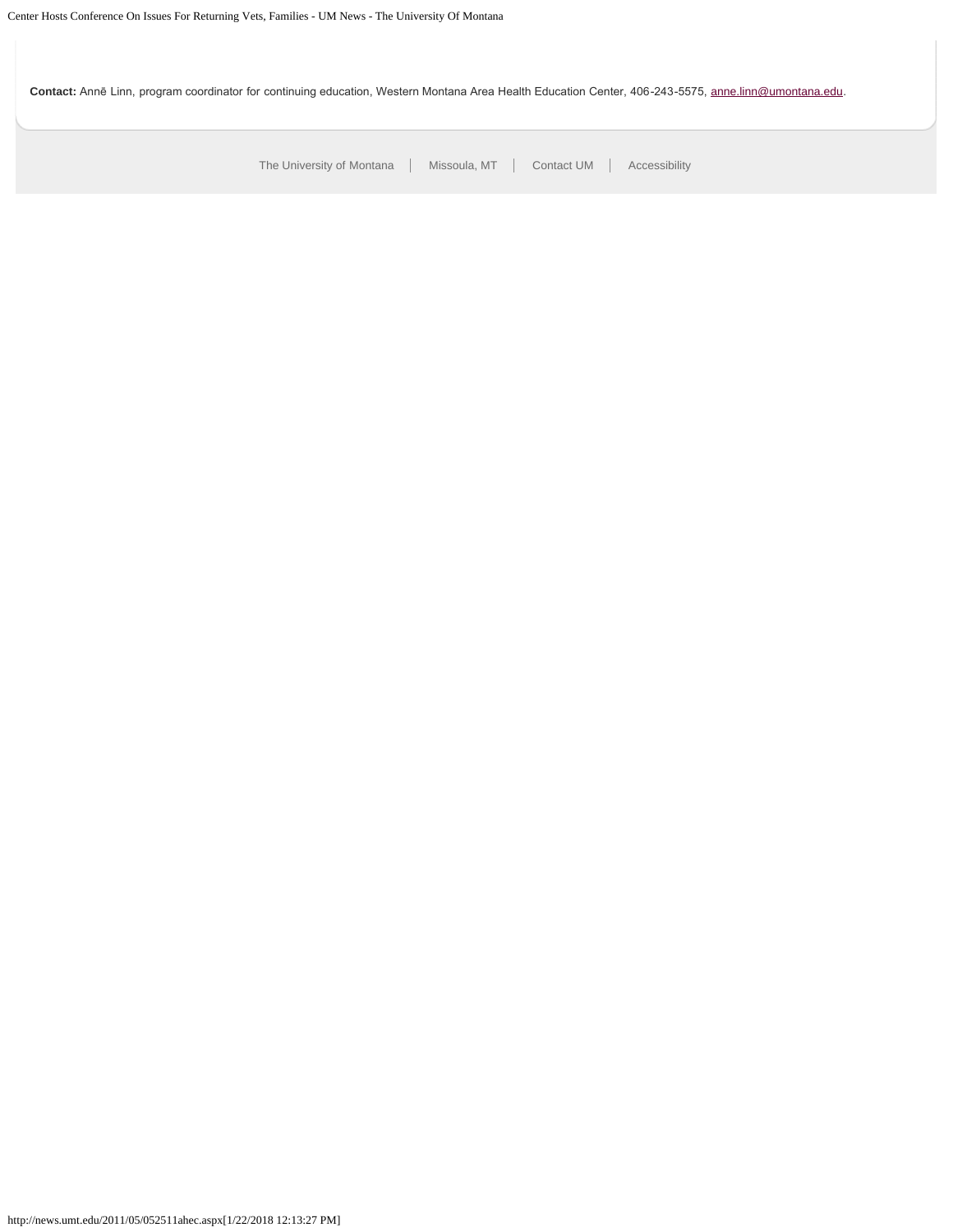<span id="page-7-0"></span>



May 25, 2011

# **MISSOULA –**

A University of Montana student has been awarded a \$4,500 NextGeneration Scholarship from the national Nonprofit Leadership Alliance (formerly American Humanics), allowing her to serve a 300-hour internship with an area nonprofit organization.

The award went to Jennifer Brown, a senior in political science and public administration from **Riverside**, **Calif.** She will serve her internship at the Missoula AIDS Council, assisting with the development and coordination of the organization's first Rockin' Race 5K/10K fundraiser.

The 62-year-old Nonprofit Leadership Alliance is a course of study that equips college students across the country to become skilled professionals and leaders in the nation's nonprofit organizations. UM has been involved with the alliance since 2002. From 2007 to 2011, UM students received 17 NextGeneration scholarships totaling \$76,500.

More information about the Nonprofit Leadership Alliance program and academic awards is available online at <http://www.dhc.umt.edu/oce>or through UM's Office for Civic Engagement, located in Davidson Honors College Room 015.

OCE is a department of UM's Davidson Honors College and serves as a focal point for campus and residents across the state to participate in community work and civic involvement. For more information, call OCE Director Andrea Vernon at 406-243-5159.

###

AV/cbs

Local, hometown

052511nonp

**Contact:** Andrea Vernon, director, UM Office for Civic Engagement, 406-243-5159, [andrea.vernon@mso.umt.edu.](mailto:andrea.vernon@mso.umt.edu)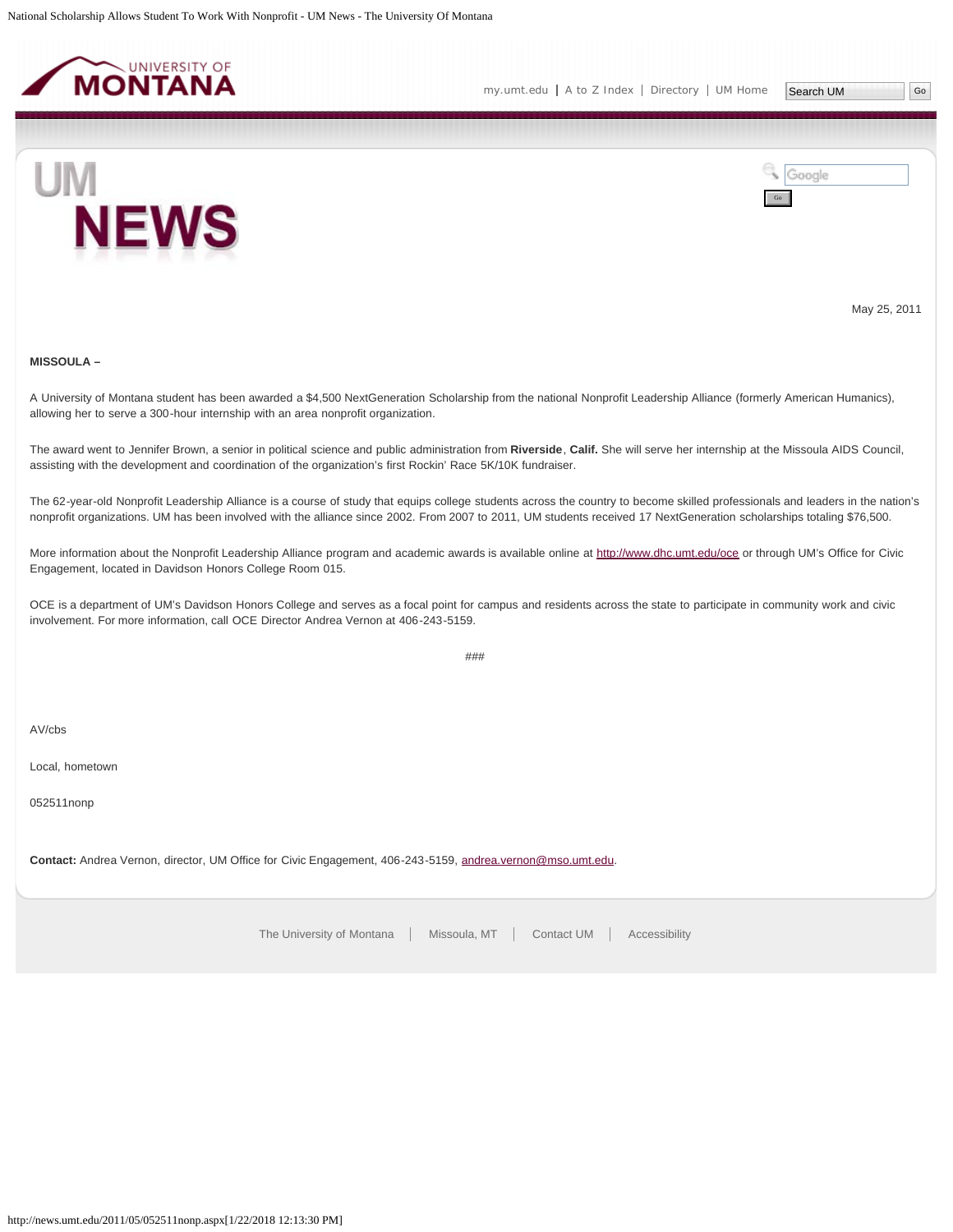<span id="page-8-0"></span>



May 25, 2011

# **MISSOULA –**

Brittany Harris, a 2011 University of Montana graduate with bachelor's degrees in political science and art, won a \$5,000 fellowship from the Honor Society of Phi Kappa Phi to support her law school program at the University of Washington.

Harris, who is from Silverdale, Wash., intends to specialize in intellectual property law and work with individuals in a variety of fields, including the arts.

She entered UM and the Davidson Honors College with 59 Advanced Placement credits. During her college career, she has served as president of Pi Sigma Alpha Epsilon Mu, the political science honor society, and as a founding member and active leader of the UM Pre-Law Society. She participated in debate and UM study abroad programs to Austria and Italy, helped organize a swing dance club and served as vice president of the South and South East Asian Cultural Organization.

Every year the Honor Society of Phi Kappa Phi awards 57 fellowships of \$5,000 each and three at \$15,000 each to members entering the first year of graduate or professional study. Each Phi Kappa Phi chapter may select one candidate from among its local applicants to compete for the awards.

For a complete list of the 2011 Phi Kappa Phi Fellowship winners and more information about the program, visit [http://www.phikappaphi.org/Web/Awards/Fellowship.html.](http://www.phikappaphi.org/Web/Awards/Fellowship.html)

###

NOTE TO EDITORS: A photo of Harris is available by calling Laure Pengelly Drake at 406-243-6140 or by emailing [laure.pengellydrake@umontana.edu.](mailto:laure.pengellydrake@umontana.edu)

LPD/bd

Western Montana, Hometown

052011fllw

**Contact:** Laure Pengelly Drake, director of external scholarships and advising, UM Davidson Honors College, 406-243-6140, [laure.pengellydrake@umontana.edu.](mailto:laure.pengellydrake@umontana.edu)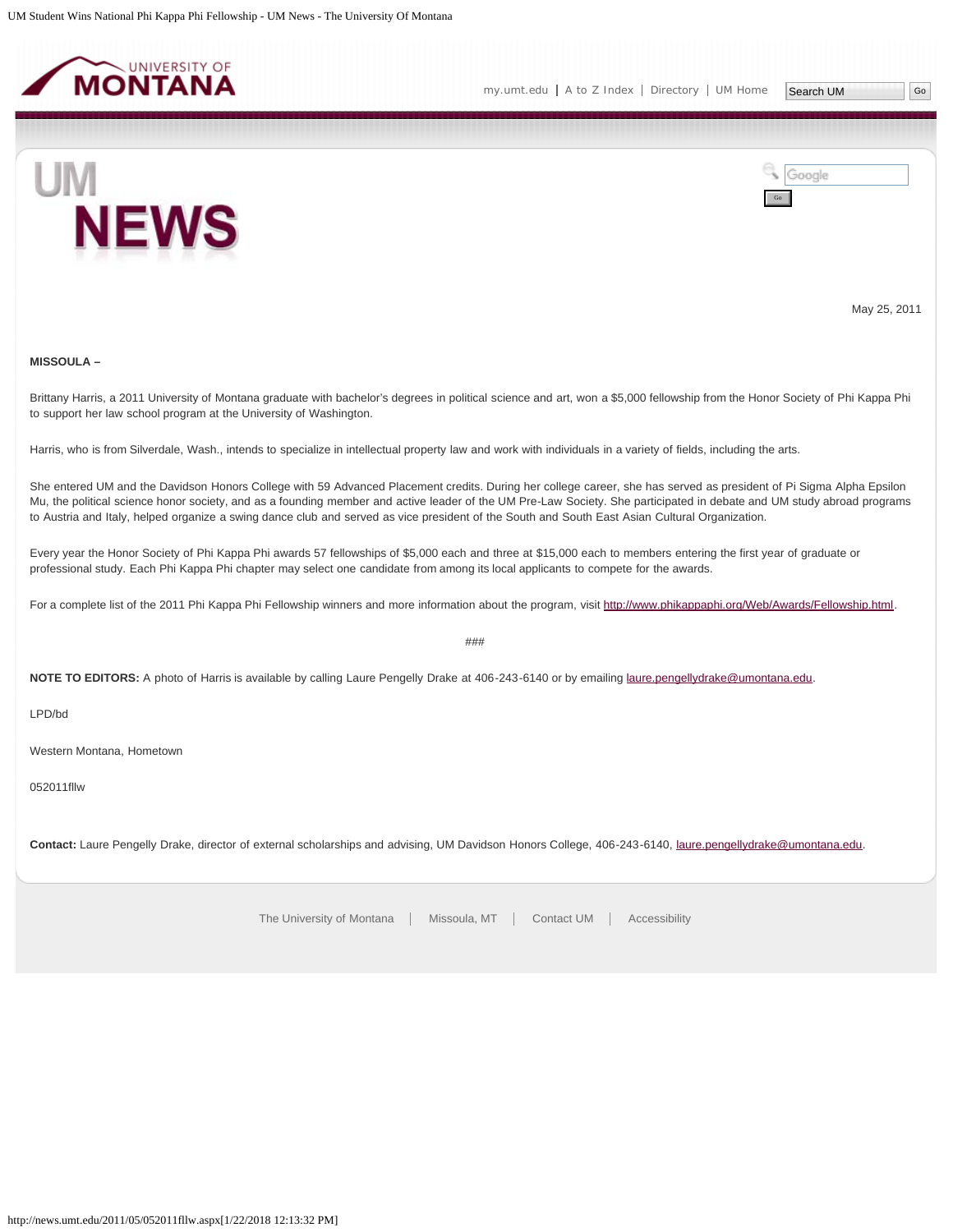<span id="page-9-0"></span>



May 25, 2011

# **MISSOULA –**

Last week Montana Public Radio signed on transmitter KUFL at 90.5 FM, bringing NPR, BBC and local MTPR programming to Libby. The station culminates an 11-year effort by Libby residents to bring public radio service to the community.

Libby resident Gwenn Hensler helped spearhead the local effort and said people are pleased. "Good things come to those who wait, and supporters of Libby Public Radio think that their wait has been well worth it," she said.

MTPR is based at The University of Montana in Missoula and features NPR news programs such as "Morning Edition" and "All Things Considered." It also offers the BBC World Service and the award-winning "Montana Evening Edition" newscast.

Entertainment programs include "A Prairie Home Companion," "Wait – Wait Don't Tell Me," and "American Routes." Local programs feature classical and folk music, jazz and the longest-running children's program in public radio, "The Pea Green Boat."

MTPR station manager William Marcus said the expansion into Libby is long overdue.

"We had difficulty securing a license from the (Federal Communications Commission); our application was stalled for more than eight years," Marcus said. "We're grateful that the residents of Libby who contributed to the project more than a decade ago have been so patient through this process. We're delighted that they can hear us in Libby at last."

For more information on MTPR programming, visit [http://www.mtpr.org](http://www.mtpr.org/).

###

WM/cbs

Western Montana, dailies

052411mtpr

**Contact:** William Marcus, UM Broadcast Media Center director, 406-243-4154, ; Saxon Holbrook, UM Broadcast Media Center technical director, 406-243-6886, .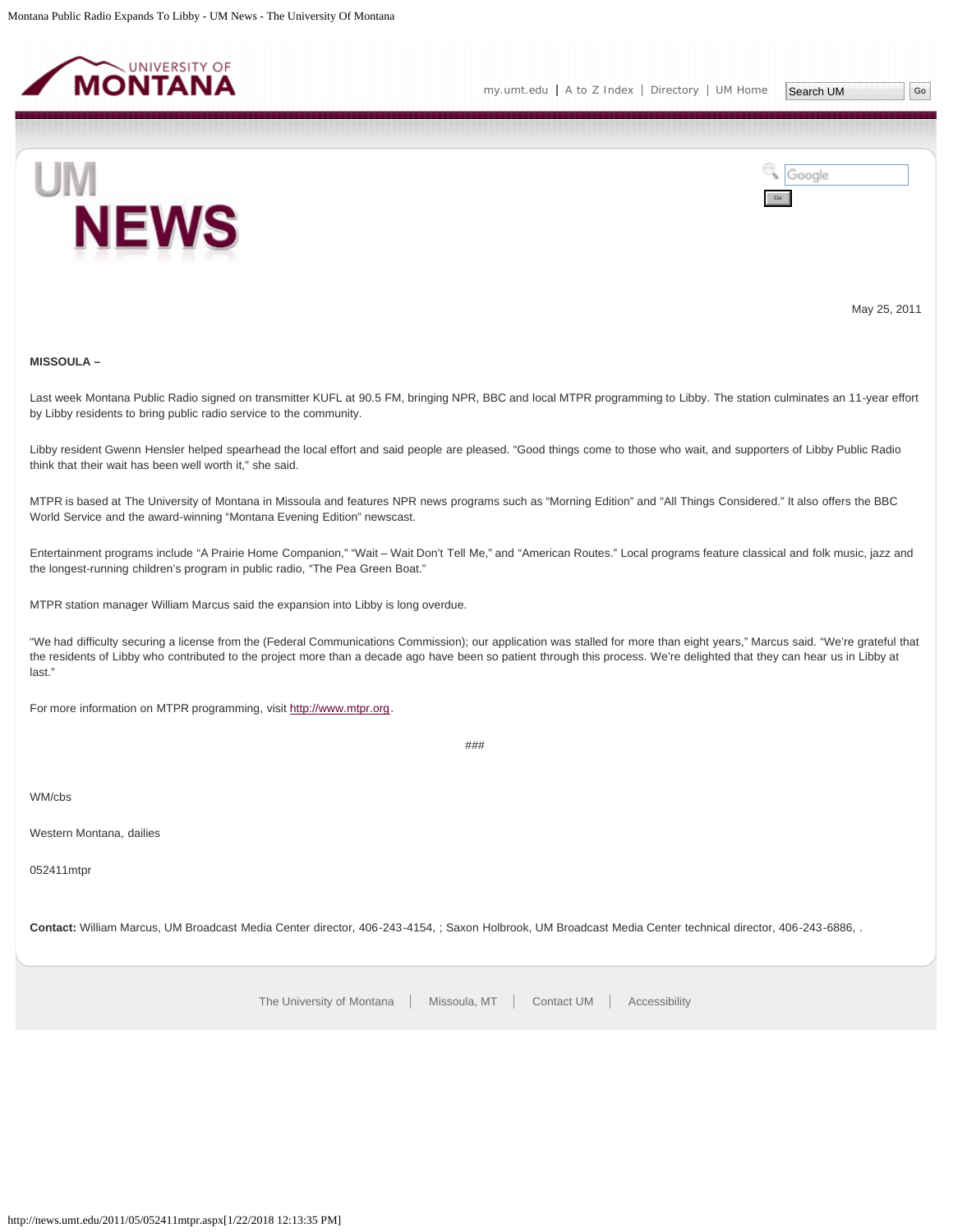<span id="page-10-0"></span>



May 24, 2011

# **MISSOULA –**

Popular comedian Daniel Tosh will offer a second show of his "Tosh Tour on Ice" at The University of Montana on Thursday, Aug. 11.

The show begins at 10 p.m. in the University Theatre. Doors open at 9 p.m. (The previously scheduled early show starts at 7 p.m., and doors open at 6 p.m.)

Tickets cost \$45. They are available at all GrixTix locations, online at [http://www.griztix.com](http://www.griztix.com/) or by calling 888-MONTANA.

Tosh, host of the successful Comedy Central series "Tosh.0," was named one of the 10 comics to watch by Daily Variety. He currently is one of the most requested headliners in the country.

His casual style and sharp material have proven to be greatly appreciated by his audiences, young and old. He has quickly evolved into one of the most successful acts, having performed more than 700 shows in his career.

"Tosh Tour on Ice" kicks off in Boston in July and travels to more than 30 cities across the U.S. and Canada. More information is available at [http://DanielTosh.com](http://danieltosh.com/) or [http://LiveNation.com.](http://livenation.com/)

###

AR/bd **State** 052411tosh

**Contact:** Aaron Reynolds, marketing coordinator, UM Productions, 406-243-4719, [marketing@umproductions.org.](mailto:marketing@umproductions.org)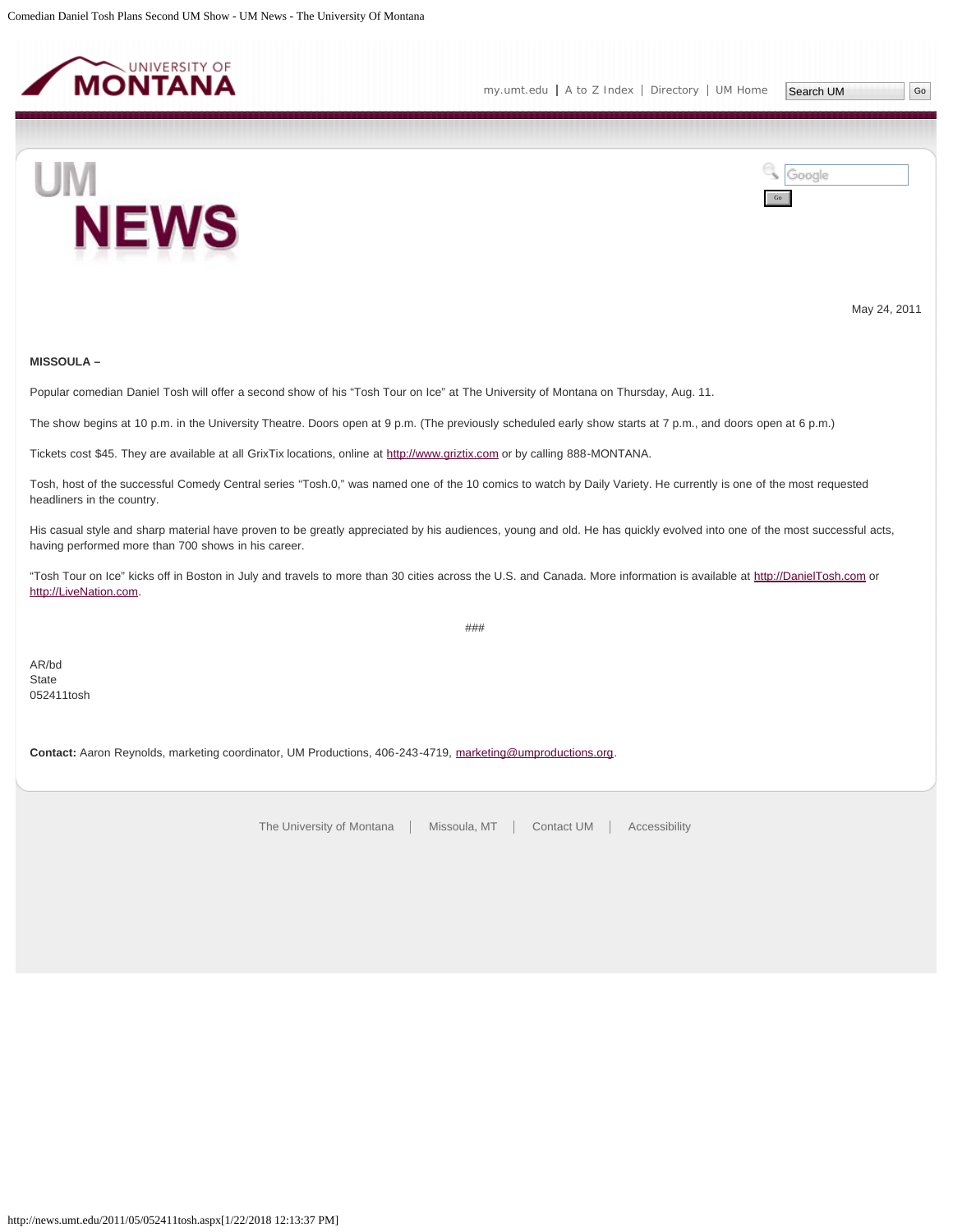<span id="page-11-0"></span>



May 20, 2011

#### **MISSOULA –**

The Board of Regents approved hiring Donald Blackketter to become the next chancellor of Montana Tech of The University of Montana during its Friday, May 20, meeting at Flathead Valley Community College in Kalispell.

Blackketter currently serves as dean of the College of Engineering at the University of Idaho in Moscow. He will start his new job in Butte on June 27.

A community reception welcoming Blackketter to the Butte campus will be held from 4 to 5:30 p.m. Thursday, May 26, in Montana Tech's Copper Lounge.

"Dr. Donald Blackketter's experience as a mechanical engineer and dean of the College of Engineering at the University of Idaho, coupled with his engaging personality, was just the right combination of traits that the search committee felt would serve Montana Tech well as chancellor," said Doug Coe, the Montana Tech dean who chaired the 25member search committee.

Blackketter will replace Montana Tech Chancellor Frank Gilmore, who served for 13 years. The new chancellor will earn \$197,000 annually, plus the use of the chancellor's house and car.

"We are excited to introduce Dr. Blackketter to Montana higher education and the Montana Tech and Butte communities," UM President Royce C. Engstrom said. "The search process has produced an excellent result, and I look forward to seeing the benefits his leadership will bring to Montana Tech."

Blackketter earned bachelor's, master's and doctoral degrees in mechanical engineering from the University of Wyoming. After earning his doctorate, he joined UI in 1989 as a mechanical engineering assistant professor and moved through the ranks to become a full professor in 1997.

He was assistant director for the National Institute for Advanced Transportation Technology from 1998 to 2005, including one year as acting director. In 2005 he was elected chair of UI's Department of Mechanical Engineering, and he accepted appointment as dean of the College of Engineering in December 2008.

Blackketter has been an active researcher for more than 20 years, focusing on solid mechanics and receiving more than \$3.7 million in funding from a variety of sources. He has performed research and published in areas that include composite materials, biomechanics, numerical methods and hybrid vehicles.

###

**CBS** 

Local, dailies

052011tech

**Contact:** Royce Engstrom, UM president, 406-243-2311, [royce.engstrom@umontana.edu](mailto:royce.engstrom@umontana.edu); Amanda Badovinac, Montana Tech director of Marketing and Public Relations, 406-496-4828, [abadovinac@mtech.edu](mailto:abadovinac@mtech.edu); Donald Blackketter,, dean, University of Idaho College of Engineering, 208-596-0915, [dblack@uidaho.edu.](mailto:dblack@uidaho.edu)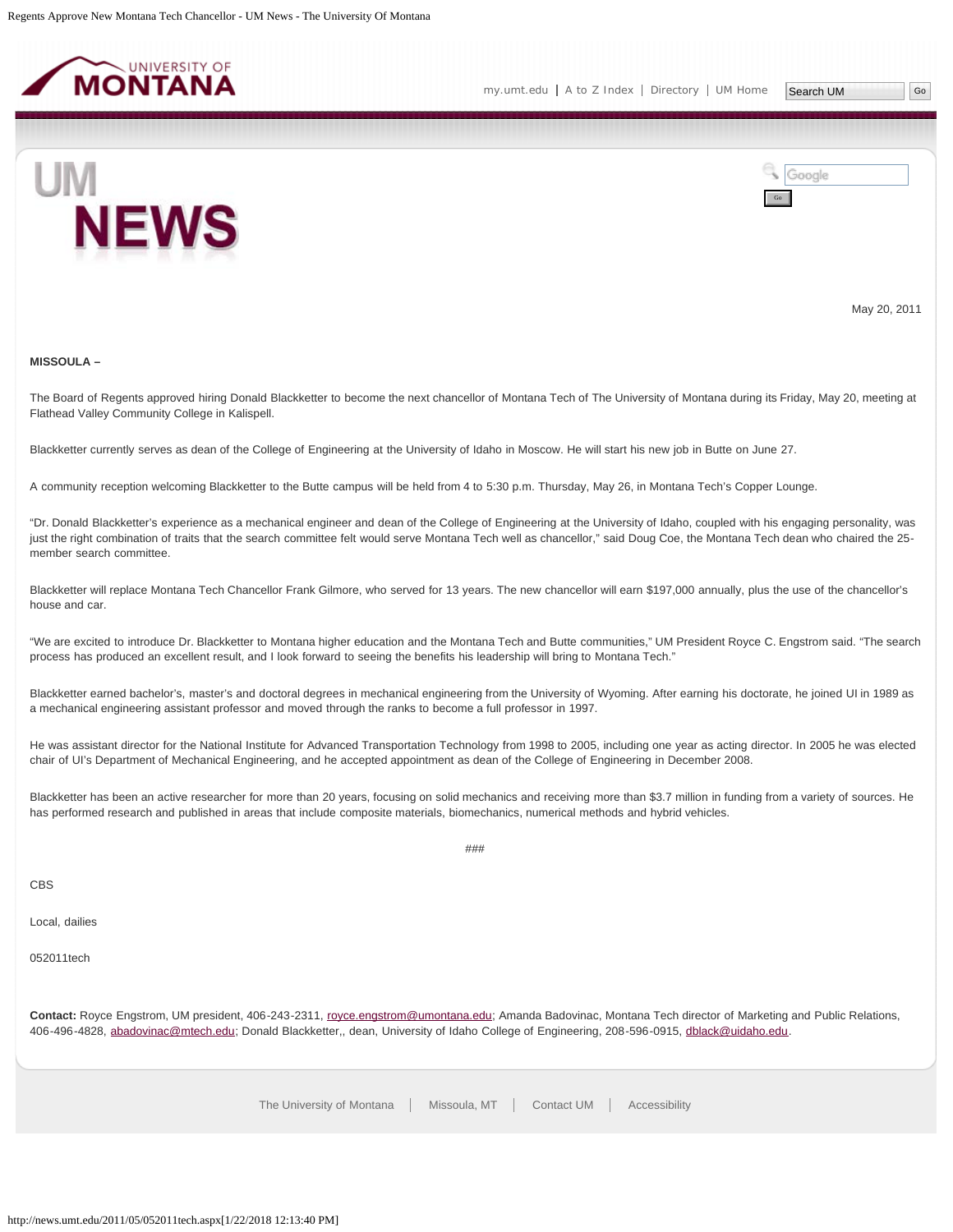<span id="page-12-0"></span>



May 20, 2011

#### **MISSOULA –**

The University of Montana recently joined the likes of Duke, Penn State, Purdue and Pepperdine as winners of a 2011 Campus Technology Innovators award. UM's Academic Planner, a homegrown Web application that helps students plot short-term course schedules and develop long-term academic strategies, was deemed one of the 10 best innovations in higher education out of 393 nominees.

The awards are presented annually by Campus Technology magazine, a monthly publication focused on the use of technology in higher education.

Academic Planner provides advanced search tools to help students sift through hundreds of University course offerings and create primary and alternate course schedules. Jon Adams, lead programmer on the project, said the most popular feature of Academic Planner is an interactive visual calendar. Students can simply mouse over search results and see how each course would fit into their schedule.

The first version of Academic Planner was released in 2009. Since then, 12,600 people have logged in and used the tool.

While Academic Planner was developed by UM's Information Technology office, Associate Chief Information Officer Loey Knapp credits more than two dozen people serving on advisory groups for guiding the development and evolution of the tool.

"Having user groups was enormously helpful in the process," Knapp said. "We had outlined what we thought should be versions one, two and three of Academic Planner. Our user groups restructured what should be developed first. They turned out to be right."

The Office for Student Success also played a key role in the development and adoption of Academic Planner, Knapp said.

"They did the project an enormous favor by seeing the value in it and adopting it," she said.

UM Office for Student Success Director Sharon O'Hare said that an early prototype of Academic Planner convinced her that the tool had great potential.

"It allows students to develop a specific pathway for four-year graduation," she said. "And it gives them the ability to play with 'what-if' scenarios and what it would mean to take different paths."

O'Hare's staff used Academic Planner to build about 1,500 preliminary schedules for incoming freshmen last summer and will do the same with incoming students this summer.

A new version of Academic Planner, scheduled for release later this summer, will allow students to share plans and collaborate with faculty advisers in an environment similar to social networking sites.

"Academic Planner can be a focal point in advising where students and advisers can interact," Adams said. "Right now that interaction is via email, but in the next version it will be done via shared space online."

Dan Doyle, co-chair of UM's sociology department, has advised on the new version of Academic Planner. He says the tool is part of an overall effort to systematize advising.

"Academic advising has been done haphazardly across campus, and a student's exposure to advice usually depended on the student's willingness to seek it out," Doyle said. "With a tool like Academic Planner, we can at least start everyone at a base level so students don't find themselves going astray."

Adams, Knapp and O'Hare will present at the 18th Annual Education Technology Conference, which will take place July 25-28 in Boston, and will accept the Campus Technology Innovators award on behalf of UM.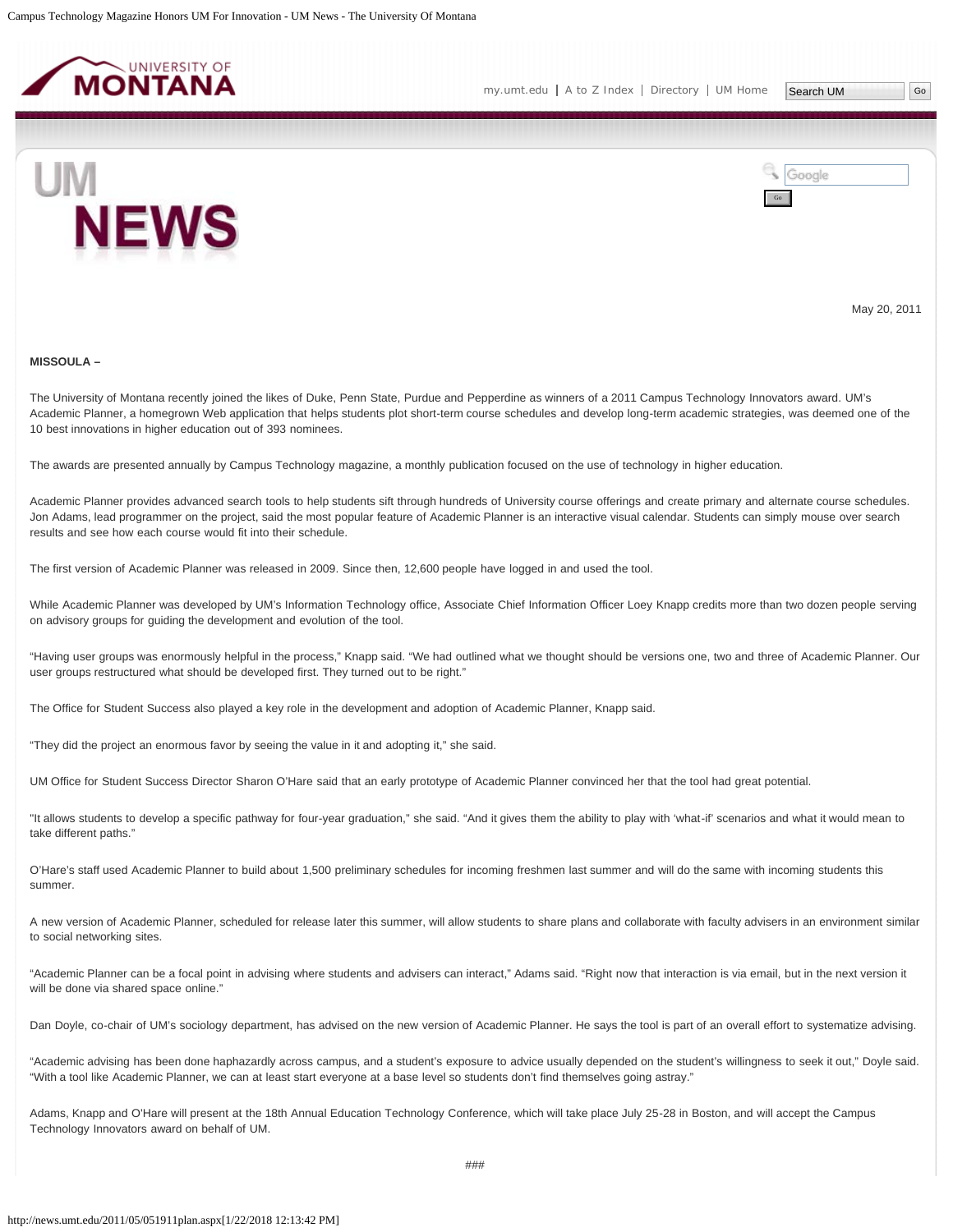Campus Technology Magazine Honors UM For Innovation - UM News - The University Of Montana

GP/js

Western Montana

051911plan

**Contact:** Loey Knapp, associate chief information officer, UM Information Technology, 406-243-5350, [loey.knapp@umontana.edu.](mailto:loey.knapp@umontana.edu)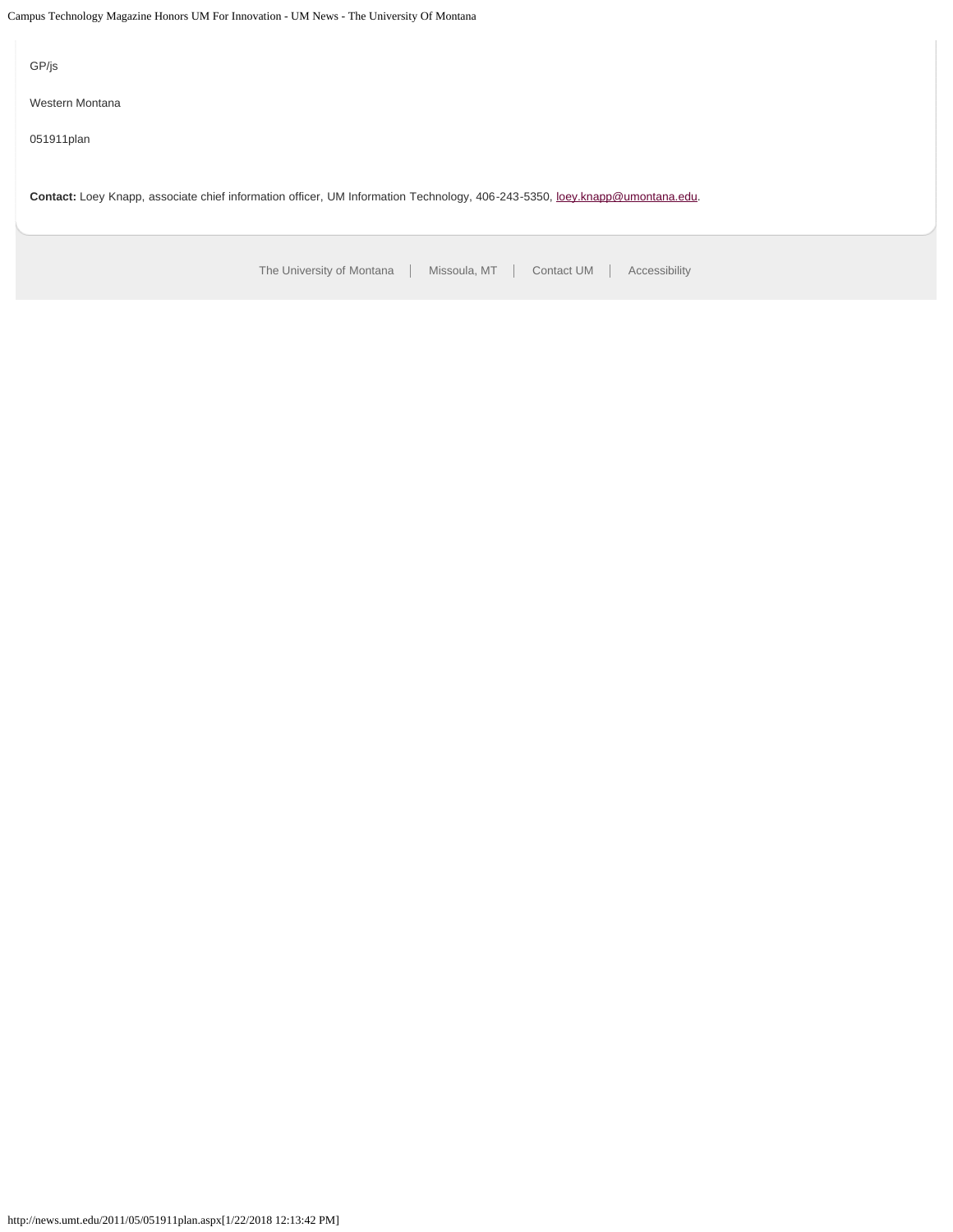<span id="page-14-0"></span>



May 20, 2011

#### **MISSOULA –**

The Montana Museum of Art & Culture at The University of Montana will present "60 Artists, 60 Artworks, 60 Years: Celebrating the Archie Bray Foundation" from June 3 through Sept. 10.

The exhibition, which will be on view in the museum's Meloy and Paxson galleries, pays tribute to the 60th anniversary of the Archie Bray Foundation for the Ceramic Arts in Helena.

The exhibition's diverse selection of ceramics created by past Bray residents, who include UM faculty and alumni, exemplify the breadth of creative expression generated at the internationally renowned Montana institution. Drawn from MMAC's Permanent Collection and four private Missoula ceramic collections, the exhibition features artists from various periods in the Bray's history.

As its title suggests, the exhibition will include a single artwork by each of 60 artists who epitomize the legacy of the Archie Bray Foundation. Featured are works by contemporary Missoula-based artists Adrian Arleo, Julia Galloway, Trey Hill, Beth Lo, David Pledge and David Regan, as well as works by Frances Senska, Rudy Autio, Peter Voulkos, Branson G. Stevenson, Peter Meloy, David Shaner, Kurt Weiser, Jay Rummel and others.

In addition, MMAC will host a satellite exhibition at UM's Maureen and Mike Mansfield Library June 3-Sept. 10 titled "Peter and Henry Meloy: Collaborations." The exhibition will feature functional and sculptural ceramics by the well-known brothers. Peter was a co-founder of the Archie Bray Foundation, and Henry was a New York City abstract expressionist painter. The pieces in the exhibition are on loan from the Henry Meloy Educational Trust.

A memorial for artist and former UM School of Art Chair and Professor Tom Rippon (1954-2010) will be on view June 3-Sept. 10 on the first floor of the University's Main Hall. Rippon, a ceramics virtuoso who studied with Robert Arneson, is known for his imaginative sculptures that embody humor and whimsy, such as "Tree of Art," a 1996 ceramic wall mural that adorns the east side of the University's Performing Arts & Radio/Television Center.

A free public reception with refreshments and live music will take place from 4 to 6 p.m. Friday, June 3, in the PAR/TV Center lobby.

"Ceramic Collectors Summer Celebration," a roundtable discussion with participating collectors, will take place at 7 p.m. Wednesday, June 29, in the Montana Theatre of the PAR/TV Center. The event is free and open to the public. UM art history and criticism Associate Professor H. Rafael Chacón will speak about the history of ceramics. An outdoor reception with food, beverages and entertainment will follow on the PAR/TV Center patio.

MMAC also will host a "Student Welcome and Ceramic Artist Celebration" at 5 p.m. Wednesday, Sept. 7, for returning UM students and the Bray artists featured in the exhibition. The celebration, which is open to the public, will take place in the PAR/TV Center lobby.

These UM events will be held concurrently with multiple ceramics exhibitions across the state. Activities associated with the Bray anniversary titled "2011: From the Center to the Edge – 60 Years of Creativity and Innovation at the Archie Bray Foundation" will take place June 23-25 in Helena. A complete schedule of anniversary activities and statewide exhibitions is available online at [http://60th.archiebray.org.](http://60th.archiebray.org/)

MMAC galleries are located in UM's PAR/TV Center. Gallery hours for the Bray exhibition are from noon to 3 p.m. Wednesday, Thursday and Saturday and from noon to 6 p.m. Friday.

For more information visit MMAC's website at<http://www.umt.edu/montanamuseum>or call 406-243-2019.

###

**NOTE TO MEDIA:** Digital images of select items included in the MMAC exhibition are available by calling 406-243-2019.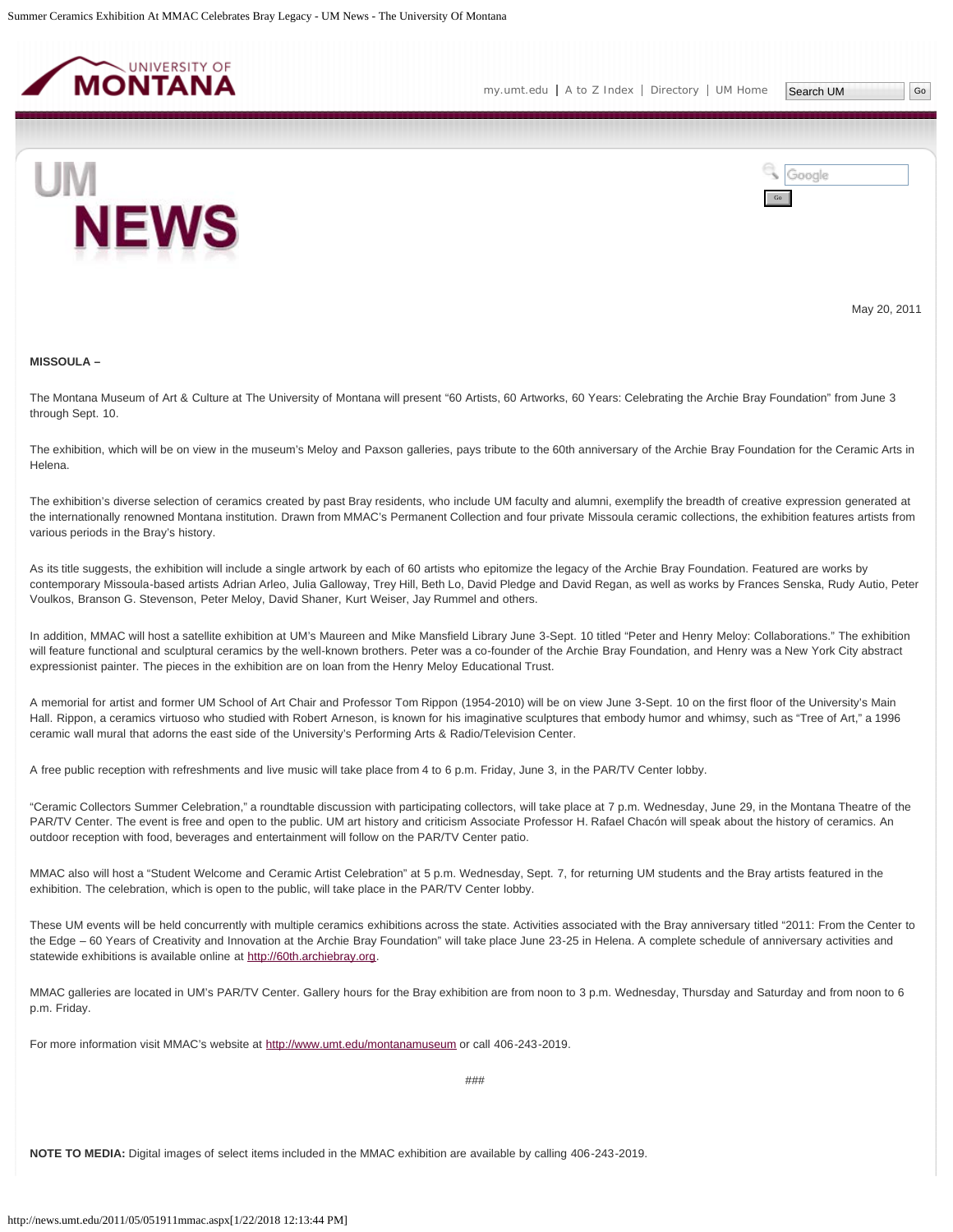Summer Ceramics Exhibition At MMAC Celebrates Bray Legacy - UM News - The University Of Montana

BR/bd

Western Montana

051911mmac

**Contact:** Brandon Reintjes, curator of art, Montana Museum of Art and Culture, 406-243-2019, [brandon.reintjes@mso.umt.edu.](mailto:brandon.reintjes@mso.umt.edu)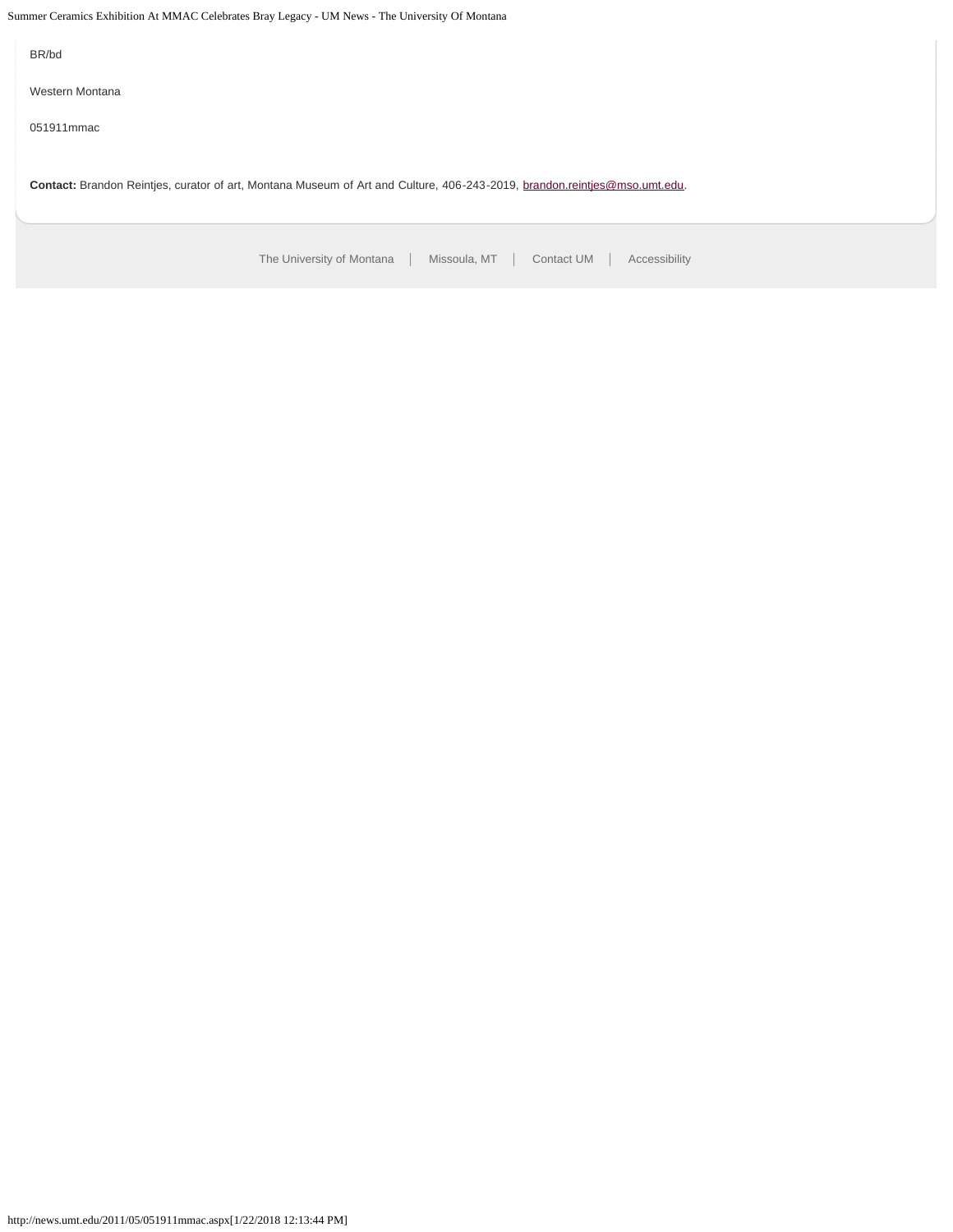<span id="page-16-0"></span>

[my.umt.edu](http://my.umt.edu/) | [A to Z Index](http://www.umt.edu/search/atoz/) | [Directory](http://www.umt.edu/directory/) | [UM Home](http://www.umt.edu/)



Google Go

May 18, 2011

# **HAMILTON –**

The steering committee for the Bitterroot College Program of The University of Montana will hold its monthly meeting at 3 p.m. Wednesday, May 25, at the Human Resource Council Building Meeting Room, located at 316 N. Third St. in Hamilton.

The BCP steering committee is a public board and welcomes members of the public to observe and participate at its meetings.

Agenda topics will include the discussion of the BCP five-year Strategic Plan Draft and discussion of current operational and fiscal issues. The meeting agenda and supplemental meeting materials, including the Strategic Plan Draft, will be available Friday, May 20, on the BCP website at<http://www.umt.edu/bcp>(click on "Meetings" under "Steering Committee"), by calling BCP Interim Director Victoria Clark at 406-375-0100 or emailing [victoria.clark@umontana.edu](mailto:victoria.clark@umontana.edu).

The BCP steering committee is a collaborative group composed of Ravalli County stakeholders, UM officials and state higher education representatives. The committee is charged with planning an entity to provide responsive and sustainable adult and higher education opportunities to Ravalli County residents. It now offers 21 UM and COT courses in the Hamilton area.

###

VC/js

Local, Bitterroot media

051811bitt

Contact: Victoria Clark, interim director, Bitterroot College Program of UM, 406-375-0100, [victoria.clark@umontana.edu](mailto:victoria.clark@umontana.edu).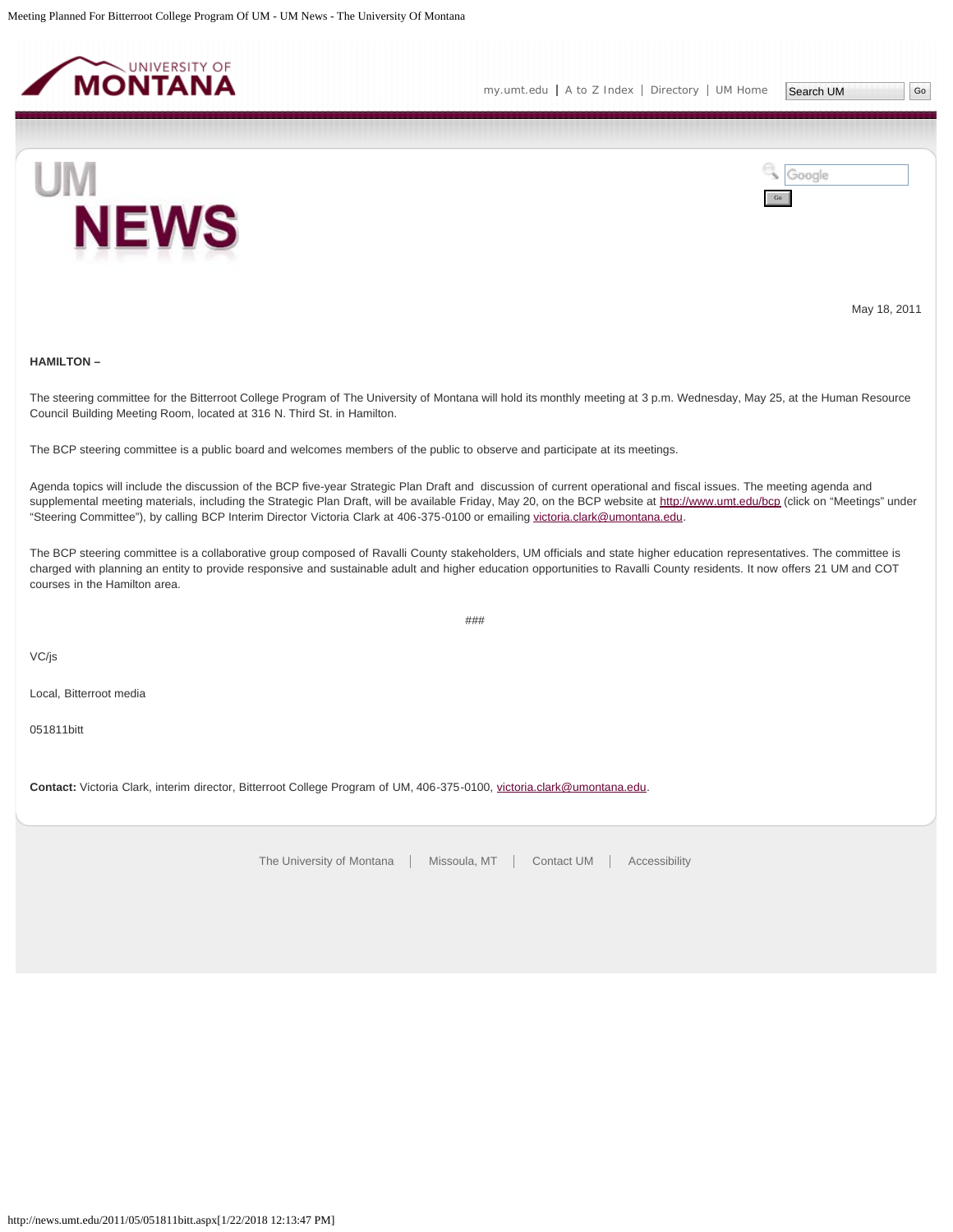<span id="page-17-0"></span>



May 18, 2011

#### **MISSOULA —**

A University of Montana doctoral student will use a fellowship to study effects of climate change on food webs – specifically for white-tailed jackrabbits and pronghorns – in the Greater Yellowstone Ecosystem.

Stefan Ekernas, the 2011 recipient of the Boyd Evison Graduate Fellowship, is pursuing a doctorate in wildlife biology from UM. The prestigious fellowship provides tuition assistance and a yearly stipend to cover travel and field research costs in and around Grand Teton National Park.

Ekernas' research will focus on both food webs and climate change as he seeks to investigate species interactions within and beyond protected areas. He and his team will explore the relationships among white-tailed jackrabbits, wolves, coyotes and pronghorn.

A key member of the food web, jackrabbits largely have disappeared from Grand Teton National Park, even though they were once described as abundant. To investigate the impacts of climate change on food webs, Ekernas will look at the relationships between decrease in snowpack and jackrabbit population.

When completed, Ekernas will make his findings available to Grand Teton and the public. He also intends to give public lectures as his research progresses.

Ekernas earned a master's degree in organismal biology and ecology from UM in 2010. He received a master's degree in conservation biology from Columbia University in 2005 and a bachelor's degree in government from Dartmouth College in 2001.

The Evison Fellowship, established in memory of Boyd Evison after his death in 2002, honors the man for extensive service with the National Park Service and in postretirement work as executive director for the Grand Teton Association, a nonprofit dedicated to helping the park in myriad ways.

The fellowship invites highly motivated graduate students to conduct research in Grand Teton National Park and throughout the Greater Yellowstone Area, supporting study leading to a master's or doctoral degree in biosciences, geosciences or social sciences.

To inquire about applying for a Boyd Evison Graduate Fellowship or to donate funds to the program, call Jan Lynch, executive director of the Grand Teton Association, at 307-739-3406. Interested people also can write Jan Lynch, Grand Teton Association, P.O. Box 170, Moose, WY 83012.

###

 $5.1S$ /rm

Local, state dailies, northern Wyoming papers

051811gyef

**Contact:** Dan Pletscher, director, UM Wildlife Biology Program, 406-243-5292, [dan.pletscher@umontana.edu](mailto:dan.pletscher@umontana.edu); Joel Berger, UM Craighead Chair in Wildlife Biology, 406-243- 5540, [joel.berger@umontana.edu](mailto:joel.berger@umontana.edu).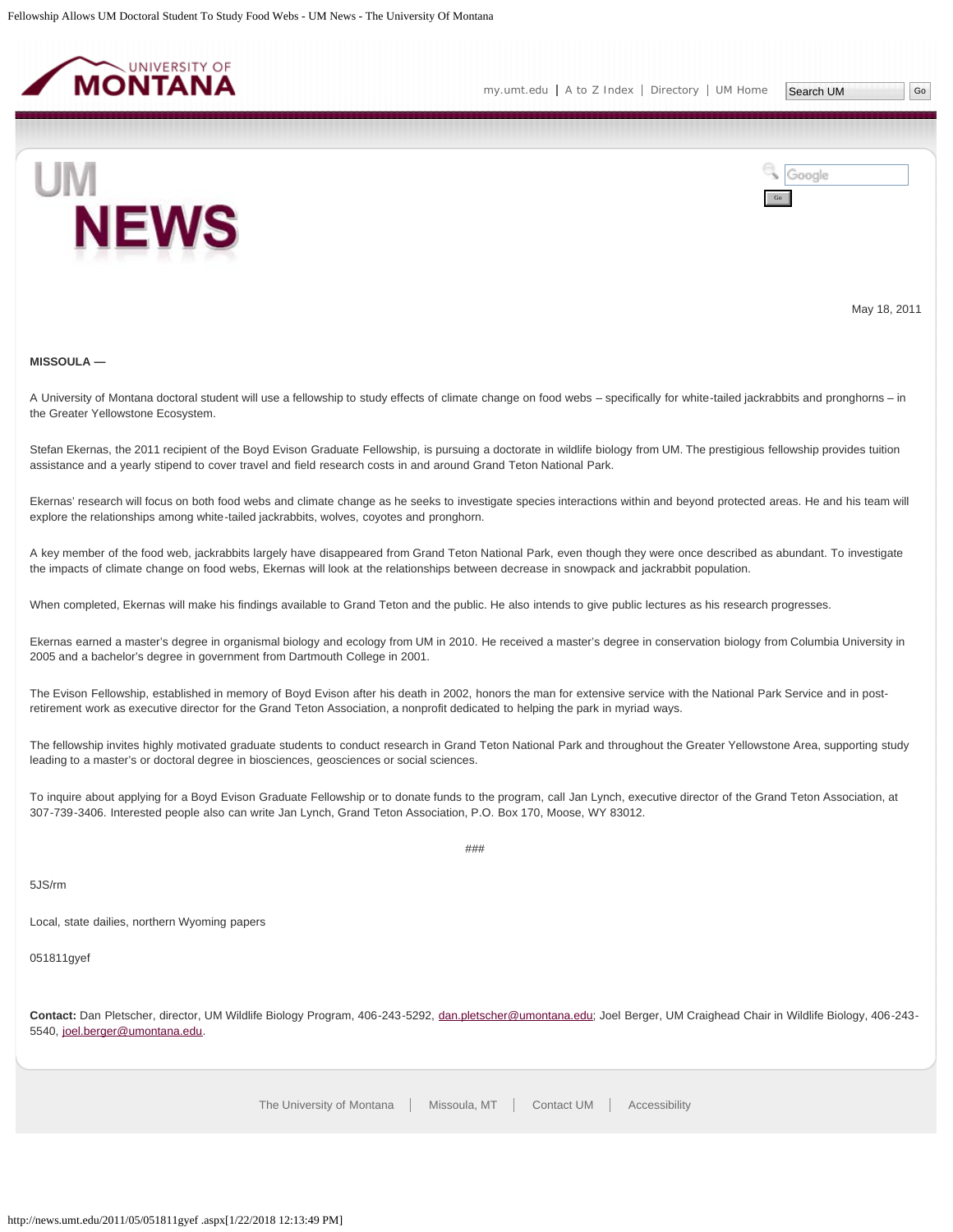<span id="page-18-0"></span>

Search UM



Google Go

May 18, 2011

#### **MISSOULA –**

Newly released data from the 2010 census report show seasonal housing grew about 14,000 units between 2000 and 2010, an increase of 59 percent, according to a University of Montana researcher. Five counties – Flathead, Madison, Lake, Gallatin and Lincoln – accounted for more than half of the increase.

Jim Sylvester, an economist at UM's Bureau of Business and Economic Research, said the numbers confirm what windshield surveys of popular tourist destinations indicated: Vacation homes are a major part of several Montana communities, and the numbers have increased. However, most growth occurred before the recession. Sales of vacation homes have been nearly nonexistent the past couple of years.

Flathead County seasonal housing increased 83 percent from 3,570 in 2000 to 6,542 in 2010, an increase of 2,972 vacation homes. Sylvester said most of this growth occurred along the shores of Whitefish and Flathead lakes. The 6,542 seasonal housing units account for nearly 14 percent of all housing in Flathead County.

Madison County vacation homes grew 1,755 units from 1,144 in 2000 to 2,899 in 2010, a whopping 153 percent increase. Madison County is the home of much of the developed area around Big Sky and Moonlight Basin ski resorts. More than 40 percent of the housing in Madison County is for seasonal use.

Lake County seasonal vacant units increased by 1,273, a 47 percent increase over 2000. Nearly all the growth was near Flathead Lake. Nearly a quarter of housing in Lake County is for seasonal use.

Gallatin County grew 1,071 units, a 61 percent increase. Most of this growth occurred in the Gallatin Canyon near Big Sky. Only 6.6 percent of housing in Gallatin County is for seasonal use.

Seasonal vacant units more than doubled in Lincoln County from 821 in 2000 to 1,719 in 2010. Seasonal housing in Lincoln County is scattered among the many lakes and streams in the county.

Other areas in Montana also experienced growth in seasonal vacant housing but at levels far below the five just discussed, Sylvester said. Seasonal vacant housing makes up large proportions of housing in Granite (42 percent), Carbon (21 percent) and Meagher (33 percent) counties. All three counties are areas where outdoor recreation is a substantial part of the lifestyle.

The U.S. Census Bureau collects data on housing units during each decennial census. Data is collected on renter- versus owner-occupied housing. Vacant units also are counted. Each vacancy is assigned a type code with seasonal vacant units (owner-occupied vacation homes) attracting the most attention from policymakers, Sylvester said.

For more information call UM's Bureau of Business and Economic Research at [406-243-5113](http://406-243-5113/) or the U.S. Census Bureau at [http://www.census.gov.](http://www.census.gov/)

###

CH/cbs State 051811bber

Contact: Jim Sylvester, director of survey operations, UM Bureau of Business and Economic Research, 406-243-5113,  $\lim_{s \to 0}$  sylvester@business.umt.edu.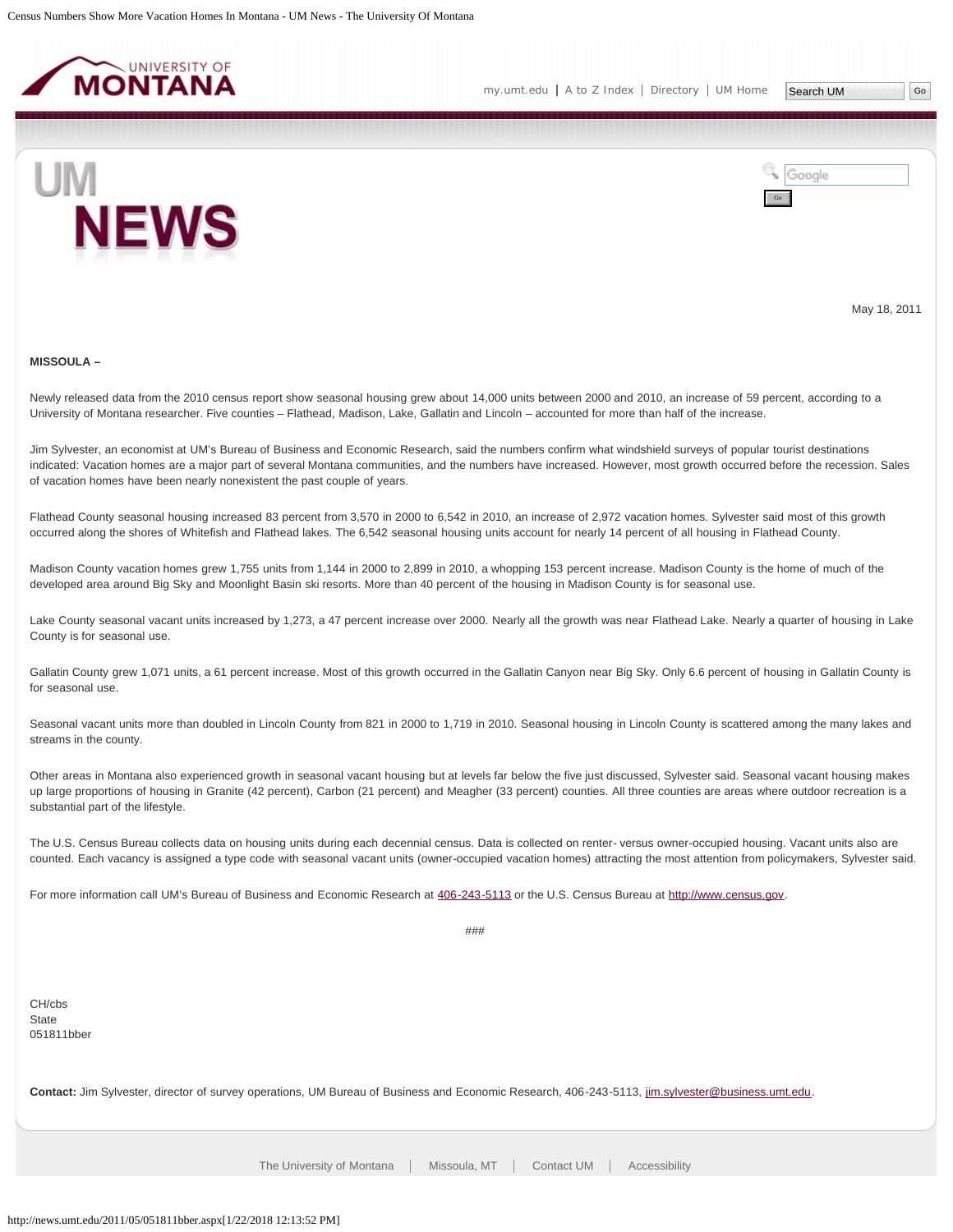Census Numbers Show More Vacation Homes In Montana - UM News - The University Of Montana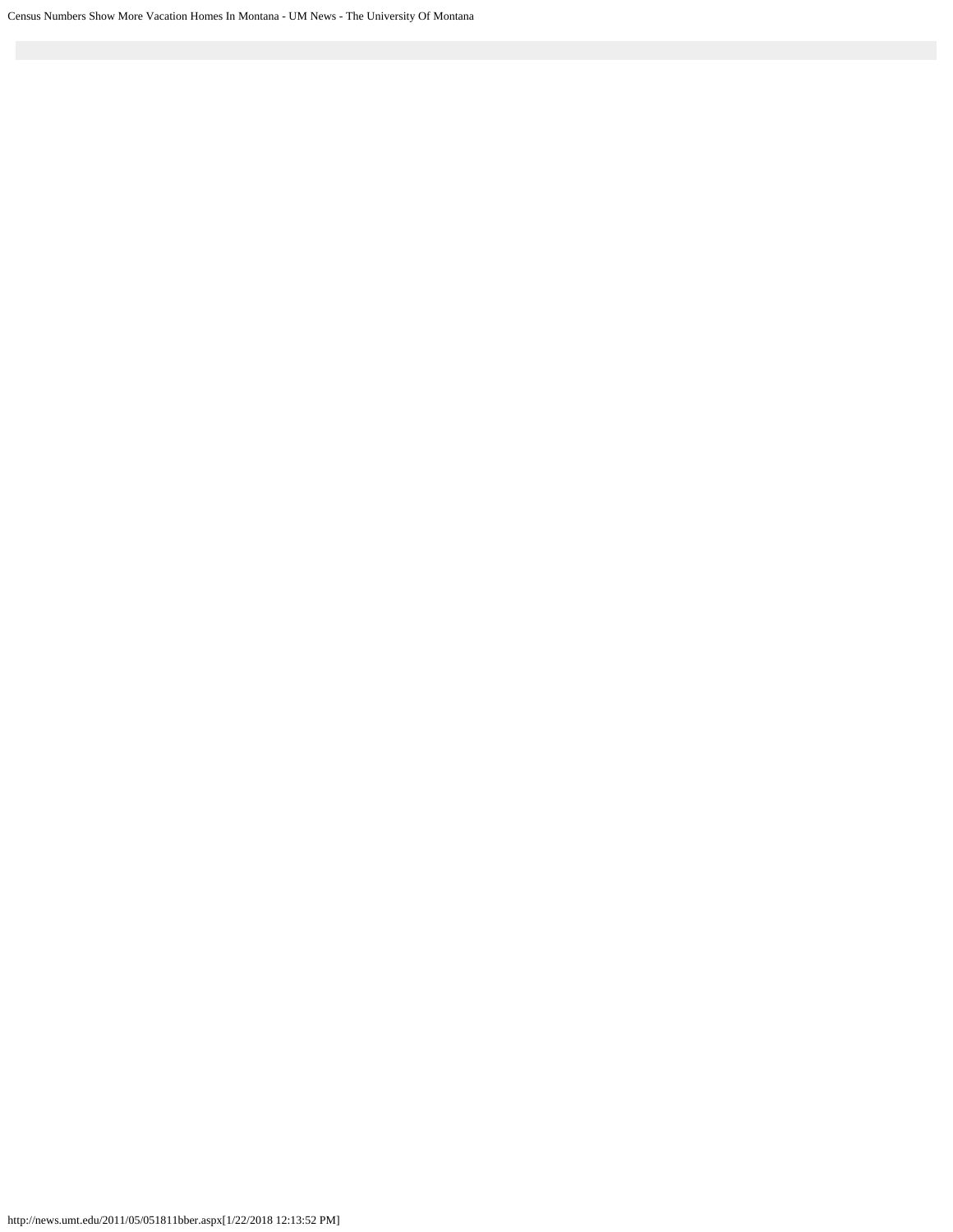<span id="page-20-0"></span>



May 18, 2011

#### **MISSOULA –**

The new dean of the College of Forestry and Conservation at The University of Montana is a familiar face.

UM has hired Jim Burchfield, the interim forestry dean, to replace Perry Brown, who was named UM interim provost and vice president for academic affairs last October. Burchfield has worked on campus 15 years.

"It's a great honor to be selected as dean of the College of Forestry and Conservation, as its outstanding record of research and innovative instruction have made it one of the nation's finest academic programs in conservation and the sustainable management of our shared natural heritage," Burchfield said. "It is with great humility that I enter into this position, and I pledge to respect the traditions of excellence and inclusivity that make the college a willing and supportive partner to the people of Montana."

A 14-member search committee led by Chris Comer, dean of the College of Arts and Sciences, started the hunt for a new forestry dean last December. Four finalists interviewed on campus for the job, and Burchfield was selected from that group.

The new dean is excited to lose the interim tag and take on his next position.

"I intend to increase student participation in applied problem-solving to ensure they have the knowledge and skills to meet the profound environmental challenges we face as a society," Burchfield said. "I also will encourage and develop the integrated research program conducted by our energetic faculty to bring the highest quality science to the forefront of our public deliberations on resource management."

Burchfield came to UM in 1996 as an adjunct associate forestry professor and director of the Bolle Center for People and Forests. He was promoted to associate dean of the forestry school in 2003. He served as interim dean from July 2008 to June 2010 and was again named interim dean in October 2010.

"Jim has been an incredible asset to UM," Brown said. "He has the drive and the right mix of talents and experience to lead the College of Forestry and Conservation into a bright future."

Before joining UM, Burchfield worked 11 years with the U.S. Forest Service, serving as a silviculturist, timber-sale planner, policy analyst and social science staff co-leader. He also was a faculty member for seven years with the School of Natural Resources at the University of Michigan.

Burchfield earned his undergraduate degree in forest management from the University of Michigan, his master's in silviculture from the University of Washington and his doctorate in natural resources from the University of Michigan. After college he was a Peace Corps volunteer in Guatemala from 1973 to 1977.

###

CBS

Local, Western Montana, dailies

051811dean

**Contact:** Jim Burchfield, dean, UM College of Forestry and Conservation, 406-243-5521, 406-546-1166, [james.burchfield@umontana.edu](mailto:james.burchfield@umontana.edu).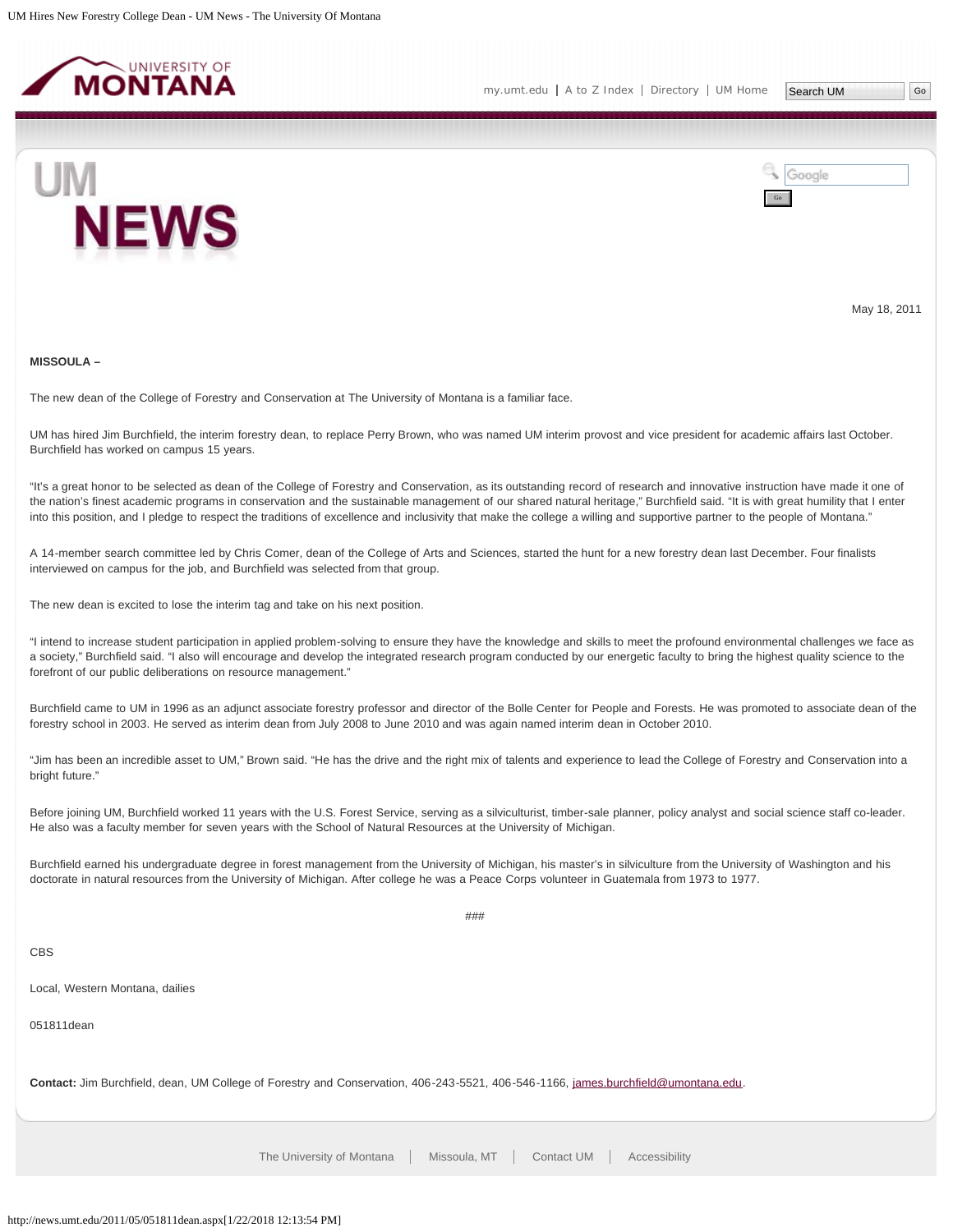UM Hires New Forestry College Dean - UM News - The University Of Montana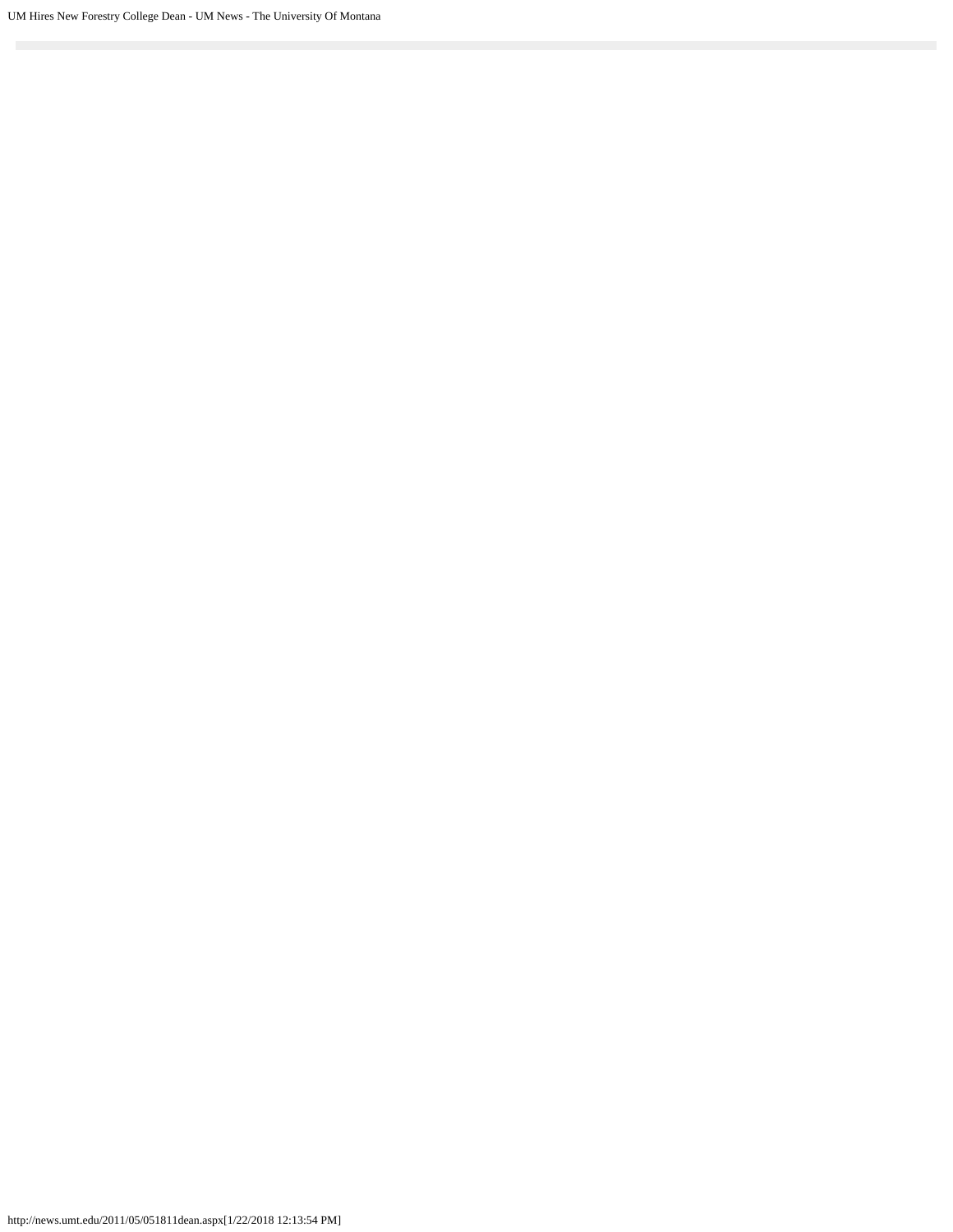<span id="page-22-0"></span>



May 18, 2011

# **MISSOULA –**

The University of Montana and the Missoula Music Teachers Association will plant a tree to honor longtime music Professor Gerald Doty at 11 a.m. Thursday, May 19, on the south side of the UM Music Building.

Doty, who celebrated his 101st birthday last October, joined the UM music faculty in 1958. He is most remembered for his love of teaching via the Suzuki string method, which he first brought to Missoula after studying with its founder, Japanese violinist Shinichi Suzuki.

Doty has been an active member of the Missoula Music Teachers Association for more than 50 years. Members of the group gave Doty the elm tree to be planted Thursday when they celebrated his 100th birthday with him in 2009.

Doty also served on the String Orchestra of the Rockies board of directors for many years and helped found the Montana String Quartet in 1958. He's played the roles of concertmaster, principal second violinist, principal violist and first oboe with the Missoula Civic Orchestra, now known as the Missoula Symphony Orchestra. He also was active in the Holy Spirit Episcopal Parish. He and his wife continue to reside in the South Hills neighborhood of Missoula.

###

For more information call Sharon Weaver-Knowles of the Missoula Music Teachers Association at 406-549-6254 or email [sw-k@bresnan.net](mailto:sw-k@bresnan.net).

SWK/als

Local

051711doty

**Contact:** Steven Hesla, UM School of Music, 406-243-6055, [steven.hesla@umontana.edu;](mailto:steven.hesla@umontana.edu) Sharon Weaver-Knowles, publicity chair, Missoula Music Teachers Association, 406-549-6254, [sw-k@bresnan.net](mailto:sw-k@bresnan.net).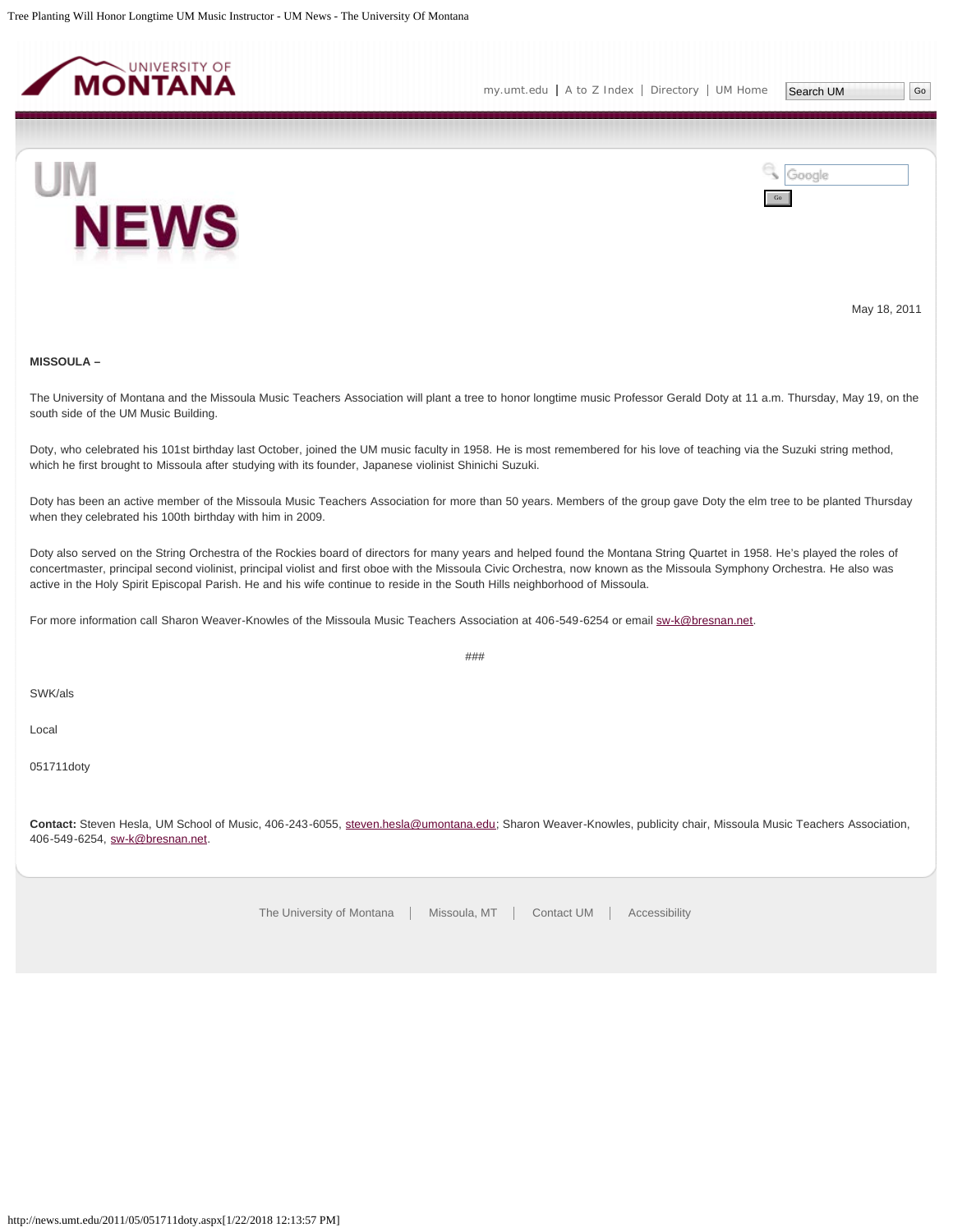<span id="page-23-0"></span>



May 17, 2011

#### **MISSOULA –**

"Backroads of Montana" premiered in 1991 with a visit to the tiny town of Virgelle on the Missouri River just northwest of Fort Benton. A local couple was running the Virgelle Ferry, and the Virgelle Mercantile welcomed visitors with a cozy bed and breakfast.

Today the Virgelle Ferry still runs, although with different, ever-friendly folks operating the crossing, and the mercantile will still book you a room. Meanwhile, "Backroads of Montana" has traveled thousands of miles to visit other people and places across Montana. The popular series will mark its 20th year at 8 p.m. Monday, May 23, with a new program on MontanaPBS that travels from Harlowton to Huntley.

The monthly country dance at the Wrangler Bar in Grass Range is the setting for a story by producer John Twiggs. On the third Sunday each month folks from all over central Montana converge on the bar to dance and socialize. Area musicians form jam-session bands, and the crowd spins around the dance floor for hours, stopping only briefly to socialize or eat a bite of homemade beans, pulled pork and potato salad.

Another old-fashioned tradition is kept alive in the Huntley area just east of Billings, where the Huntley Project Museum puts on an authentic, steam-powered threshing bee each August. Producer Gus Chambers found that hot boilers – and a broiling sun – keep the volunteers hopping to get the wheat separated from the chaff. When it's done there's corn-on-the-cob for everyone.

Chambers also visited the Harlo Theatre in Harlowton. The movie theater was falling apart before a group of high school kids, aided by a devoted teacher and his wife, fixed it up in 2000. Today the theater provides business training for the high school students, and all proceeds go into scholarship funds they receive when they graduate.

Producer Ray Ekness followed up on a huge collection of Montana picture postcards donated by the late George Svoboda to the Northern Rockies Heritage Center in Missoula. At more than 20,000 cards, it's believed to be the largest picture postcard collection featuring one state.

The Archie Bray Foundation in Helena served as the location for host segments with William Marcus. Viewers get a tour of the expansive grounds, once a brick and tile factory, and Marcus got a private lesson in pottery making.

"Backroads of Montana" is supported by grants from the Greater Montana Foundation, which encourages discussion of issues and trends of importance to Montana, the Montana Office of Tourism and The University of Montana.

The series is a production of KUFM-TV/MontanaPBS at UM. MontanaPBS is a collaborative statewide service of KUSM-TV at Montana State University-Bozeman and KUFM-TV at UM. Check local listings for channel information.

For background information on "Backroads of Montana," visit [http://www.umt.edu/montanan/s01/backroads.html.](http://www.umt.edu/montanan/s01/backroads.html)

###

NOTE TO EDITORS: Photos for the new episode are available at [http://www.montanapbs.org/BackroadsofMontana/episode134/pressroom/.](http://www.montanapbs.org/BackroadsofMontana/episode134/pressroom/) High-resolution photos and graphics, program logo and crew shots are available at [http://www.montanapbs.org/BackroadsofMontana/pressroom/.](http://www.montanapbs.org/BackroadsofMontana/pressroom/)

WM/bd

Western Montana, State

051711back

**Contact:** William Marcus, director, UM Broadcast Media Center, 406-243-4154, [william.marcus@umontana.edu.](mailto:william.marcus@umontana.edu)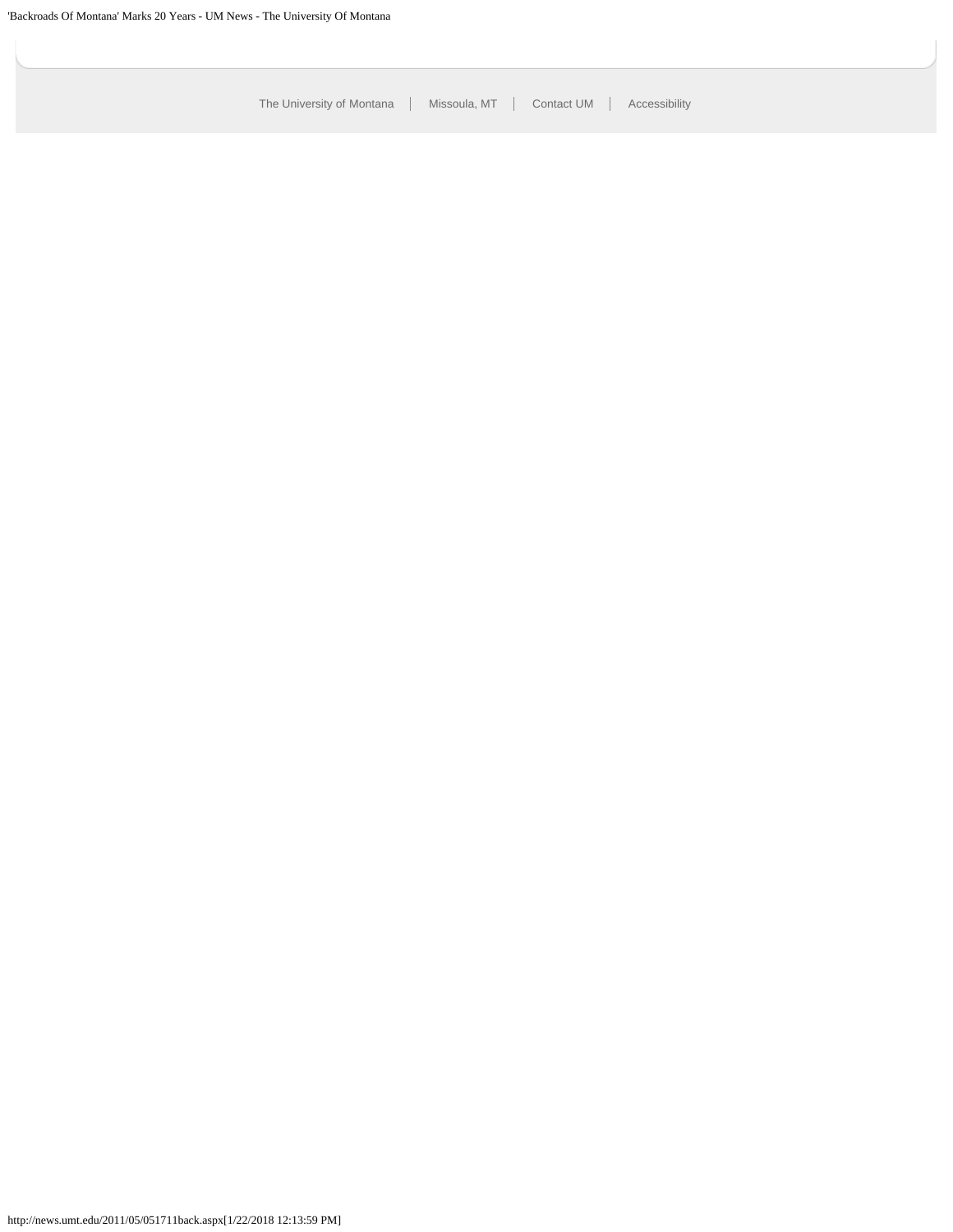<span id="page-25-0"></span>

**NEWS** 



May 17, 2011

## **MISSOULA –**

UM

Popular comedian Daniel Tosh will bring his "Tosh Tour on Ice" to The University of Montana on Thursday, Aug. 11.

The show begins at 7 p.m. in the University Theatre. Doors open at 6 p.m.

Tickets cost \$45. They will be available Friday, May 20, at all GrixTix locations, online at [http://www.griztix.com](http://www.griztix.com/) or by calling 888-MONTANA.

Tosh, host of the successful Comedy Central series "Tosh.0," was named one of the 10 comics to watch by Daily Variety. He currently is one of the most requested headliners in the country.

His casual style and sharp material have proven to be greatly appreciated by his audiences, young and old. He has quickly evolved into one of the most successful acts, having performed more than 700 shows in his career.

"Tosh Tour on Ice" kicks off in Boston in July and travels to more than 30 cities across the U.S. and Canada. More information is available at [http://DanielTosh.com](http://danieltosh.com/) or [http://LiveNation.com.](http://livenation.com/)

###

AR/bd

State

051711tosh

**Contact:** Aaron Reynolds, marketing coordinator, UM Productions, 046-243-4719, [marketing@umproductions.org.](mailto:marketing@umproductions.org)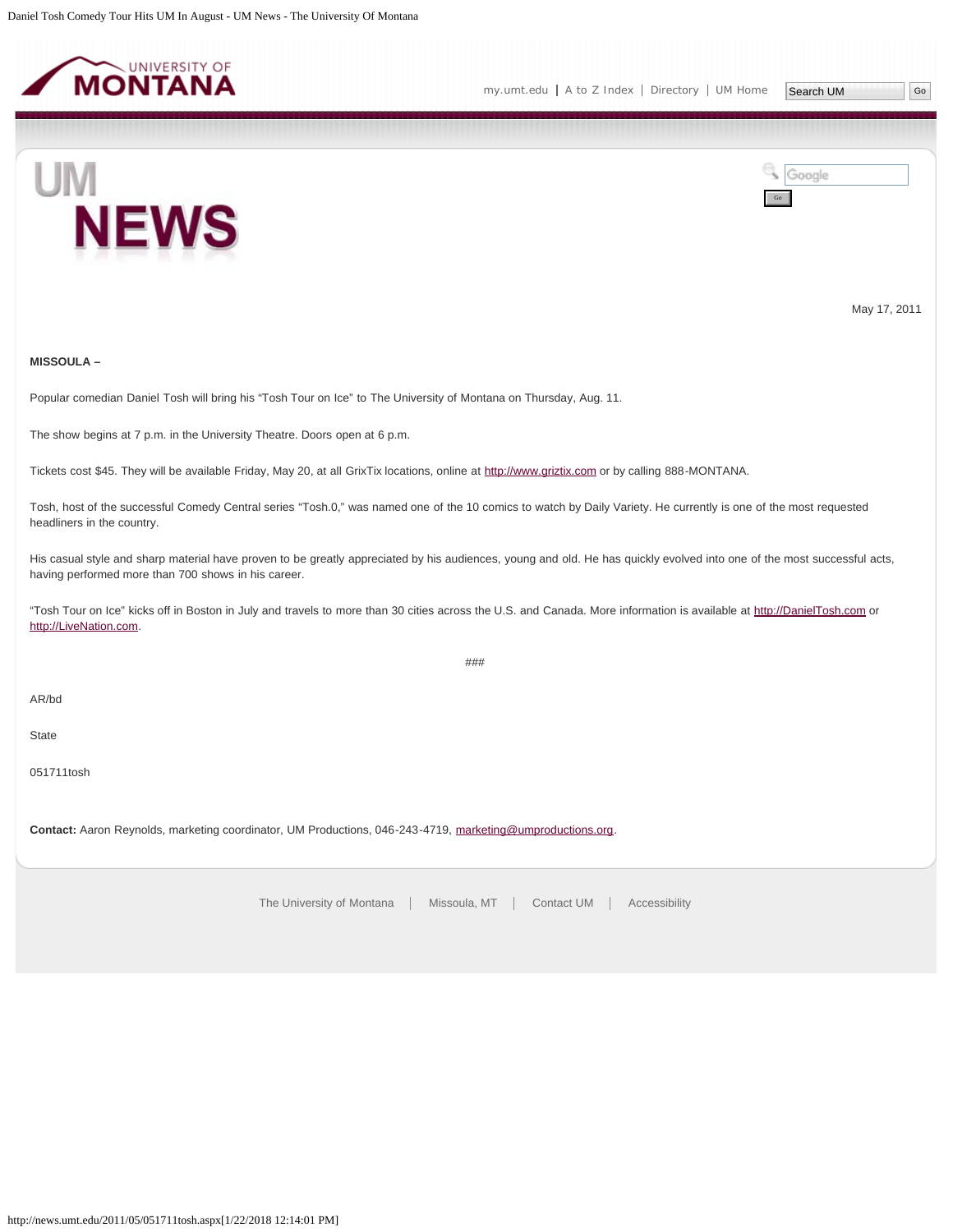<span id="page-26-0"></span>

Go

Google



May 16, 2011

#### **MISSOULA –**

Montana's next generation of entrepreneurs took home more than \$30,000 in prize money during The University of Montana's 22nd annual John Ruffatto Business Plan Competition, hosted May 12 by the UM School of Business Administration.

This year's competition winners are UM students John Beltrone and Emese Vitalis, who impressed judges and the public alike with CreativiTea, an epicurean custom blend tea retailer. The company will be based in Missoula and will sell direct to the consumer via the Internet and social media sites.

The CreativiTea team also took the prize for best elevator pitch, an award that recognizes the team's ability to explain the plan in three minutes. Collectively the team won prize money totaling \$9,000.

The \$4,000 second-place prize in the competition went to UM student Robert Reum and BackdropDepot.com, a company that will sell specialty backdrops to small venues and individual musical performers.

Dance of the Sun, a plan submitted by students from Montana State University-Billings, took the \$2,000 third-place award. The plan outlined a business that would market native art, beginning with artists from the Crow reservation.

The lifestyle division for smaller businesses was dominated by Bahia, a Brazilian-theme restaurant plan developed by UM student Tom Snyder. Snyder also was honored with the Passion, Poise and Charisma award and the People's Choice award. Collectively Bahia and Snyder won \$5,000.

Other awards of \$1,000 were presented to Good Times, runner up in the lifestyle division, and to Zerosion and Greg Sietz, who won in the environmental and social responsibility division for his erosion-control project.

All prize money and funds needed to support the annual competition are raised through generous private contributions. Fifty-four businesses supported the event this year with cash and in-kind contributions.

UM's Montana Academy of Distinguished Entrepreneurs recognizes the importance of entrepreneurship and works through the University to bring entrepreneurial experience to the classroom. MADE also conducts an educational seminar series and presents the Pioneer in Industry awards, which celebrate business leaders' commitment to Montana.

###

[The University of Montana](http://www.umt.edu/) | Missoula, MT | [Contact UM](http://www.umt.edu/comments) | [Accessibility](http://www.umt.edu/home/accessibility)

Visit<http://www.business.umt.edu/degreesprograms/MADE.aspx> for more information about MADE.

LH/bd **State** 051611ruff **Contact:** Larae Hackney, special programs coordinator, UM School of Business Administration, 406-243-4830, [larae.hackney@business.umt.edu.](mailto:larae.hackney@business.umt.edu)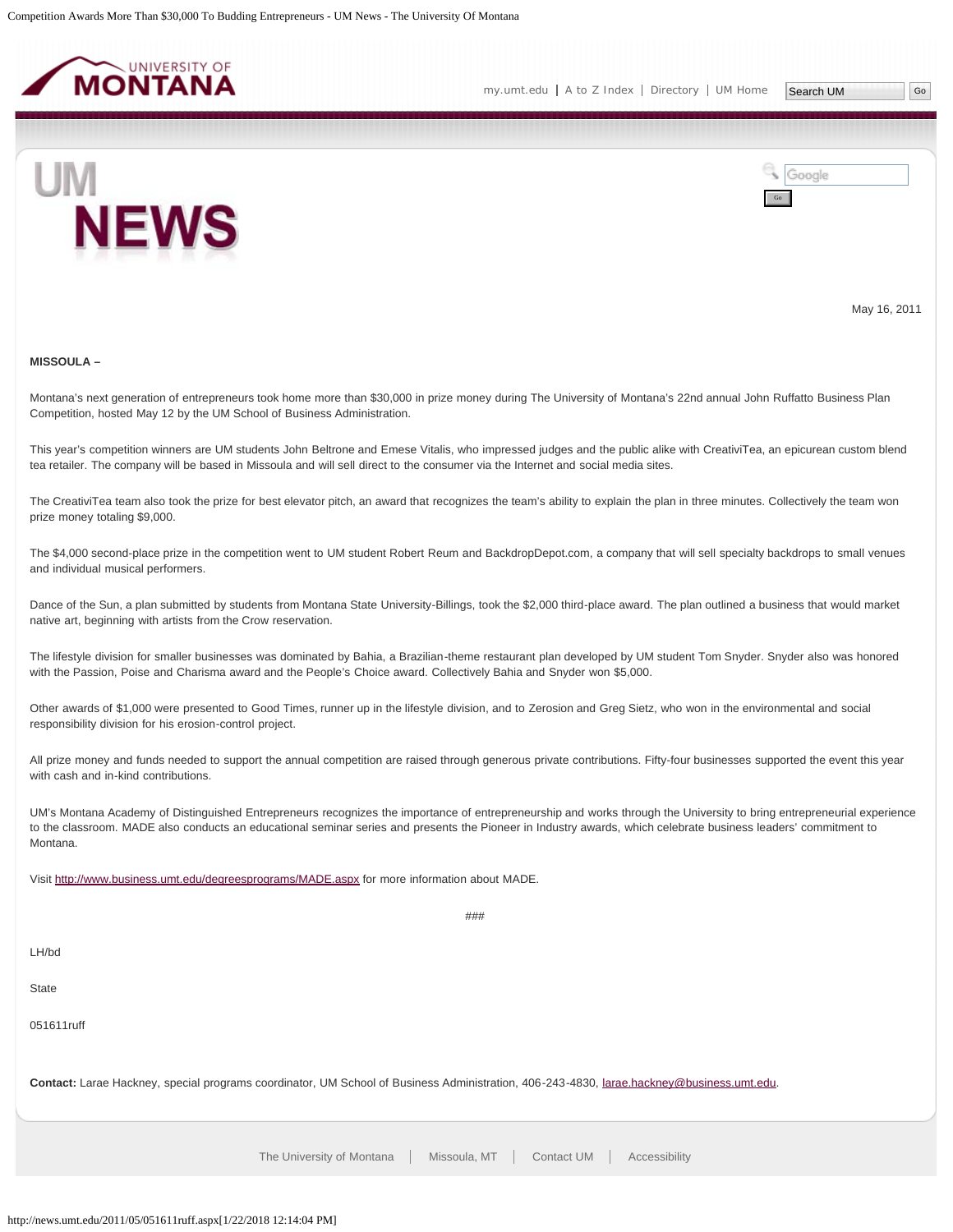Competition Awards More Than \$30,000 To Budding Entrepreneurs - UM News - The University Of Montana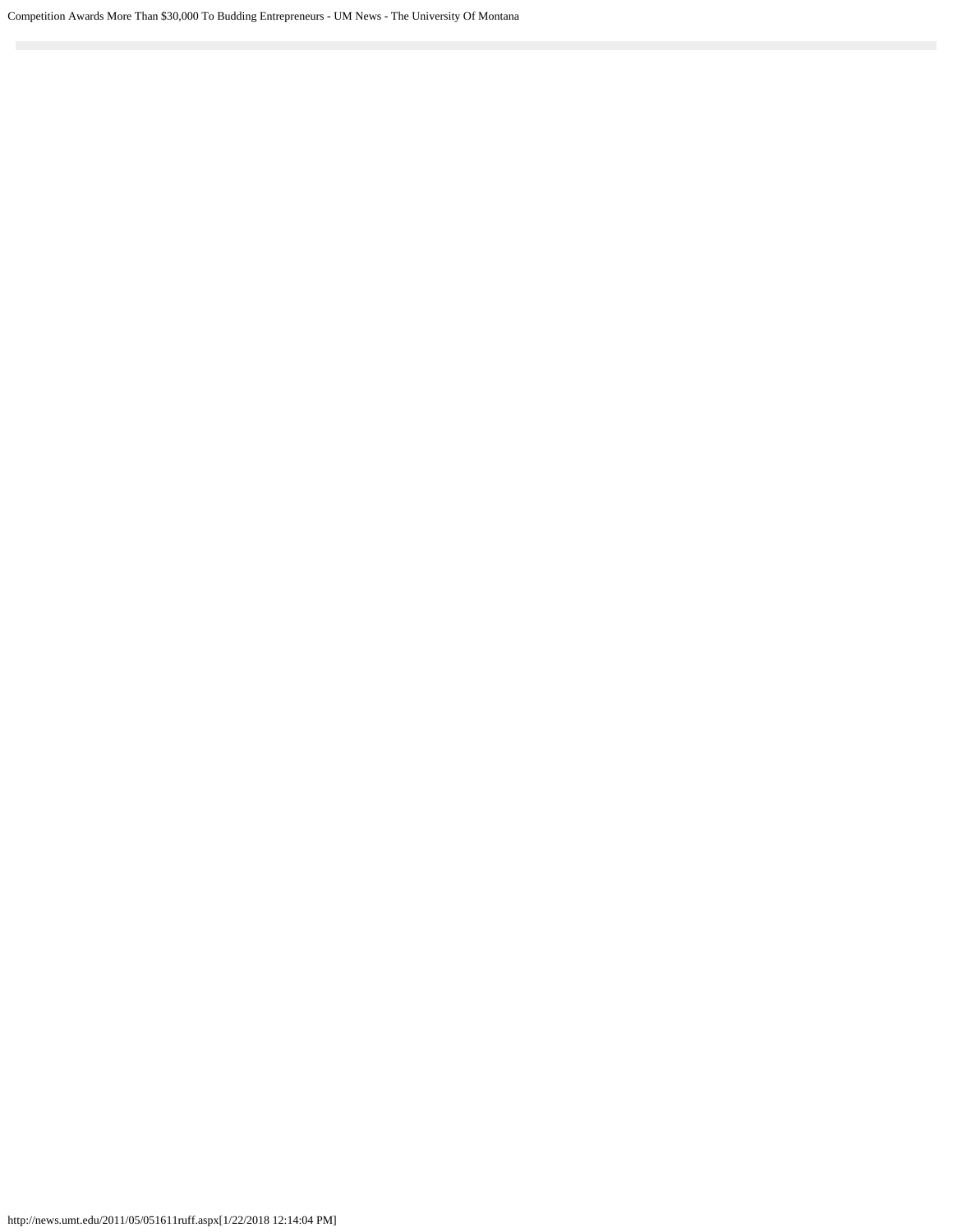<span id="page-28-0"></span>



May 16, 2011

# **MISSOULA –**

Seamus the border collie may look like your typical curious dog when spotted sniffing all over Mount Sentinel, but he's actually on an important mission: ferreting out the invasive weed dyer's woad from Missoula's popular landmark.

The public and media are invited to watch Seamus in action at 5:30 p.m. Tuesday, May 17, when the nonprofit organization Working Dogs for Conservation pairs up with The University of Montana and the Montana Native Plant Society to host a demonstration project at the base of Mount Sentinel.

For more than 15 years, UM and MNPS have coordinated community weed pulls to control dyer's woad on the mountainside. Because the weed often grows amid other shrubs and grasses, staff and volunteers spend the majority of their time trying to spot it. However, with Seamus on the job, the groups hope they will be able to eradicate the invasive species from the mountain completely.

WDC is a Montana-based nonprofit organization that helps save endangered species and habitats by integrating detection dog teams with research, management and conservation initiatives. The specially trained detection dogs, many of which – including Seamus **–** were boisterous castaways in shelters before they were selected for the WDC crew, are taught to sniff out targets of conservation interest, such DNA-rich feces of endangered animals or live invasive plants.

MNPS also invites volunteers to help with three weed pulls starting at 6:30 p.m., following the demonstration. Volunteers should be prepared to hike at least two miles on steep, awkward terrain in any kind of weather.

For more information call Marilyn Marler in UM's Division of Biological Sciences at 406-544-7189, email [marilyn.marler@umontana.edu,](mailto:marilyn.marler@umontana.edu) call WDC's Aimee Hurt at 406-3277883 or email [aimee@workingdogsforconservation.org.](mailto:aimee@workingdogsforconservation.org)

###

MM/als

Western Montana

051611seam

**Contact:** Marilyn Marler, UM Division of Biological Sciences, 406-544-7189, [marilyn.marler@umontana.edu;](mailto:marilyn.marler@umontana.edu) Aimee Hurt, Working Dogs for Conservation, 406-327-7883, [aimee@workingdogsforconservation.org.](mailto:aimee@workingdogsforconservation.org)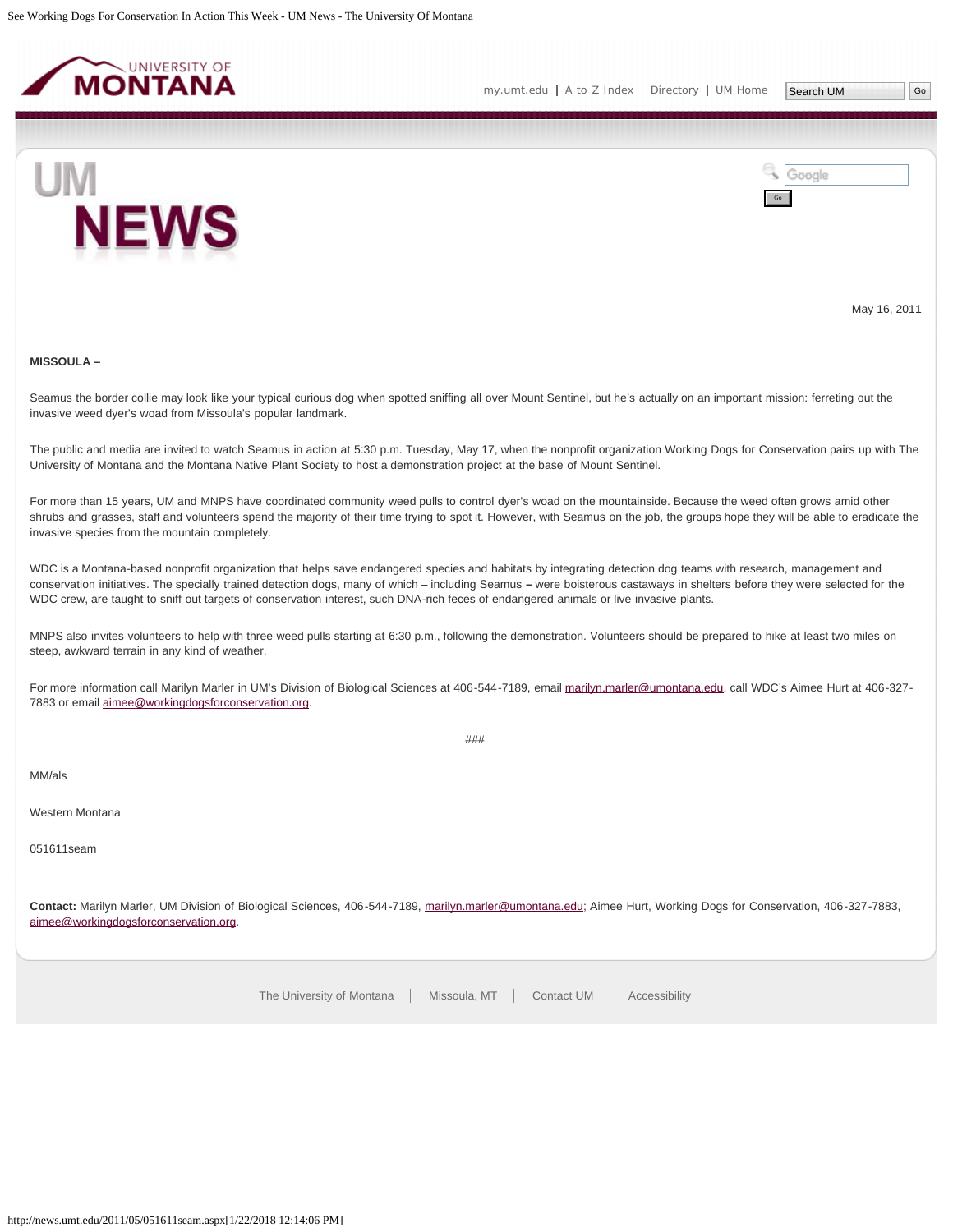<span id="page-29-0"></span>



May 13, 2011

# **MISSOULA –**

Missoulians looking to indulge in the rich flavors of Impressionist-era France have a chance to score such an experience by purchasing a raffle ticket to win dinner for two at "An Evening in Giverny: Dinner at Monet's Table," presented by master chef Ray Risho.

Raffle tickets are on sale now, and proceeds will benefit the Osher Institute of Lifelong Learning at The University of Montana (MOLLI). Tickets cost \$10 and will be available until May 31 at Worden's Market and Deli, The Silk Road, Loopy Knit/Crochet and the MOLLI office, located in the James E. Todd Building on campus.

MOLLI will sell 1,000 tickets, and a drawing will be held June 1 to award four winners two seats each at the dinner, slated for 6:30 p.m. Friday, July 15, at the gardens of Susie and Ray Risho. Winners will be notified via phone and listed on the MOLLI website at<http://www.umt.edu/molli>.

Ray Risho, owner of the former Perugia restaurant and a MOLLI instructor, will prepare a five-course dinner featuring cuisine and wines of late 19th-century France. The menu will reflect a modest interpretation of Claude Monet's family traditions, based on the cooking journal of the legendary Impressionist painter and menus from popular Parisian cafes of the period. Kim Lugthart and John and Sue Talbot also will host.

###

For more information, call Dannette Fadness, MOLLI program coordinator, at 406-243-2905 or email [dannette.fadness@mso.umt.edu](mailto:dannette.fadness@mso.umt.edu).

ALS

Western Montana

051211mlli

**Contact:** Dannette Fadness, MOLLI program coordinator, 460-243-2905, [dannette.fadness@umontana.edu.](mailto:dannette.fadness@umontana.edu)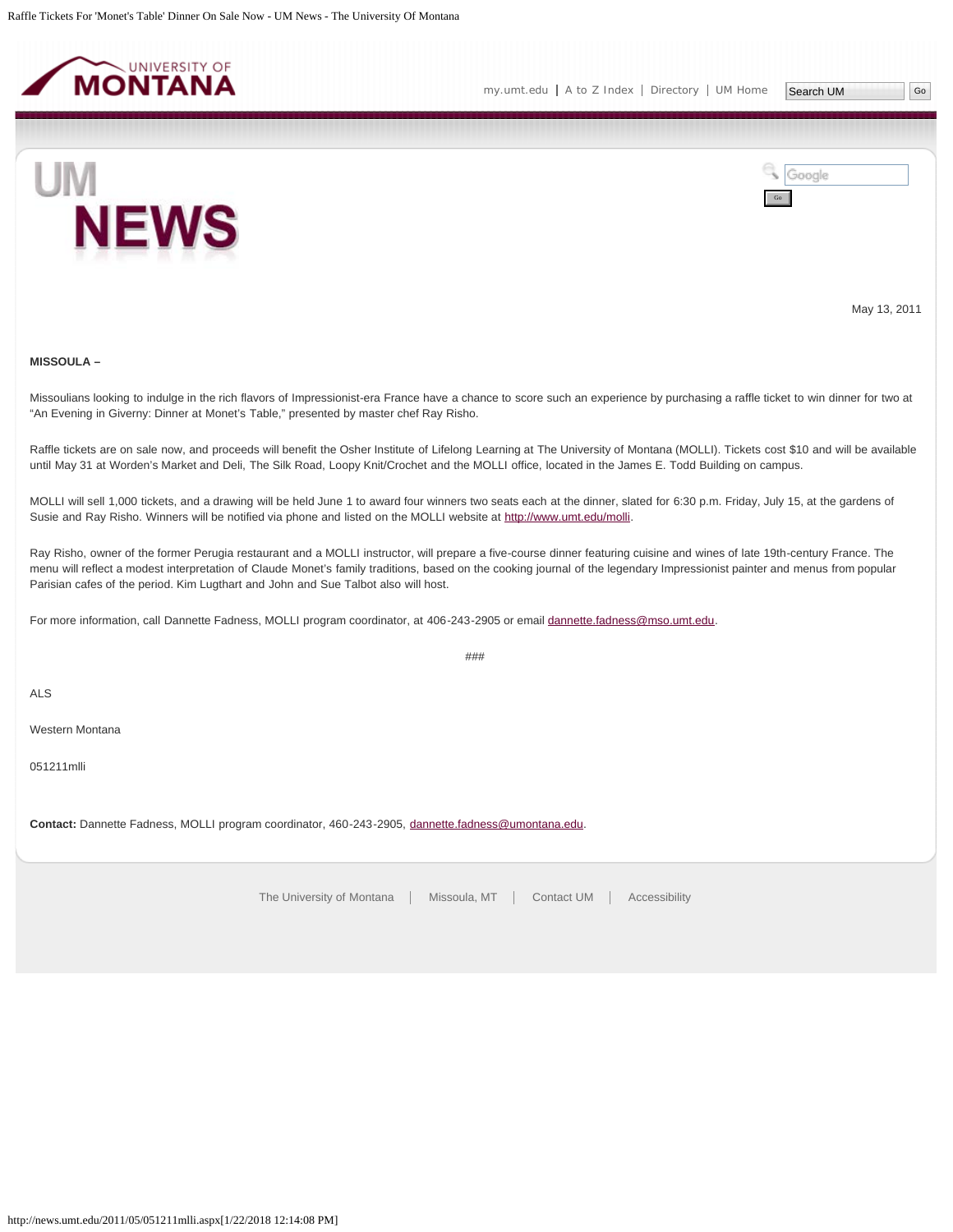<span id="page-30-0"></span>

Go

Google



May 13, 2011

#### **MISSOULA –**

Human performance researcher Matthew Bundle, whose research indicates that the artificial limbs of a world-class sprinter give him a major advantage over able-bodied athletes, will join The University of Montana faculty this fall.

Bundle will serve as an assistant professor in the Department of Health and Human Performance, part of UM's Phyllis J. Washington College of Education and Human Sciences. He comes to UM from the University of Wyoming, where he was an assistant professor in the College of Health Sciences and director of the university's Biomechanics Laboratory.

A team of scientists made headlines in 2008 when their findings helped overturn an International Association of Athletics Federations ban on 400-meter sprinter and Paralympic champion Oscar Pistorius, a double-amputee from South Africa who runs on carbon-fiber lower-limb prostheses. Pistorius continues to compete against some of the best able-bodied athletes in the world.

Bundle and his colleague Peter Weyand have argued that their testing identified new advantages for Pistorius and that if his artificial limbs performed as biological limbs do, his time would be 10 seconds slower over a 400-meter race. Bundle and Weyand have continued to make headlines with their studies on the extremes of human gait and speed.

"We are elated over Matt's decision to join our faculty," said Roberta Evans, dean of the College of Education and Human Sciences.

Evans credited UM Provost Perry Brown, Vice President for Finance Robert Duringer and Vice President for Research and Development Dan Dwyer for bringing Bundle to UM and for their plan to invest in his biomechanics laboratory on campus.

"This decision ensures his vital research and teaching will combine with that of other high-caliber exercise scientists and athletic-training professors here, so UM can become one of the greatest universities in the nation for this unique field of study," Evans said.

Bundle received a bachelor's degree from Harvard College in 1996 and a doctorate from UM in 2005. His main research interests include biomechanics, neuromuscular physiology and motor control. He has been an invited speaker at international scientific conferences, offered coaching and clinical seminars for the USA Track and Field Association and the American Academy of Orthotics and Prosthetics, published articles in top scientific journals and secured a patent for a method of assessing the metabolic basis of physical fitness.

One of Bundle's first studies at UM will be a collaboration with specialists at Walter Reed Army Medical Center to help wounded soldiers pursue active lifestyles by experimenting with and enhancing the performance of high-quality artificial limbs.

"The Phyllis J. Washington College of Education and Health Sciences and the Department of Health and Human Performance are fortunate to attract Dr. Bundle to UM to join our outstanding faculty and programs," said Scott Richter, HHP associate professor and department chair. "We look forward to him sharing his expertise in biomechanics with our students and are excited about his current outstanding research record and future potential."

###

ALS

Western Montana; dailies; sports medicine pubs

051211bndl

**Contact:** Scott Richter, chair, UM Department of Health and Human Performance, 406-243-5246, [scott.richter@umontana.edu](mailto:scott.richter@umontana.edu).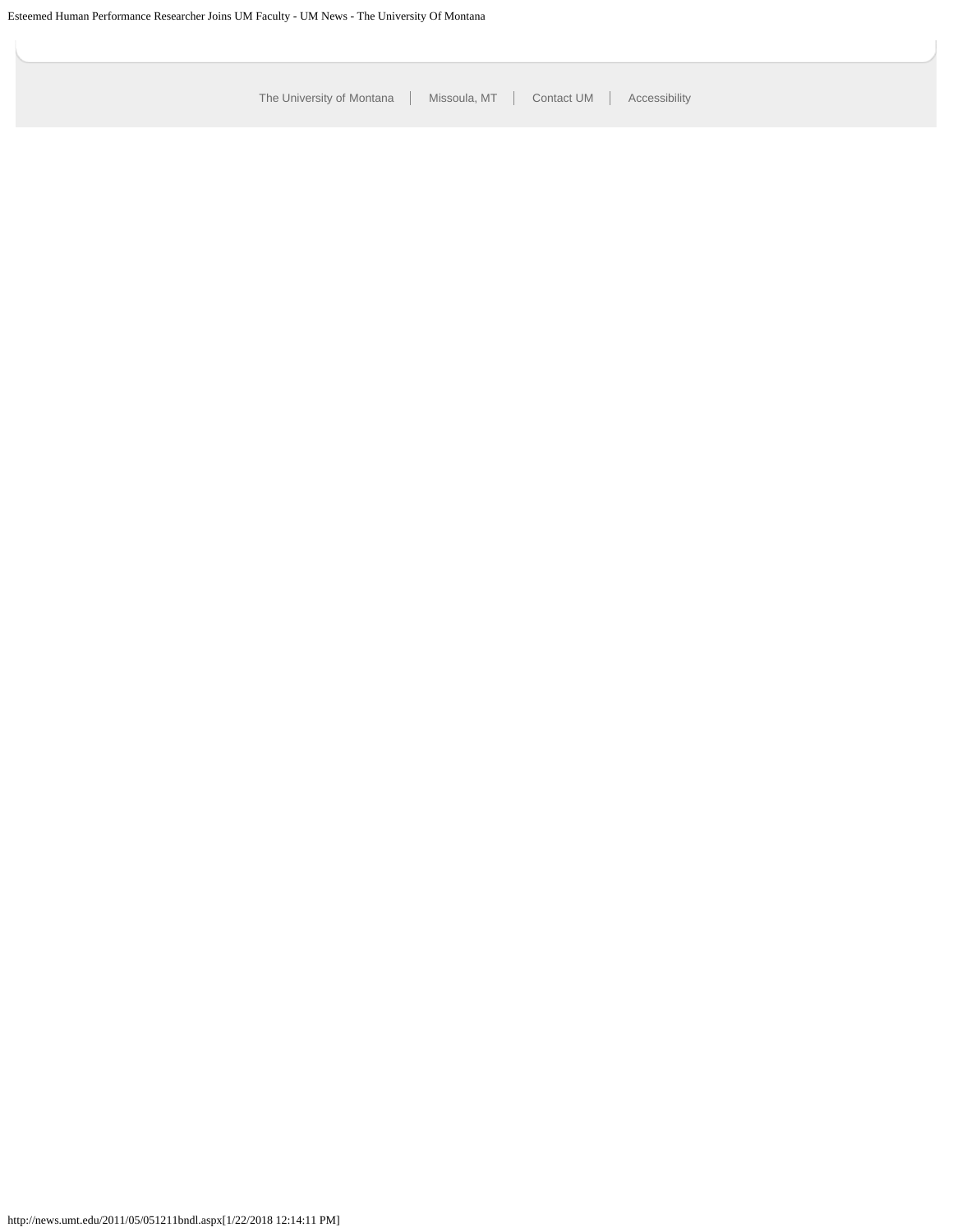<span id="page-32-0"></span>



May 12, 2011

#### **MISSOULA –**

University of Montana President Royce Engstrom has announced that a former associate dean and his wife have committed \$3 million to the UM College of Forestry and Conservation. Joel and Patricia Meier of Denver have included a provision in their wills to fund an endowed chair in the Parks, Tourism and Recreation Management program.

"The Patricia and Joel Meier Wildland Recreation Management Chair will allow us to attract a leader in what is already a nationally renowned program at UM," Engstrom said. "We are grateful for Joel and Patti Meier's generosity. It certainly will help UM better serve students and the world."

The UM Parks, Tourism and Recreation Management program prepares students for careers with land management agencies, nonprofits and nature-based tourism or for graduate studies in related areas.

"Patti and I loved the University, as well as Missoula's geographic location and Montana's great outdoors," Joel Meier said. "My faculty colleagues were very supportive, mentored me, and helped me grow professionally. Also, I greatly enjoyed working with my students who were preparing for future careers in managing outdoor recreation opportunities and our nation's magnificent natural resources. Now Patti and I want to give back to the institution and a program that has meant so much to us."

Meier joined the UM faculty in 1970 and became a professor emeritus after 24 years of service. Originally, recreation management was part of the College of Education and Human Sciences. The program moved to the School of Forestry, and Meier served as its chair. He later was associate dean of the School of Forestry, which is now the UM College of Forestry and Conservation.

Meier left UM to chair the Department of Recreation and Park Administration at Indiana University. The Meiers retired in Denver. Joel Meier will give the Commencement address for the College of Forestry and Conservation on Saturday, May 14.

"The college's leadership in recreation resource management started when Joel was a member of our faculty 20 years ago," said James Burchfield, interim dean of the College of Forestry and Conservation. "This generous gift will ensure our students can actively engage with the best faculty in the best environment to learn how to protect and enjoy our natural legacy."

Since 1980, more than 700 individuals have included UM in their wills. In addition to endowed professorships and chairs, bequests have supported scholarships, buildings and specific UM programs.

###

TJ/js

Western Montana, Denver media

051211park

**Contact:** Tara Jensen, associate director, donor relations and events, UM Foundation, 406-243-5186, [tara.jensen@mso.umt.edu.](mailto:tara.jensen@mso.umt.edu)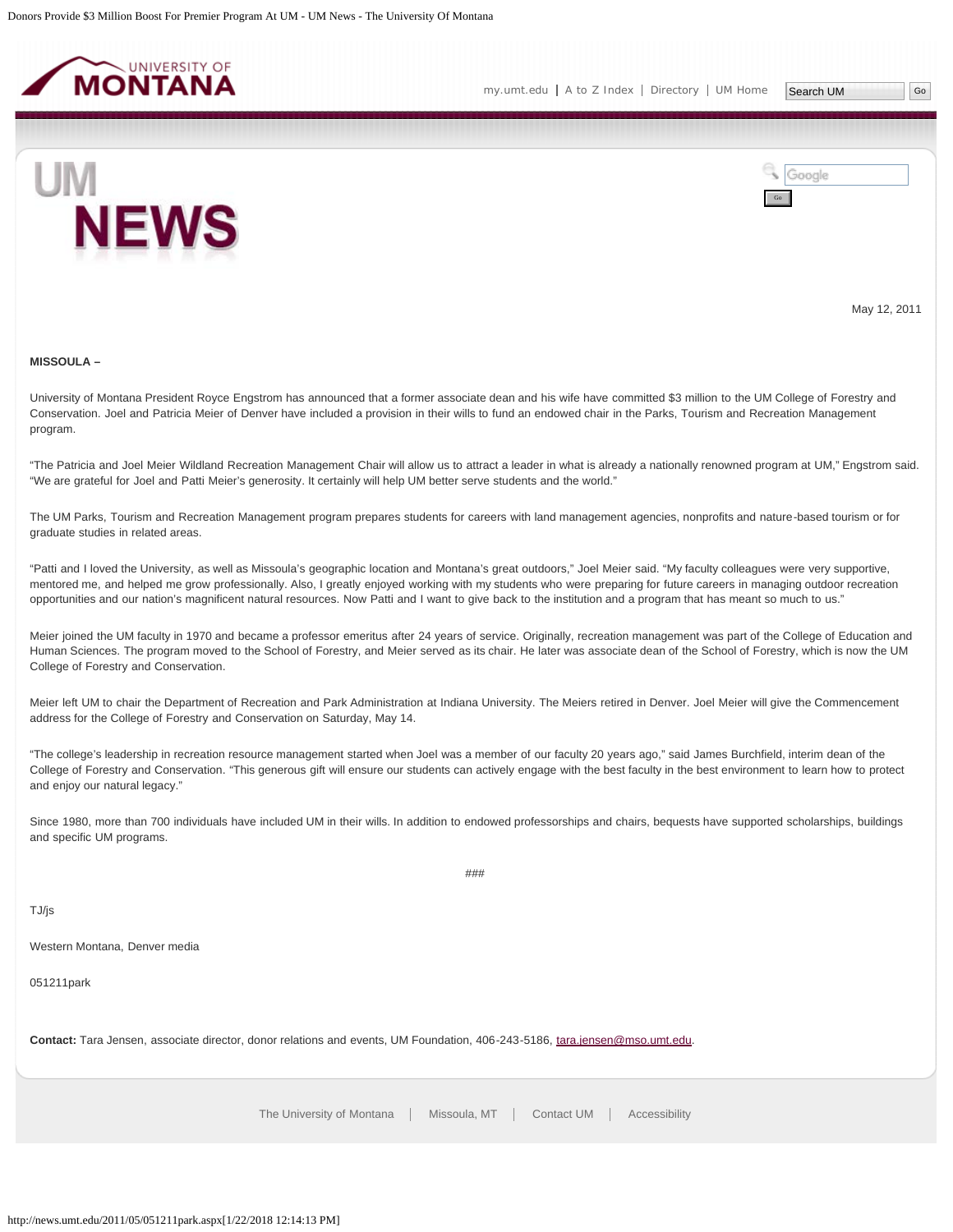<span id="page-33-0"></span>



May 12, 2011

#### **MISSOULA –**

Four students studying Russian at The University of Montana have won awards in the American Council of Teachers of Russian National Post-Secondary Russian Essay Contest.

The UM award winners are:

- Lance Young, a senior from Kalispell: third-place Bronze Medal for Non-Heritage Learners, Level 3. Young majors in geography with minors in Russian and mountain studies.
- Emma Difort, a junior from Missoula: third-place Bronze Medal for Heritage Learners, Level 2. Difort majors in medical technology and Russian.
- Yuri Difort, a junior from Missoula: honorable mention for Heritage Learners, Level 2. Difort majors in Russian, international business and management information systems.
- Joseph Dysthe, a freshman from Sheridan, Wyo.: honorable mention for Non-Heritage Learners, Level 1. Dysthe majors in wildland restoration.

This year 1,139 students from 59 universities and colleges across the nation participated in the contest. Students from institutions such as Yale, Princeton and Columbia submitted essays. Each essay was ranked by three judges in Russia, and then the results were tabulated.

"We are very proud of these students in the Department of Modern and Classical Languages and Literatures, who have brought UM national attention for both the quality of our students and the quality of foreign language instruction here," said Assistant Professor Clint Walker, who teaches Russian at the University.

###

BD

Local, hometown

051211mcll

**Contact:** Clint Walker, assistant professor, UM Department of Modern and Classical Languages and Literature, 406-243-2501, [clint.walker@mso.umt.edu](mailto:clint.walker@mso.umt.edu).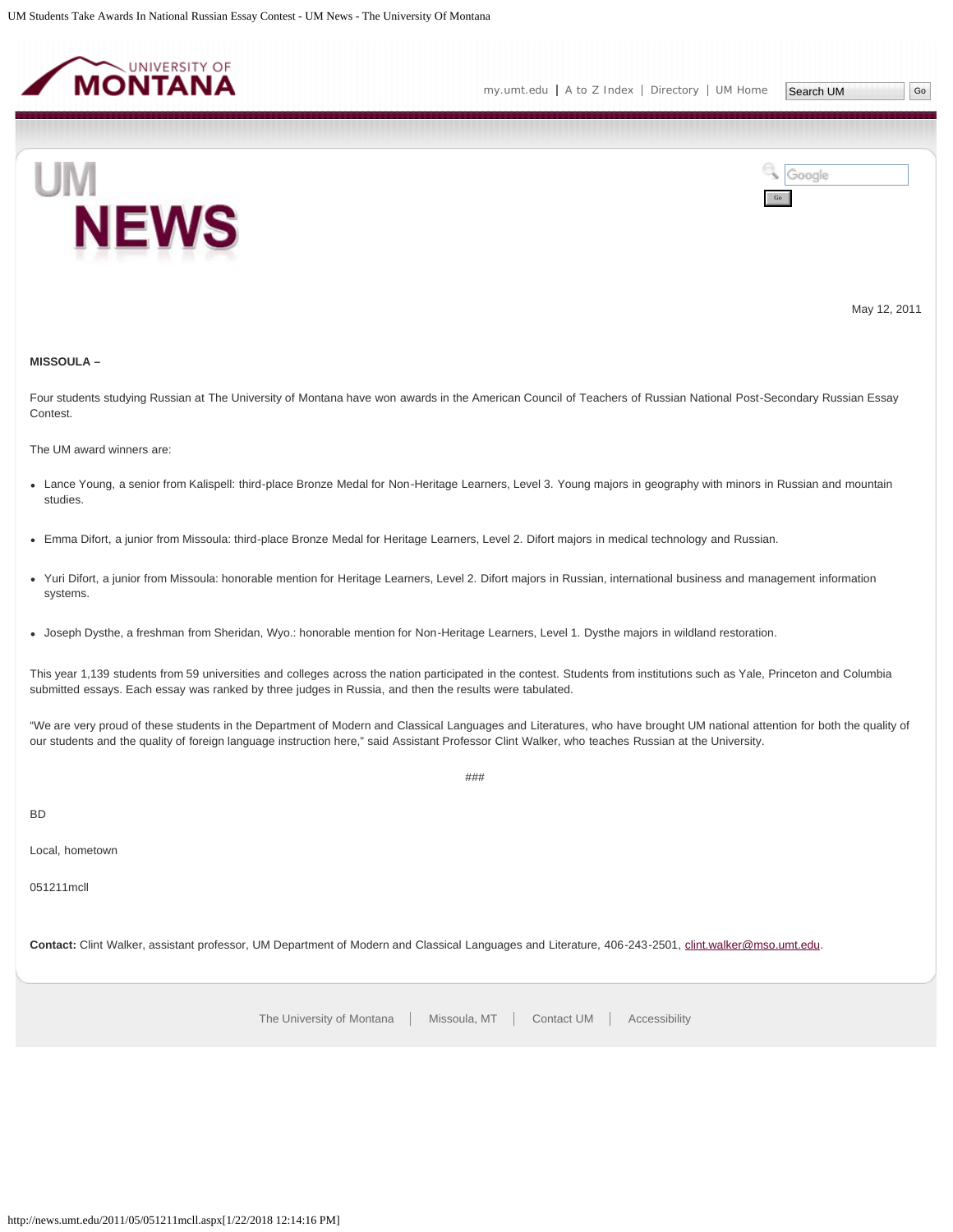<span id="page-34-0"></span>



May 12, 2011

# **MISSOULA ―**

The University of Montana's spectrUM Discovery Area will bring its popular "The Brain: A World Inside Your Head" exhibition to Polson next week.

Students in the Polson School District will participate in guided field trips of the exhibition Tuesday through Friday, May 17-20, at Linderman Elementary School.

"The Brain" features interactive science exhibits and activities exploring the wonders of neuroscience, including an EEG measurement station, a colossal brain and an activity in which visitors can move a ball using their brain waves. The exhibit will be free and open for the public to explore from 5:30 to 7:30 p.m. Tuesday, May 17.

SpectrUM travels the state with a mobile science center featuring various interactive science exhibitions, including "Hands on Health" and "The Brain." Since 2007 spectrUM has visited dozens of counties and reservations across the state, including some of Montana's most remote communities.

"We travel hands-on science around the state, transforming gymnasiums and cafeterias into powerful science learning centers that help inspire Montana's next generation of scientists, health care providers, engineers and visionaries," said Holly Truitt, spectrUM director.

SpectrUM's visit to Polson is sponsored by the Polson Elementary Parent Teacher Organization, the Polson Indian Education Parent Committee and the UM Center for Structural and Functional Neuroscience. Neuroscientists and staff from CSFN collaborated with spectrUM on the design and development of the popular exhibition.

SpectrUM Discovery Area in Missoula is located in Skaggs Building Room 166 on the UM campus. It's open to the public Thursdays from 3:30 to 7 p.m. and Saturdays from 11 a.m. to 4:30 p.m. Admission is \$3.50 per person.

###

Teachers who would like to arrange class field trips to spectrUM, which cost \$3.50 per student, can call 406-243-4828. To arrange for spectrUM to visit a school or organization, go to [http://www.spectrum.umt.edu](http://www.spectrum.umt.edu/) or call 406-243-4828.

HT/als

Local, Polson media

051111pols

**Contact:** Holly Truit, spectrUM Discovery Area director, 406-243-4872, [holly.truitt@mso.umt.edu.](mailto:holly.truitt@mso.umt.edu)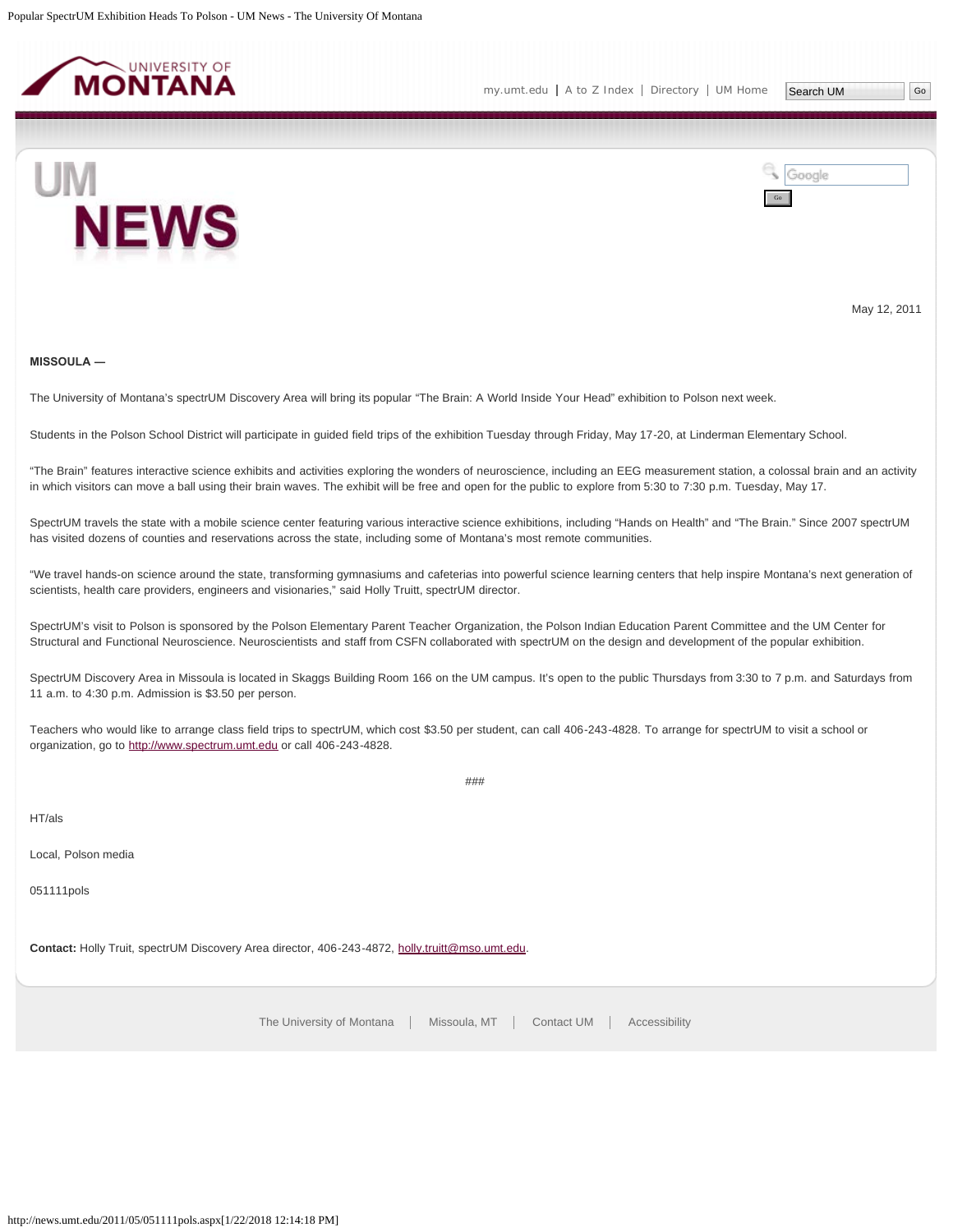<span id="page-35-0"></span>



May 12, 2011

#### **MISSOULA –**

Pending Board of Regents approval, Montana Tech of The University of Montana has its next chancellor.

UM President Royce C. Engstrom, guided by a 25-member Montana Tech search committee, has selected Donald Blackketter for the chancellorship in Butte. Blackketter currently serves as dean of the College of Engineering at the University of Idaho in Moscow.

"As people who grew up in Bozeman, my wife and I are excited by this opportunity to return to Montana," Blackketter said. "With its clear institutional emphasis on engineering, science, business, health, informational sciences, liberal studies and technology, Montana Tech is positioned to continue to be an educational leader and to become nationally recognized as a leading research institution.

"My wife, Vicki, and I are excited to begin partnering with faculty, staff, students, alumni and Tech friends in helping Montana Tech achieve these goals," he said.

Led by Doug Coe, a dean and search committee chair, Montana Tech started its chancellor search in December. Blackketter was selected from among four finalists and will start his new job June 27, replacing Montana Tech Chancellor Frank Gilmore, who served for 13 years.

Blackketter will earn \$197,000 annually, plus the use of the president's house and car.

"We had four exceptional finalists to choose from, including a strong internal candidate," Engstrom said. "Dr. Blackketter will make an excellent chancellor, and I could not be more pleased by the outcome of the search. I look forward to a bright future for Montana Tech under his leadership."

Engstrom will recommend the Montana Board of Regents hire Blackketter at its May 19 meeting at Flathead Valley Community College in Kalispell.

Blackketter earned bachelor's, master's and doctoral degrees in mechanical engineering from the University of Wyoming. After earning his doctorate, he joined UI in 1989 as a mechanical engineering assistant professor and moved through the ranks to become a full professor in 1997.

He was assistant director for the National Institute for Advanced Transportation Technology from 1998 to 2005, including one year as acting director. In 2005 he was elected chair of UI's Department of Mechanical Engineering, and he accepted appointment as dean of the College of Engineering in December 2008.

Blackketter has been an active researcher for more than 20 years, focusing on solid mechanics and receiving more than \$3.7 million in funding from a variety of sources. He has performed research and published in areas that include composite materials, biomechanics, numerical methods and hybrid vehicles.

###

The Blackketters have three grown children: Riley and wife, Meghan; Britni and husband, Jonathon; and Shadd and his wife, Heather.

CBS

Western Montana, Butte media, dailies

051211tech

**Contact:** Royce Engstrom, UM president, 406-243-2311, [royce.engstrom@umontana.edu](mailto:royce.engstrom@umontana.edu); Donald Blackketter , dean, University of Idaho College of Engineering, 208-596 0915, [dblack@uidaho.edu](mailto:dblack@uidaho.edu).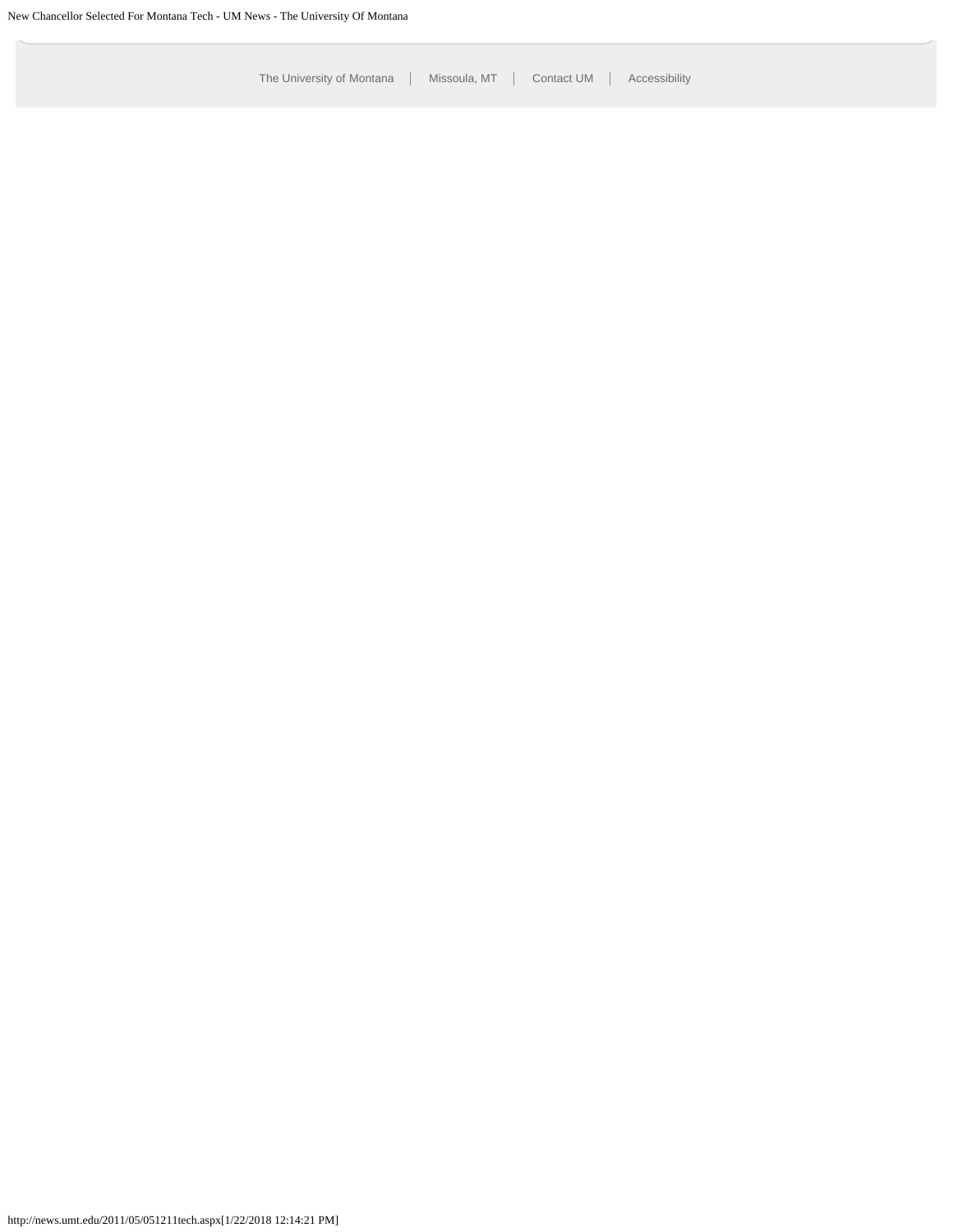<span id="page-37-0"></span>



May 11, 2011

# **MISSOULA –**

For those who can't attend in person, The University of Montana will offer live online video of its 114th Commencement ceremony on Saturday, May 14, in Washington-Grizzly Stadium.

Video streaming will begin at 8:15 a.m., and the ceremony starts at 10 a.m. The video may be accessed at<http://umt.edu/commencement>.

Several campus classrooms will display the video live during Commencement. They are the North Underground Lecture Hall, Urey Lecture Hall, Clapp Building Room 131, Chemistry Building Room 123, Liberal Arts Building Room 11, Social Science Building Rooms 352 and 356, and McGill Hall Room 210.

More than 3,000 graduates and degree candidates have been invited to participate in Commencement. This year's speaker is renowned television journalist and author Tom Brokaw. He will receive an Honorary Doctor of Humane Letters from UM, as will Bernard Osher, the founder and treasurer of the Bernard Osher Foundation, which seeks to improve the quality of life through support of higher education and the arts.

###

CBS

Local, Western Montana, dailies

051111live

**Contact:** Ed Johnson, UM registrar, 406-243-2412, [edwin.johnson@umontana.edu](mailto:edwin.johnson@umontana.edu).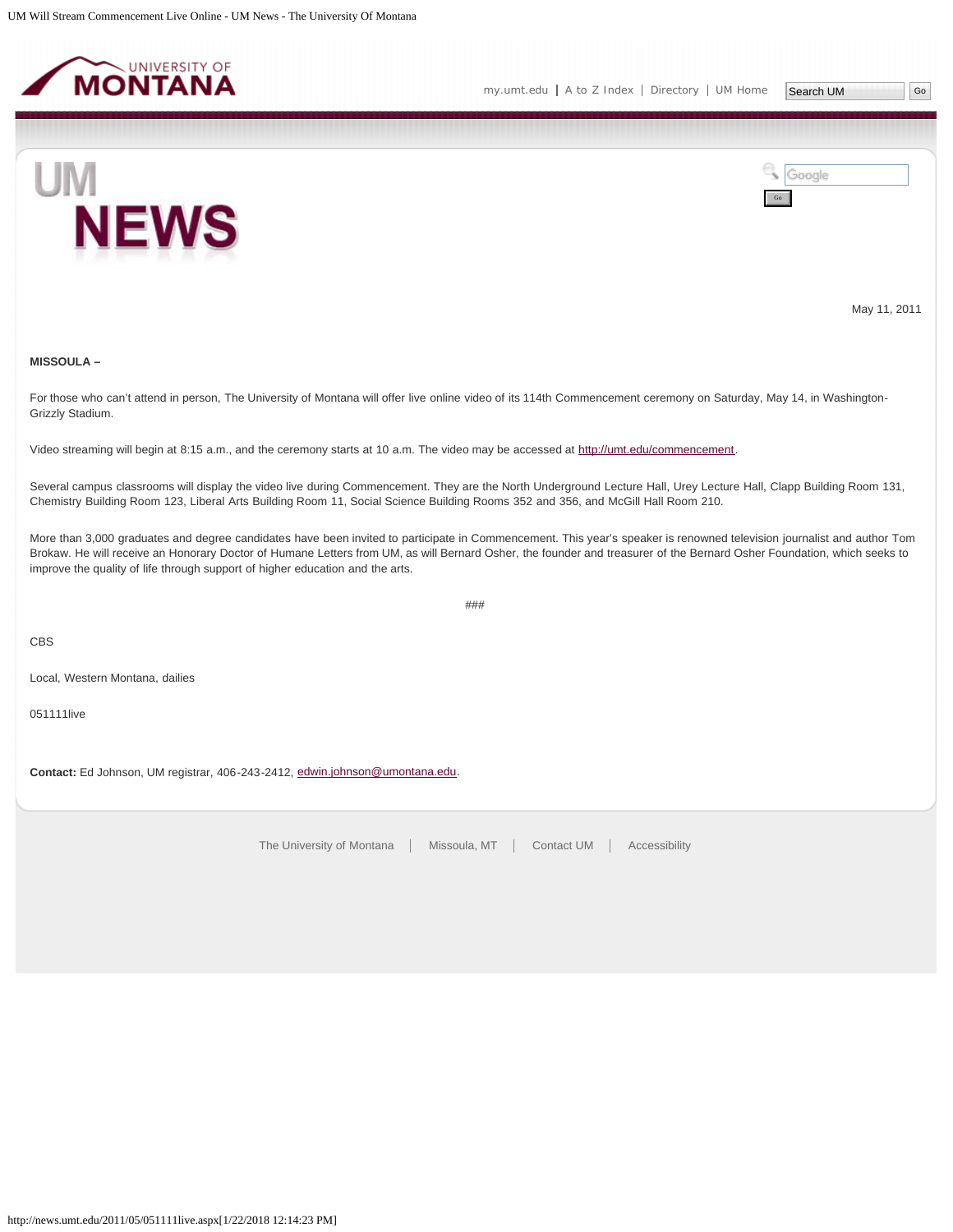<span id="page-38-0"></span>

Go

Google



May 11, 2011

#### **MISSOULA –**

Those planning to attend University of Montana Commencement ceremonies at Washington-Grizzly Stadium on Saturday, May 14, should be aware of two street closures that may cause delays.

Campus Drive will be closed from 7:30 a.m. to 1 p.m. The closure will run from the east side of the stadium to Maurice Avenue. The decision to close the street was made to provide greater safety for pedestrians during Commencement.

Sections of Arthur Avenue on the northwest side of campus also will be closed because of a water main improvement project. A clearly marked detour guides drivers around the closed sections.

The best routes to campus Saturday will be Sixth Street, University Avenue and Beckwith Avenue. A campus map and other Commencement information are online at <http://www.umt.edu/registrar/students/GraduationInfo1.aspx>.

Lot W near the stadium is reserved for attendees with mobility issues. Lot P near the Adams Center will be available for early arrivals, but that lot will be closed when full.

"People should allow a little more driving time when they come to campus that morning," UM police Chief Jim Lemcke said. "Their best bet would be to access campus from Beckwith. Last year we had plenty of available parking on that side of campus."

Shuttles to and from campus will run from 7:25 a.m. to 4:30 p.m. Saturday from Park-N-Ride lots located on South Avenue at the Lewis and Clark Transfer Center near Dornblaser Field and at 1122 E. Broadway St. near the wind turbine.

UM's 114th graduation will start at 10 a.m. People attending should be seated by 9:30 a.m. Veteran journalist Tom Brokaw will be the Commencement speaker, and both he and noted philanthropist Bernard Osher will receive honorary doctorates. Following the main Commencement ceremony, attendees will disperse to various campus locations for individual departmental and college ceremonies.

###

CBS

Local, Western Montana

051111traf

**Contact:** UM Office of Public Safety, 406-243-6131, ; UM Registrar's Office, 406-243-2995, .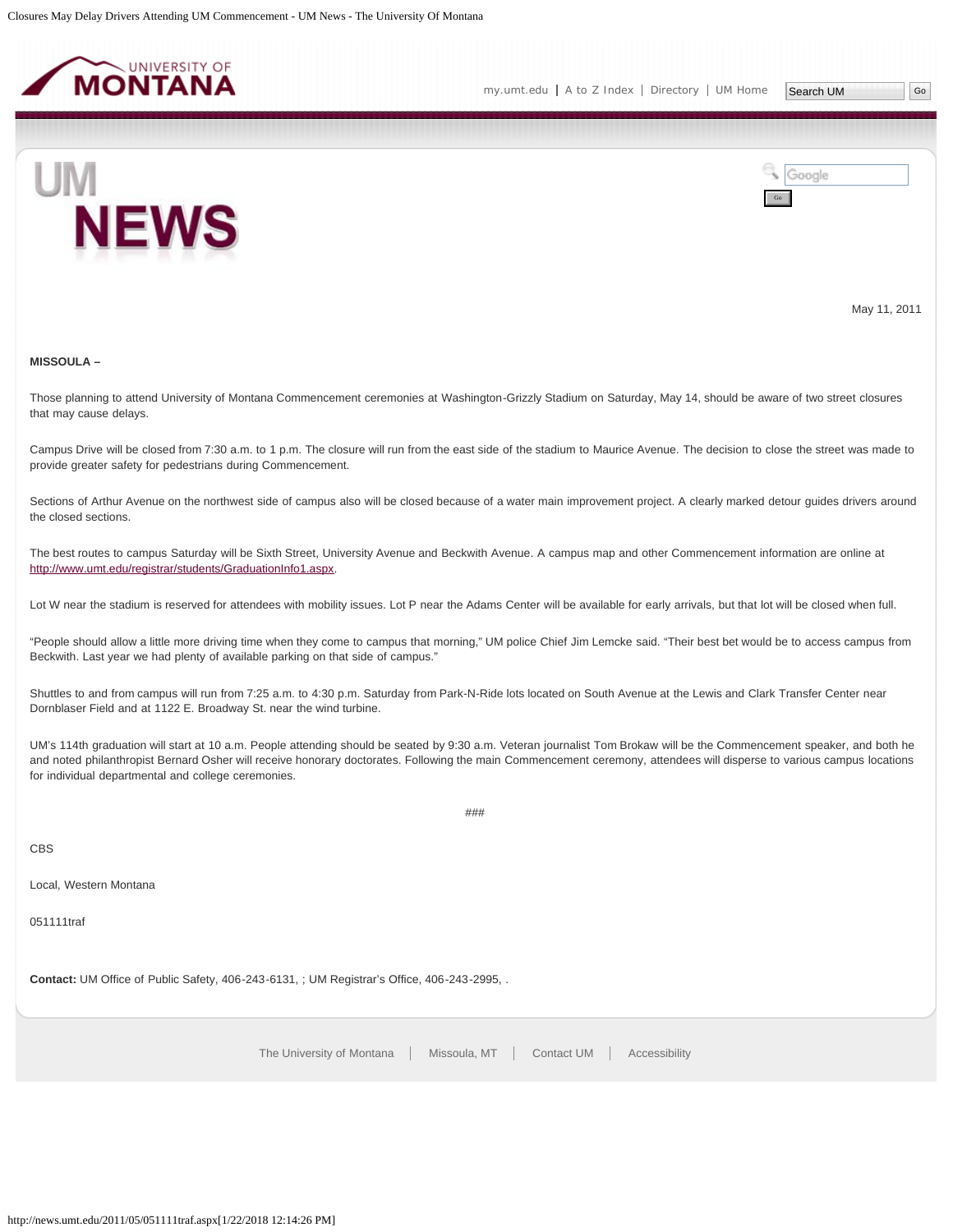<span id="page-39-0"></span>



May 10, 2011

# **MISSOULA –**

"Connecting the (406)," a documentary by University of Montana radio-television students, will premiere at 7 p.m. Friday, May 13, in the University Center Theater. The event is free and open to the public.

The documentary examines how the Internet has and is shaping Montana. It uncovers the subtle yet powerful Web that connects Big Sky Country. Viewers will see Montana through the eyes of Internet ranchers, online daters and gateway guardians.

###

The broadcast premiere of "Connecting the (406)" will take place at 8 p.m. Tuesday, May 24, on MontanaPBS.

BD

Local, state

051011docu

**Contact:** Denise Dowling, associate professor, UM Department of Radio-Television, 406-243-4143, [denise.dowling@mso.umt.edu](mailto:denise.dowling@mso.umt.edu).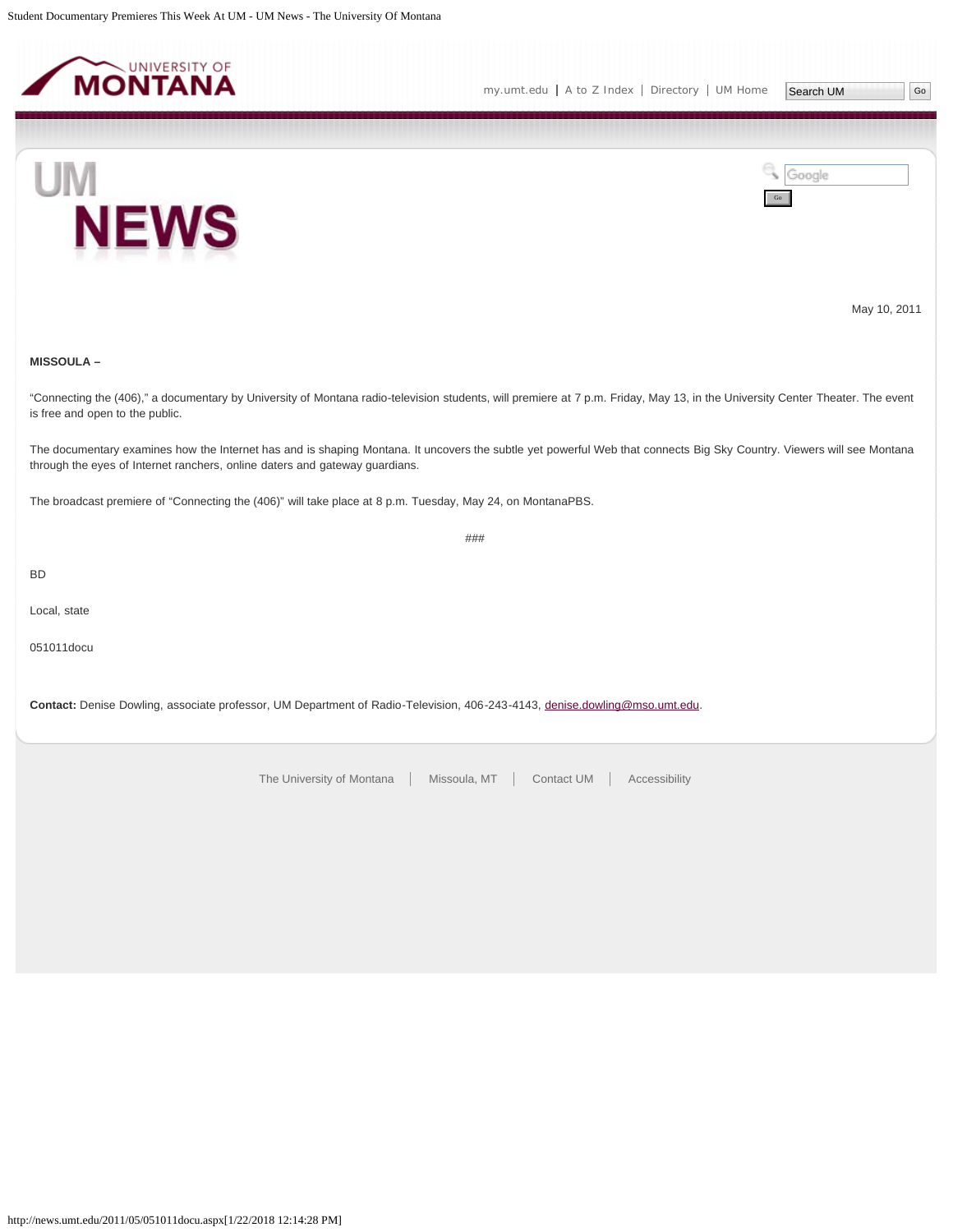<span id="page-40-0"></span>



May 10, 2011

# **MISSOULA —**

The University of Montana College of Technology will offer a three-part series on Microsoft Windows Server 2008 during a noncredit Network Administrator Academy.

The series prepares information technology professionals for the Microsoft Certified Technology Specialist credential, the cornerstone of Server 2008 certification. Prospective students should have a working familiarity with Microsoft Windows Servers.

The summer 2011 session, Active Directory Configuration, runs from 3 to 6 p.m. Mondays and Wednesdays, June 15-July 27. The cost is \$995 and includes textbooks and all course materials. The deadline for registration and payment is Wednesday, June 1.

Network Infrastructure will be the topic of the autumn 2011 session that runs from 4 to 7 p.m. Wednesdays, Sept. 21-Dec. 7. This session also costs \$995, and that is payable at registration, which ends Sept. 1.

Dates for the spring 2012 session, Applications Infrastructures, are yet to come.

Dianne Burke, a UM faculty member and Microsoft Certified Systems engineer, will teach the classes.

For more information or to register, call Mary Opitz of the COT Outreach Program at 406-243-7812 or email [mary.opitz@umontana.edu](mailto:mary.opitz@umontana.edu). Registration forms can be found on the COT website at<http://www.cte.umt.edu/outreach/>.

###

## RM

Local, Western Montana

051011cot2

**Contact:** Mary Opitz, UM COT outreach, workforce and program coordinator, 406-243-7812, [mary.opitz@umontana.edu](mailto:mary.opitz@umontana.edu).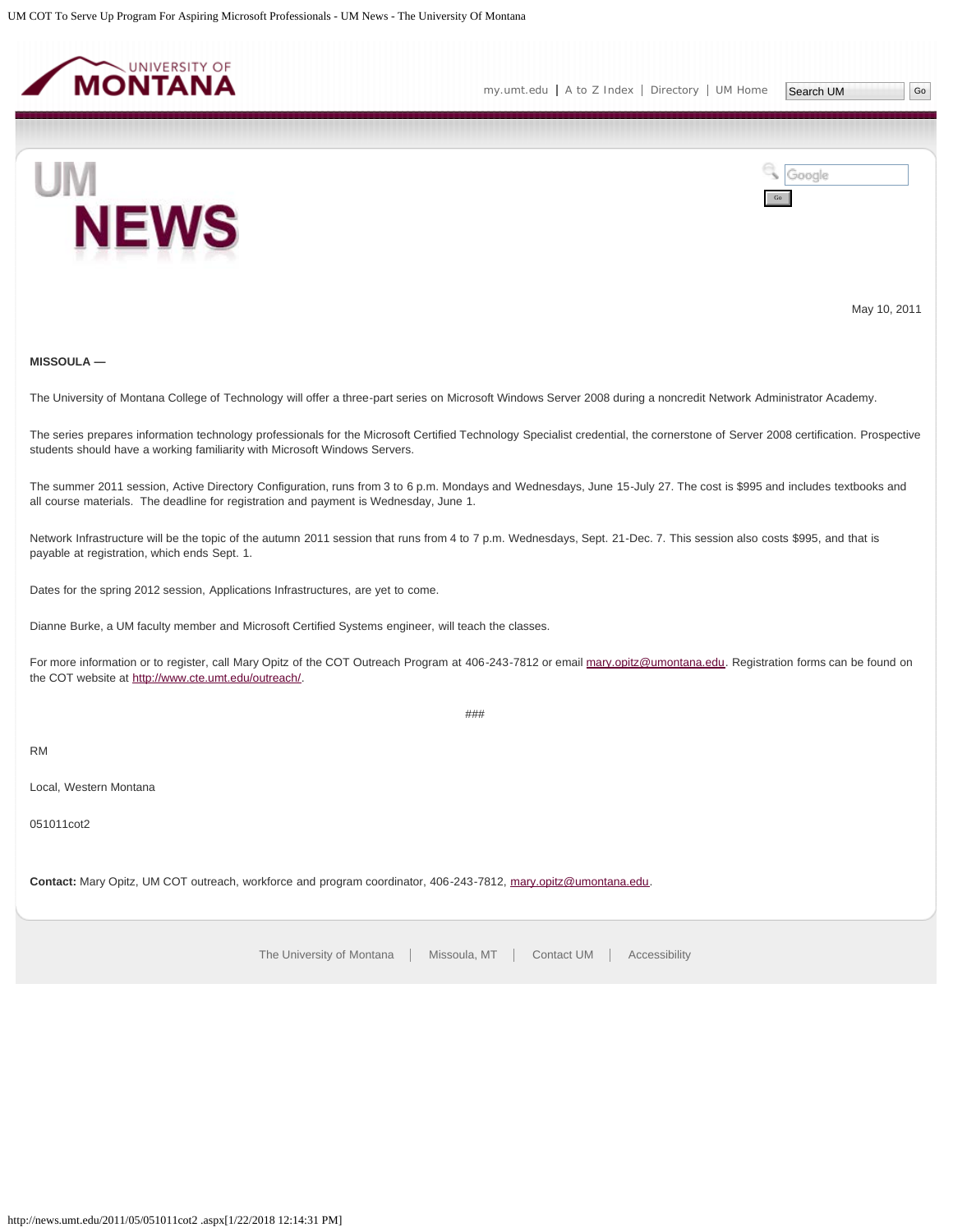<span id="page-41-0"></span>



May 10, 2011

# **MISSOULA-**

The University of Montana College of Arts and Sciences has recognized two faculty members for their teaching excellence and dedication to students.

Duncan Campbell, associate professor of psychology, and Nathaniel Levtow, associate professor of liberal studies, each will receive a Helen and Winston Cox Educational Excellence Award during UM Commencement ceremonies on Saturday, May 14.

The awards, given annually since 1996, go to nontenured faculty members and are based on superior contributions to the education of UM students.

According to students, Campbell is an outstanding teacher who "balances rigor and intellectual stimulation with a caring and supportive environment." Colleagues say he is an innovative teacher who uses the latest research in the classroom. He is known for his dedication outside the classroom where he supervises research projects, assists students in obtaining scholarships and provides quality mentoring.

Students describe Levtow as a teacher who is professional but also approachable, available and helpful. They say his classes focus on critical thinking, and he teaches his students how to analyze texts in an engaging manner. A colleague noted that Levtow "manages to enthrall students who have little background in the area and stimulate discussion."

In addition to cash awards, Campbell and Levtow will receive stipends to purchase scholarly materials of their choice for UM's Maureen and Mike Mansfield Library.

###

JM/als

Western Montana

051011awrd

**Contact:** Jenny McNulty , associate dean, UM College of Arts and Sciences, 406-243-4458, [mcnulty@mso.umt.edu.](mailto:mcnulty@mso.umt.edu)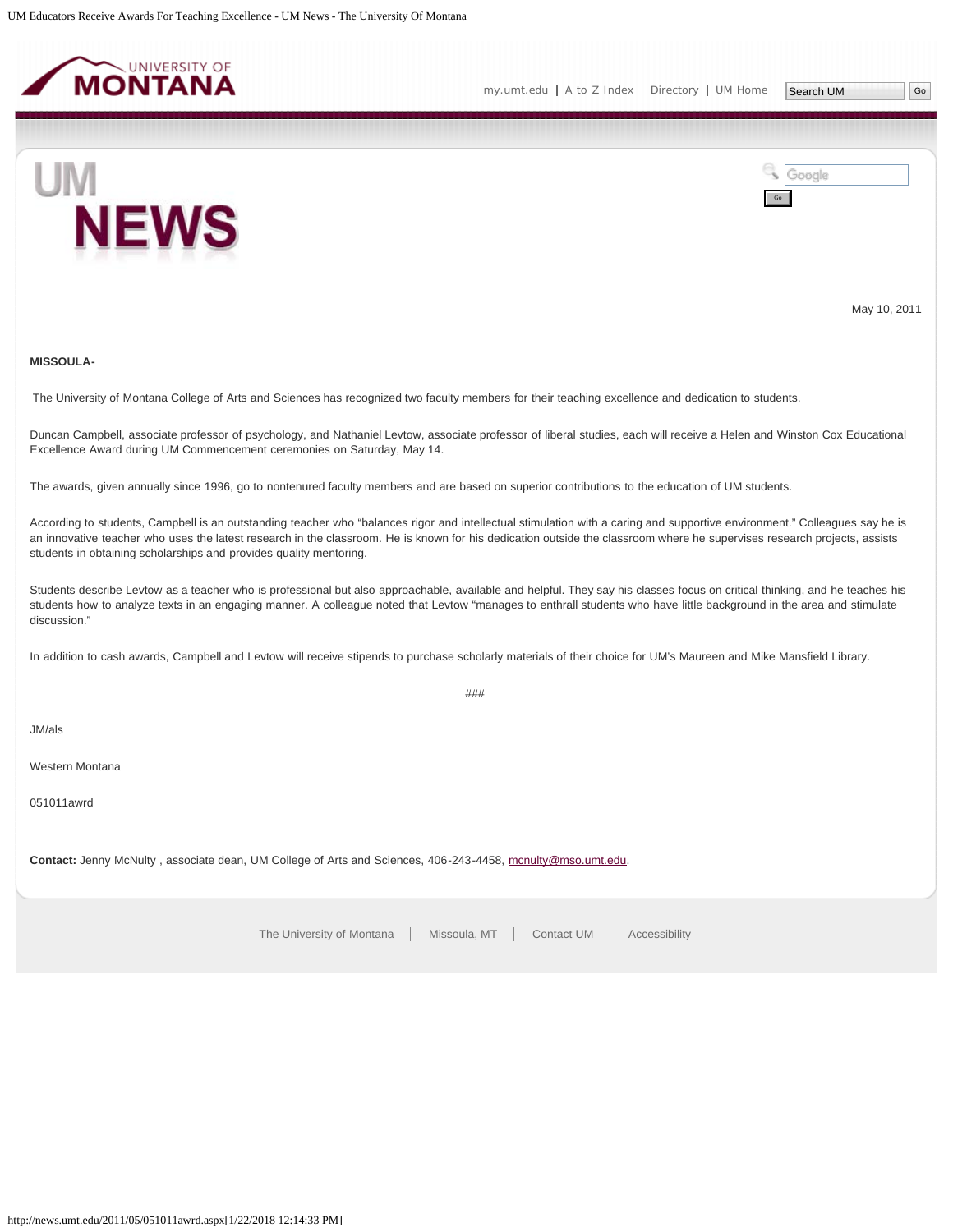<span id="page-42-0"></span>



May 09, 2011

#### **MISSOULA –**

The seventh annual Air Toxics Under the Big Sky high school science symposium will take place at The University of Montana's North Underground Lecture Hall from 9 a.m. to 2 p.m. Tuesday, May 17.

The event showcases student research projects focusing on indoor air quality issues and represents an important regional gathering for K-12 students, educators and community groups interested in raising public awareness about environmental health issues.

The symposium will feature oral presentations and posters prepared by students to communicate their research findings to the public. It is the culminating event for high school students who participate in the Air Toxics Under the Big Sky education and outreach program, which provides access to UM mentors and to the curriculum and technology needed to design the research projects.

More than 200 high school students and teachers from Montana, Idaho and Alaska participated in the symposium last year.

This year's symposium will welcome pre-high school students who are visiting the UM campus for a day of academic and social engagement during the third annual Gifted Education Student Conference, sponsored by Missoula County Public Schools.

Major funding for Air Toxics Under the Big Sky is provided by the Toyota USA Foundation, the Montana Department of Environmental Quality and the National Center for Research Resources, which is part of the National Institutes of Health.

More information is online at [http://www.umt.edu/cehs/Education/K-12\\_Education/Air\\_Toxics\\_Under\\_the\\_Big\\_Sky/](http://www.umt.edu/cehs/Education/K-12_Education/Air_Toxics_Under_the_Big_Sky/).

###

DV/bd

Western Montana

050911toxc

**Contact:** Diana Vanek, outreach coordinator, UM Center for Environmental Health Sciences, 406-546-4254, [diana.vanek@umontana.edu.](mailto:diana.vanek@umontana.edu)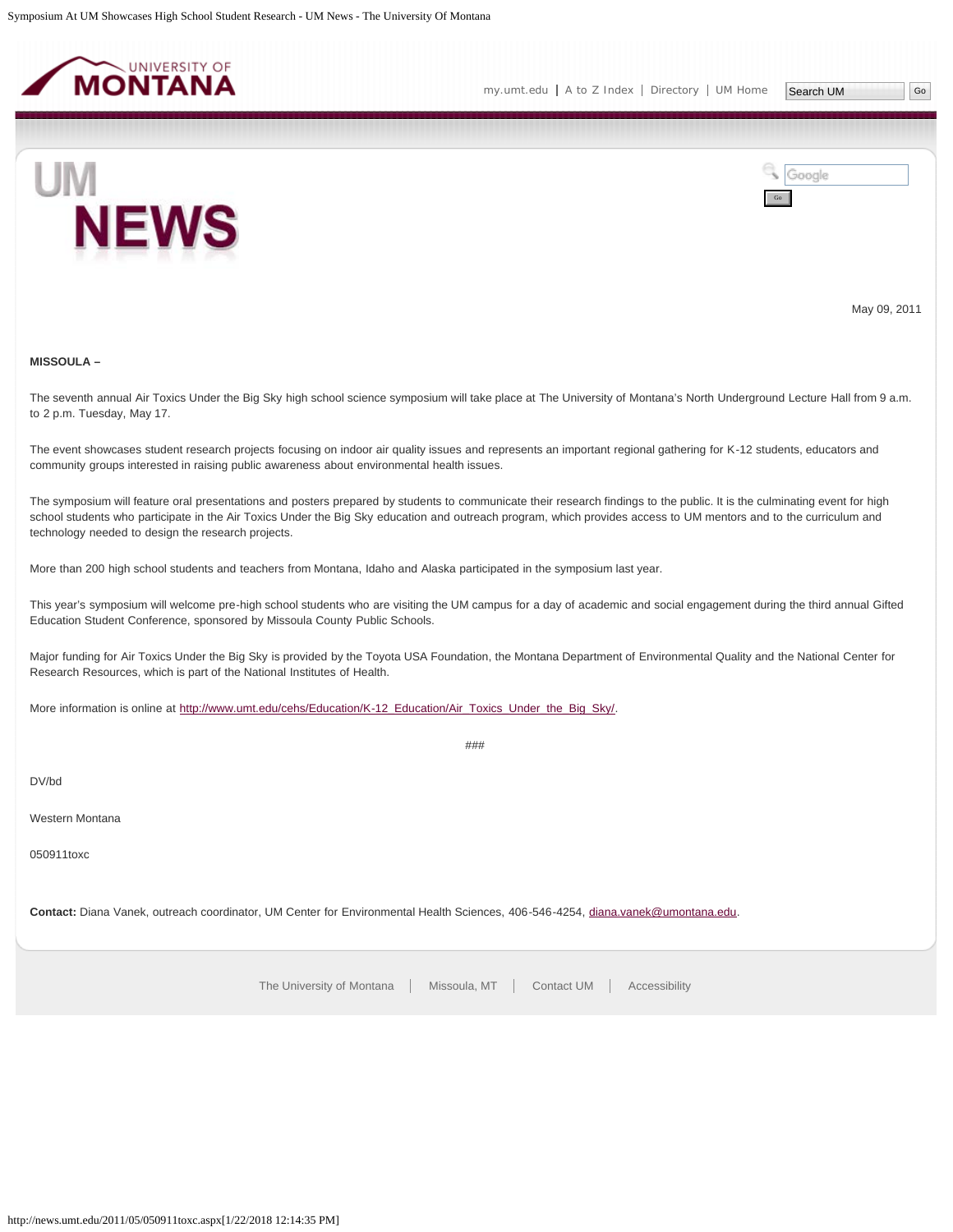<span id="page-43-0"></span>



May 09, 2011

# **MISSOULA –**

Families in the Missoula area can build and launch rockets, balance a ball on a Bernoulli blower, experiment with a gravity well and more when spectrUM Discovery Area offers free admission to the public from 11 a.m. to 4:30 p.m. Saturday, May 14, in conjunction with Commencement at The University of Montana.

The featured exhibition that day will be "Motion," and participants can explore the science of flight and motion through activities that also include a turntable and flight simulator.

SpectrUM is located in Skaggs Building Room 166 on the UM campus. It's open to the public Thursdays from 3:30 to 7 p.m. and Saturdays from 11 a.m. to 4:30 p.m. Admission typically is \$3.50 per person.

Teachers who would like to arrange class field trips to spectrUM, which cost \$3.50 per student, can call 406-243-4828. To arrange for spectrUM to visit a school or organization, go online to [http://www.spectrum.umt.edu](http://www.spectrum.umt.edu/) or call 406-243-4828.

For more information call spectrUM Director Holly Truitt at 406-243-4872 or email [holly.truitt@mso.umt.edu.](mailto:holly.truitt@mso.umt.edu)

###

ALS

Western Montana

050611spec

**Contact:** Holly Truit, spectrUM Discovery Area director, 406-243-4872, [holly.truit@umontana.edu](mailto:holly.truit@umontana.edu).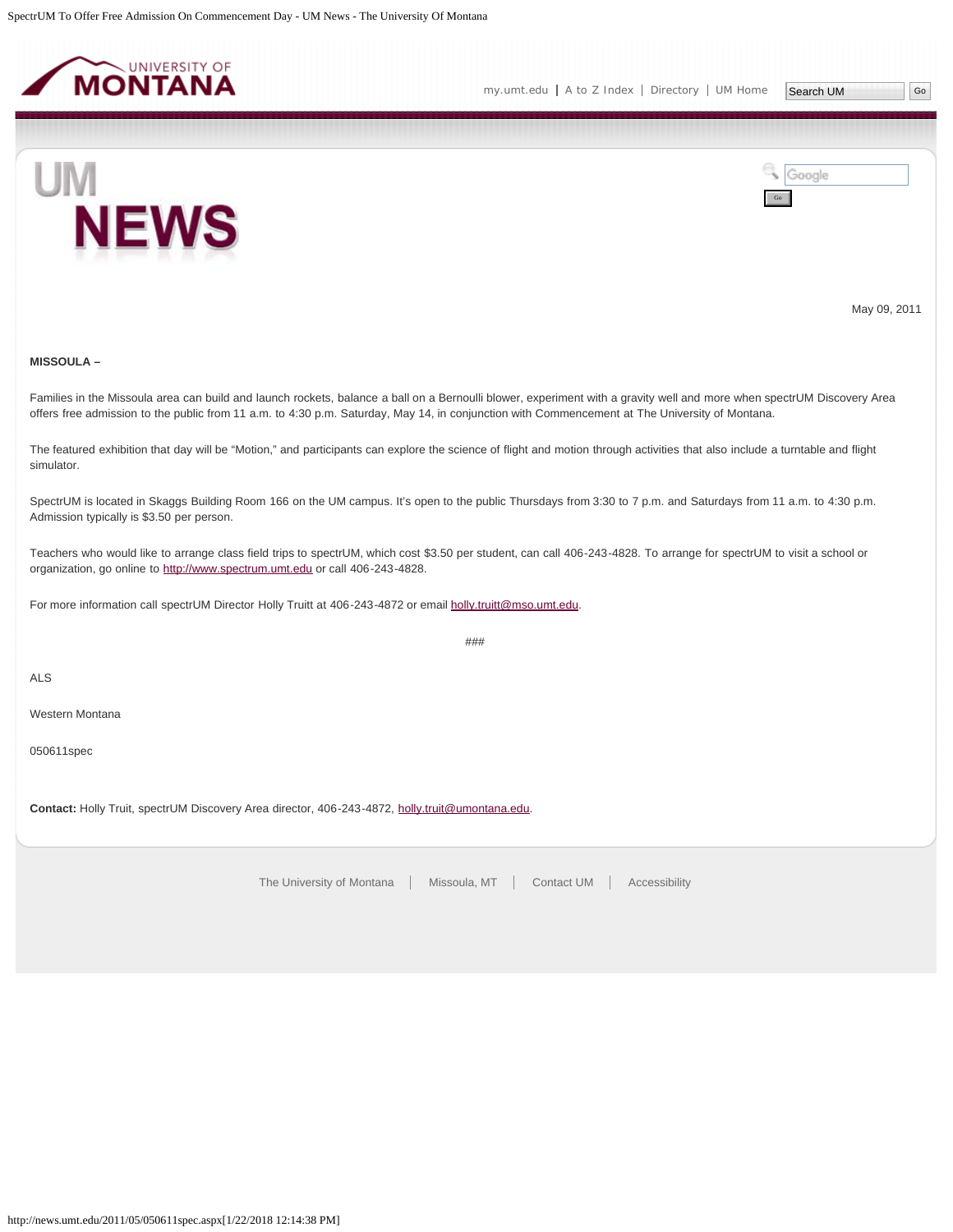<span id="page-44-0"></span>



May 06, 2011

# **MISSOULA –**

The University of Montana Office for Civic Engagement and Campus Corps, an AmeriCorps program offered through OCE, will host a cookout and potluck in recognition of AmeriCorps Week from 6 to 8 p.m. Thursday, May 19, in the Greenough Park shelter. The family-friendly event is open to all local AmeriCorps members, alumni and supporters.

Parking is available in the lot off Monroe Street, and burgers, hot dogs, buns and utensils will be provided. Guests are asked to bring a dish to share. Information on AmeriCorps programs in Montana and other opportunities to get involved will be available, and members will share information and experiences about their prospective programs.

The OCE requests those planning to attend the potluck RSVP by calling Katie Koga at 406-243-5531 or emailing [katie.koga@mso.umt.edu](mailto:katie.koga@mso.umt.edu). The OCE is seeking donations and volunteers for the event. Contact Koga for more information.

The OCE is a department of the Davidson Honors College. It was founded as Volunteer Action Services at UM in 1992 and serves as the University's primary agent of community activism and civic responsibility.

###

CM

Local

050611potl

**Contact:** Katie Koga, Office for Civic Engagement, 406-243-5531, [katie.koga@mso.umt.edu.](mailto:katie.koga@mso.umt.edu)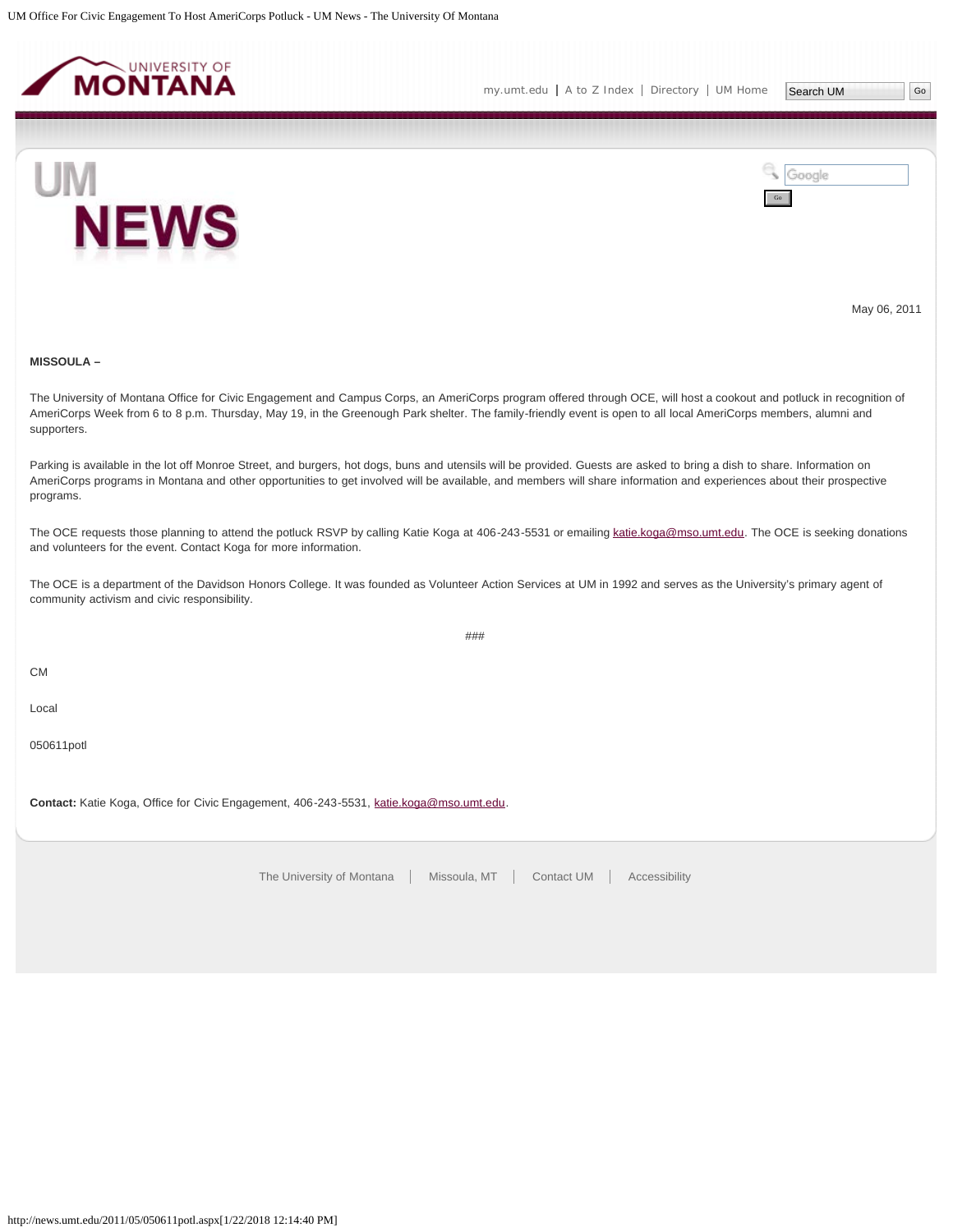<span id="page-45-0"></span>





May 06, 2011

## **MISSOULA—**

The Montana Monologs, a collection of ranch women's stories told through individual monologs, will be presented at the Stevensville Playhouse during Memorial Day weekend.

The monologs were written by playwright Wendy Woollett, a University of Montana administrative associate in the Department of Geosciences. Musician Paul Kelley of the Frederico Brothers will offer old-time, contemporary and original scores for the production.

The performances begin at 8 p.m. Friday and Saturday, May 27-28, followed by a 2 p.m. matinee Sunday, May 29. Reservations may be made by calling River's Mist Art Gallery at 406-777-0520. Tickets are \$10 in advance and \$15 at the door.

The production features the monologs "Epiphany," from Stevensville's late Lynn Wolfe's life, played by Deborah Goslin; "7UP," from the life of Pat Shepard of St. Ignatius, played by Gretchen Spiess; and the new "Bole," from the late Dorothy O'Neil's life in Choteau, played by Ellen Wade.

The Montana Monologs premiered in 2007 at the Dunrovin Ranch in Lolo and are culled from the histories of Montana ranch women. Three of Woollett's interviews with ranch women and their subsequent oral histories were financed by a Matthew Hansen endowment from UM's Wilderness Institute.

###

NOTE: A photo is available by emailing Woollett at [wendy.woollett@umontana.edu.](mailto:wendy.woollett@umontana.edu) Photo caption: From left to right: Deborah Goslin, actress; Gretchen Spiess, actress (on the cab of the truck); Wendy Woollett, writer; Paul Kelley, musician; and Ellen Wade, actress, at the O'Neil Ranch in Choteau. (Photo by Robyn Wade)

WW/rm

Local, state

050511mono

**Contact:** Wendy Woollett, playwright and UM staff member, 406-243-2352, [wendy.woollett@umontana.edu.](mailto:wendy.woollett@umontana.edu)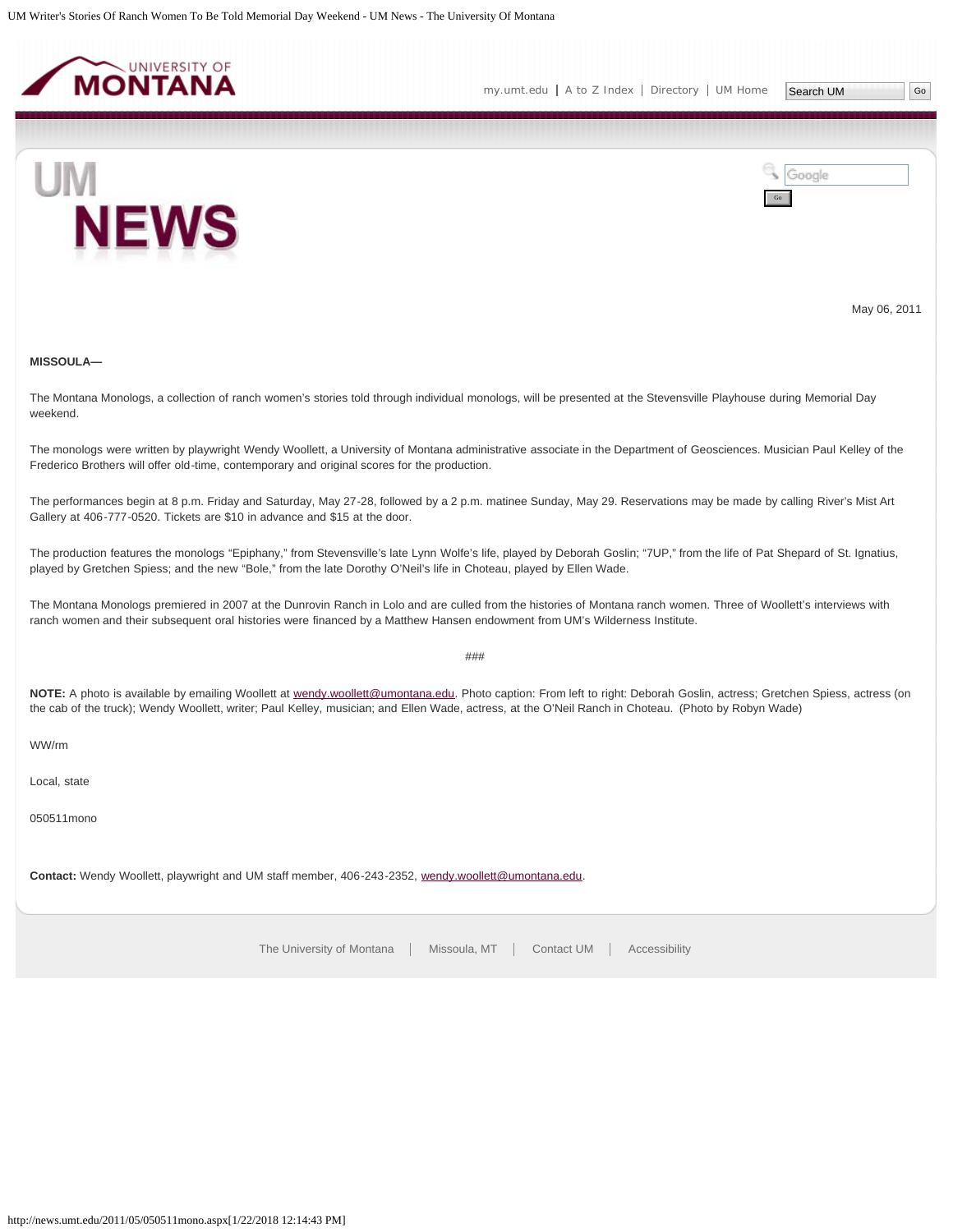<span id="page-46-0"></span>



May 05, 2011

#### **MISSOULA –**

The 88-page spring 2011 issue of the Crown of the Continent e-magazine has been released and can be found online at <http://issuu.com/crownofthecontinent/docs/spring2011>.

Articles in this issue include "Glacier National Park's First 10 Years," "Guardians of the Park," "A Theory on Triple Peak" and "Flathead Lake Cherries."

The region called the Crown of the Continent encompasses Glacier National Park and spans the Continental Divide from the Elk River headwaters and Crowsnest Pass in Canada to Rogers Pass and the Blackfoot River drainage in Montana.

The University of Montana launched the Crown of the Continent Initiative to provide an educational catalyst for collaboration between UM and Glacier National park. The initiative continues to grow and now includes many groups, organizations, agencies and institutions beyond the park in Montana, Alberta and British Columbia.

The initiative publishes three color-filled e-magazines each year, allowing people to get up-to-date information about issues driving decisions and research in the Crown. The magazines cover everything from the physical and historical geography of the Crown to interesting scientific research on the region's wildlife, climate, rivers, glaciers and more.

To receive other Crown of the Continent Initiative updates, e-mail *umcrown@umontana.edu*. The Crown of the Continent website is at [http://crown.umt.edu](http://crown.umt.edu/). Current and past issues of the e-magazine are available in PDF format on the website under "publications."

For more information, email Rick Graetz or Jerry Fetz, initiative co-directors, at [umcrown@mso.umt.edu](mailto:umcrown@mso.umt.edu).

###

BD

Local, dailies, weeklies

050511crwn

**Contact:** Rick Graetz, UM Crown of the Continent Initiative co-director, 406-439-9277, [rick.graetz@mso.umt.edu](mailto:rick.graetz@mso.umt.edu); Jerry Fetz, UM Crown of the Continent Initiative co-director, 406-546-5711, [fetzga@mso.umt.edu.](mailto:fetzga@mso.umt.edu)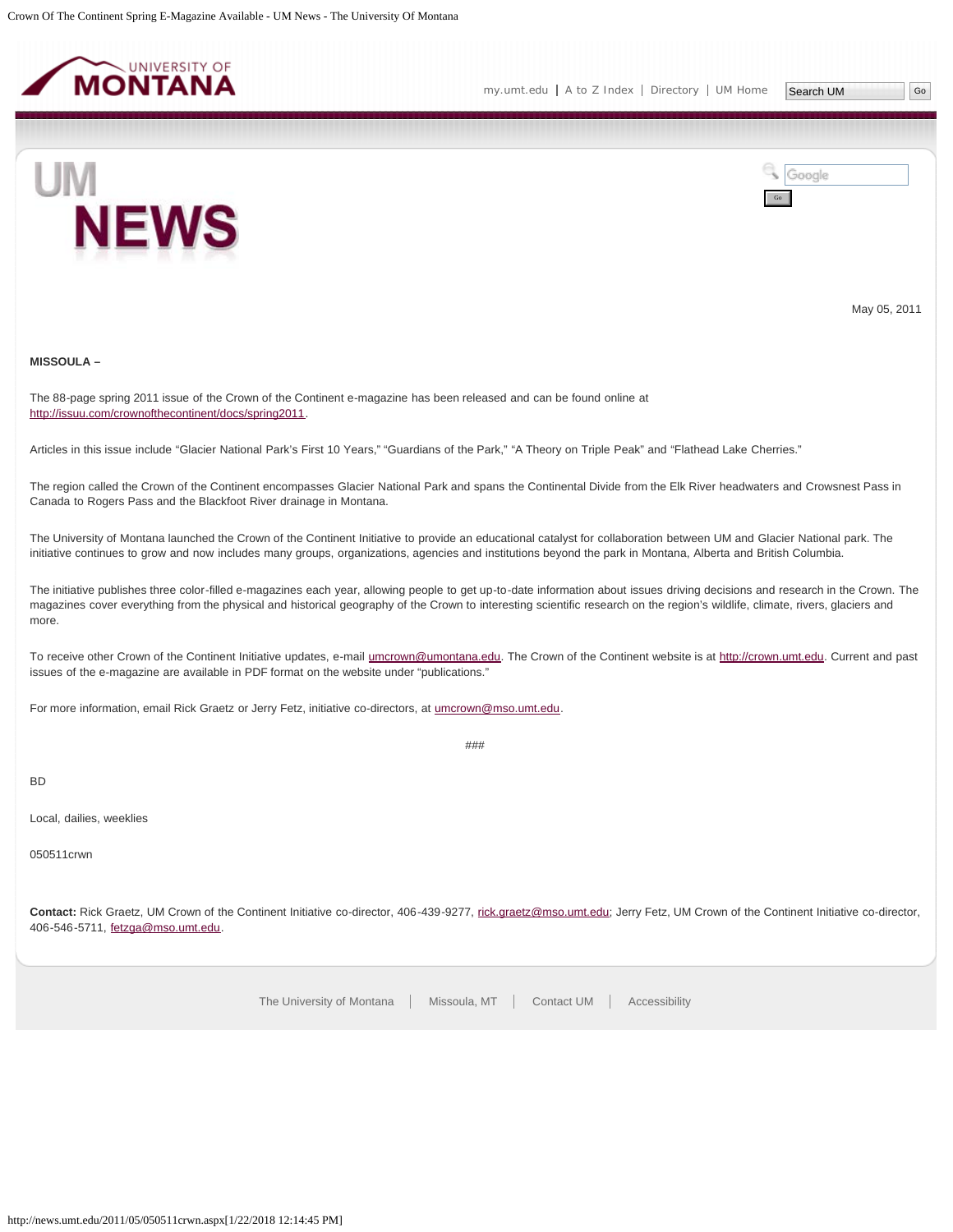<span id="page-47-0"></span>



May 05, 2011

#### **MISSOULA –**

People interested in bird watching can now view live video of two osprey nests on the Clark Fork and Bitterroot rivers.

Hosted by the Department of Geosciences at The University of Montana, the video is online at [http://www.umt.edu/geosciences/faculty/langner/Osprey.](http://www.umt.edu/geosciences/faculty/langner/Osprey) The Project Osprey team studies the day-to-day lives of the birds through the video, which also is streaming in the lobby of the Riverside Health Care Center.

Graduate student Molly Stats' thesis is on how mercury moves through the food chain in the greater Clark Fork River Basin, and one of the missing links she was trying to close were the pieces, size and amount of fish that osprey chicks in the area consume. Therefore, Heiko Langner, the director of UM's Environmental Biogeochemistry Laboratory, asked last year if they could set up a camera near one of the osprey nests at the Riverside Health Care Center.

The health care center gladly accepted, and the research team set up the first camera, donated by Raptors of the Rockies, near the Clark Fork River.

"It was a great success for our scientific purpose," Langner said. Through their studies they've so far learned that mercury is a top contaminant affecting wildlife in the Clark Fork River Basin, and it's been moved up on the list of contaminants addressed through river cleanup.

They've also learned that the largest source of mercury in the watershed is in Flint Creek, entering the Clark Fork River near Drummond, now targeted as an important cleanup area.

The project evolved further than anyone initially expected and has taken on a life of its own. The health care center liked the camera so much that they donated a new one and built a large pole for it to stand on, and Raptors of the Rockies upgraded the health care center's lobby laptop to a large HD-TV screen. The initial camera was moved to a nest on the Dunrovin Guest Ranch on the Bitterroot River, and live video from both cameras can now be watched on the Internet.

Project Osprey is headed by Langner and biology professor Erick Greene and supported by the Raptor View Research Institute. Staats will present her thesis May 6, but she will be succeeded by other students who will continue to use osprey data from the cameras.

###

For more information call Langner at 406-243-6553 or email [heiko.langner@umontana.edu.](mailto:heiko.langner@umontana.edu)

C<sub>M</sub>

Local

050411ospr

**Contact:** Heiko Langner, Environmental Biogeochemistry Laboratory director, UM Department of Geosciences, 406-243-6553, [heiko.langner@umontana.edu](mailto:heiko.langner@umontana.edu).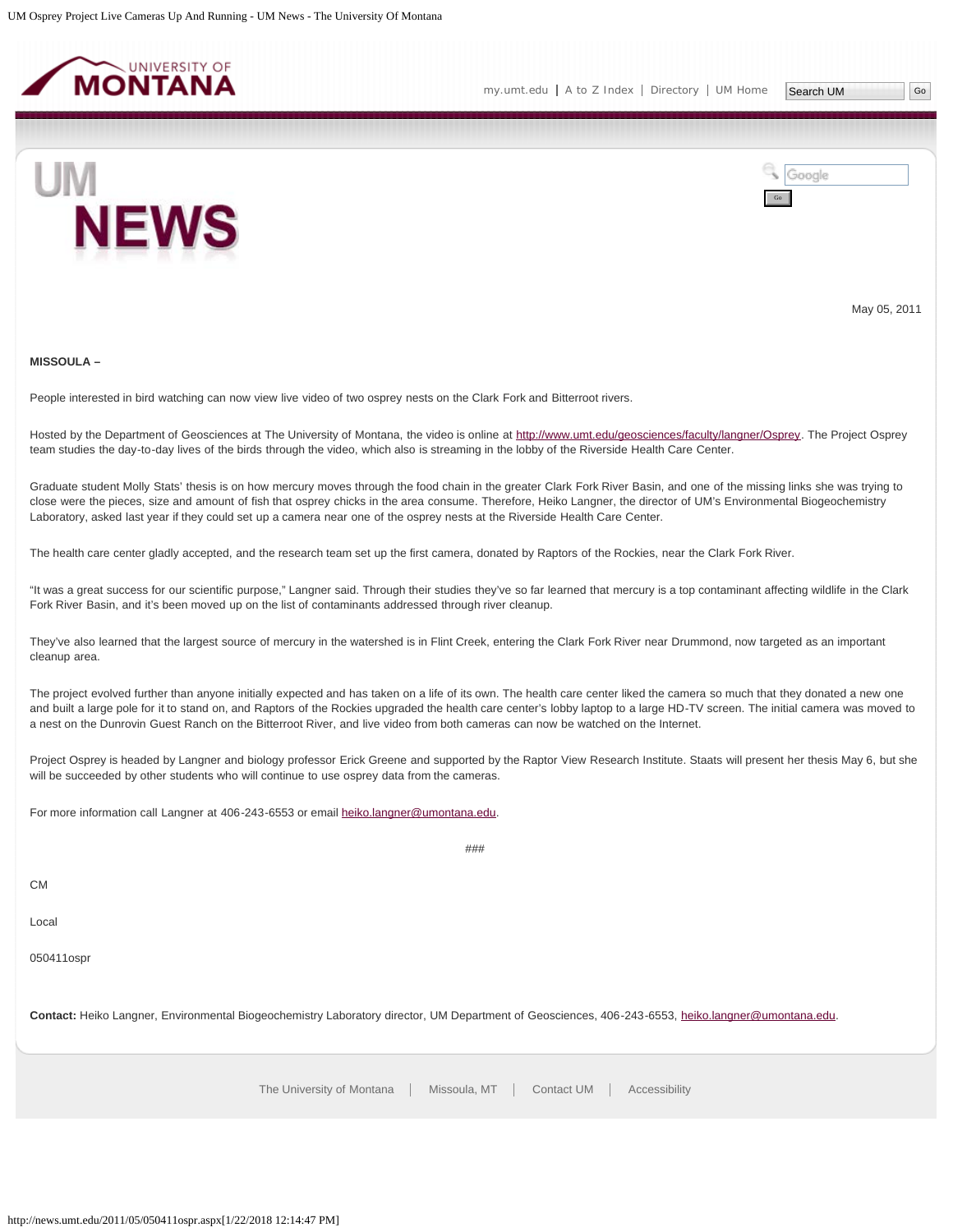<span id="page-48-0"></span>



May 04, 2011

#### **MISSOULA —**

The University of Montana School of Business Administration will honor three alumni for outstanding career achievements at the 64th Annual Donor Recognition and Scholarship Awards Banquet this month.

The three alumni are Deer Lodge native Douglas P. Beighle, Plentywood native Bill Knick and Missoula resident Bjorn Nabozney.

Beighle received a bachelor's degree at UM in 1954 and then went on to earn a juris doctor degree from the University in 1958. He retired from Boeing as a senior vice president and chief administrative officer in 1997.

Beighle served on a number of business boards and also chaired the Washington Supreme Court's Commission on Justice, Efficiency and Accountability and the Washington State Blue Ribbon Commission on Transportation. In 2001 he was honored as Citizen of the Year by the Seattle-King County Municipal League.

In 1995 he and his wife, Gwen, who has since passed away, were named UM Distinguished Alumni – the first couple to be so honored.

Beighle and his two brothers established an endowed scholarship with the UM Foundation in 1996 for students from Deer Lodge. He has four children and nine grandchildren. He and his wife, Kathleen Pierce, live in Seattle.

Knick, UM class of 1974, began his career at Pacific Steel & Recycling in 1974 as a Recycling Warehouse manager trainee. His career with Pacific progressed, and he retired as corporate executive vice president in 2009.

Knick's commitment to civic engagement has been evident in his service as president of the Idaho Gate Rotary Club in Pocatello, chair of the Great Falls Development Authority and chair of the UM School of Business Administration Business Advisory Council. He also has served as a member of the Pocatello Regional Development Authority Board of Directors, Great Falls Rotary Club and High Plains Development Authority Board of Directors.

Knick and his wife, Cherrie, split their time between Montana and Arizona. They have three grown children, all of whom live in Montana.

Nabozney, UM Class of 1993, co-founded Big Sky Brewing Company of Missoula, using a business plan he developed as a student with the help of University faculty mentors. The brewery produced its first batch of beer in 1995 and has grown to become the 37th largest American craft brewery.

Nabozney frequently is a guest lecturer in graduate level entrepreneurship classes at the School of Business Administration and also presents to students at Ball State University, Washington and Lee University and other Montana University System campuses.

He resides in Missoula with his wife, Tammy, a 1996 UM graduate, and their children, Gunnar and Joren.

UM's School of Business Administration is accredited by the Association to Advance Collegiate Schools of Business International, the most rigorous accrediting body for business degree programs. The school's faculty includes renowned scholars recognized for pioneering contributions to their field. Graduates continue a strong tradition of leadership at the highest level in entrepreneurial ventures and leading corporations.

The school offers undergraduate programs in accounting, finance, international business, management, management information systems and marketing; graduate programs in management and accounting; and certificate programs in entrepreneurship and entertainment management. Experiential learning opportunities prepare students to address real-world business problems and deliver value to their employers in today's global economy.

For more information visit [http://www.business.umt.edu.](http://www.business.umt.edu/)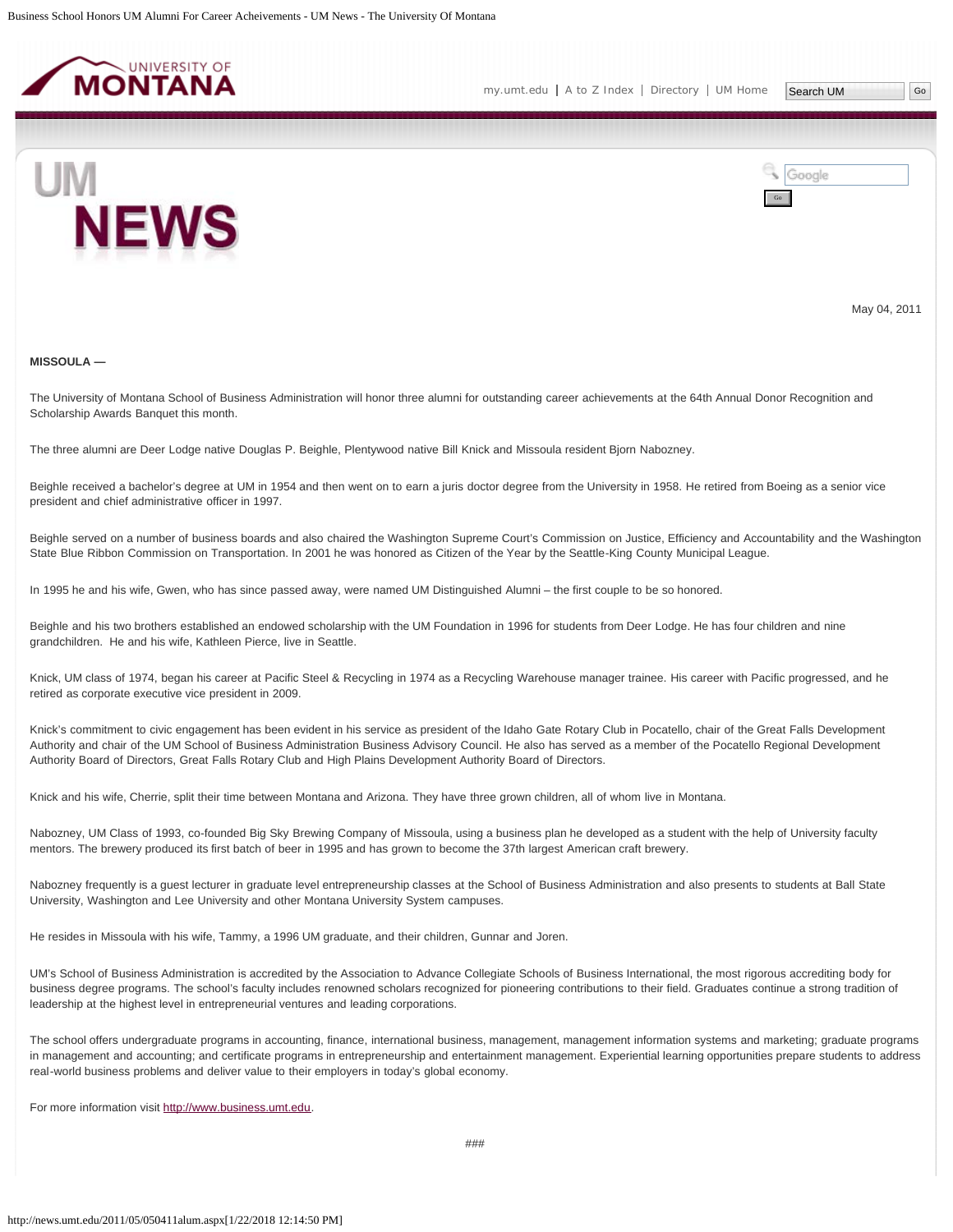Business School Honors UM Alumni For Career Acheivements - UM News - The University Of Montana

NOTE TO EDITORS: Photos of the alumni receiving the awards are available by calling Tammy Yedinak at 406-243-6195 or by emailing [tammy.yedinak@business.umt.edu.](mailto:tammy.yedinak@business.umt.edu)

TY/bd

Western Montana, Hometowns

050411alum

**Contact:** Tammy Yedinak, assistant to the dean, UM School of Business Administration, 406-243-6195, [tammy.yedinak@business.umt.edu](mailto:tammy.yedinak@business.umt.edu).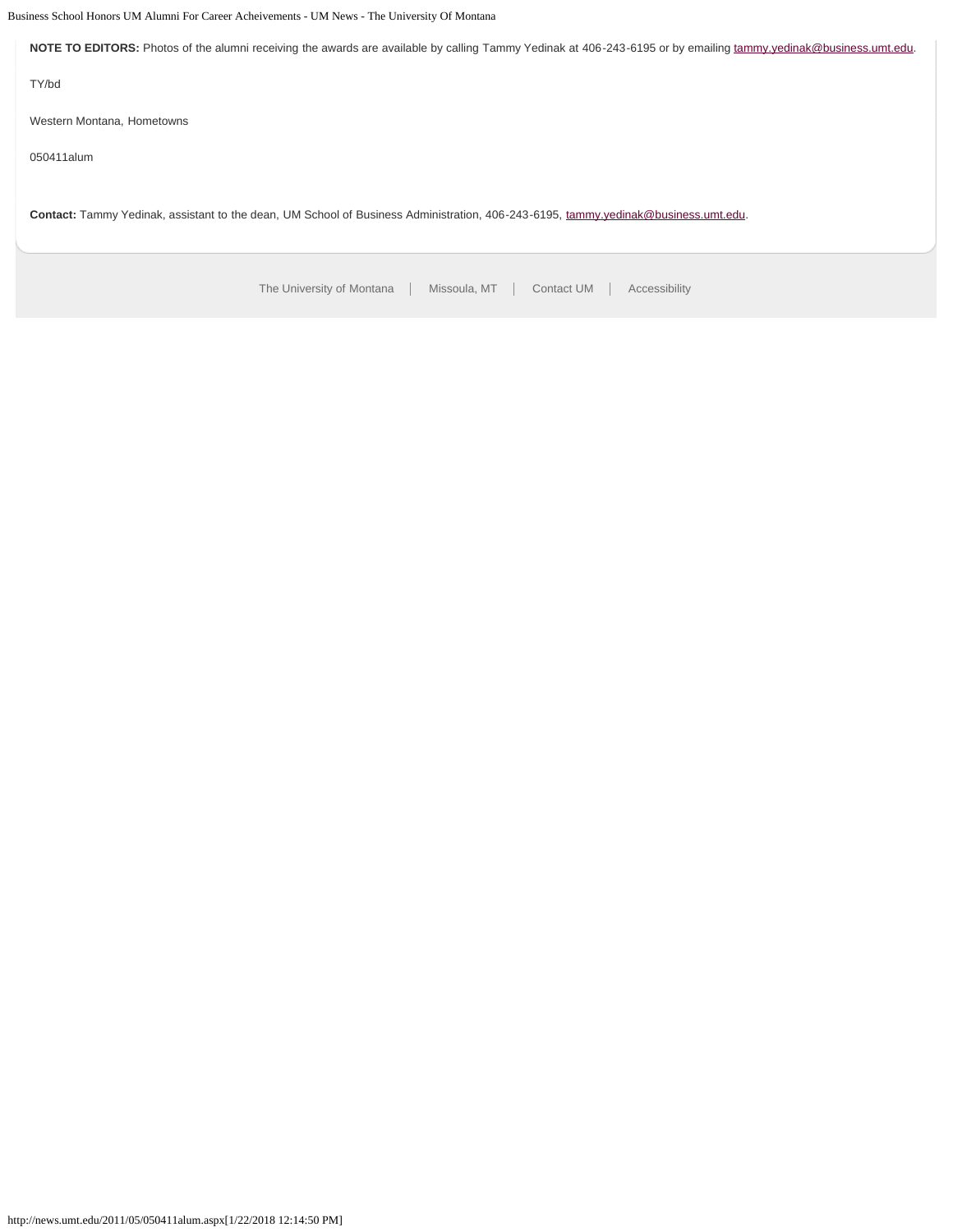<span id="page-50-0"></span>



May 04, 2011

## **MISSOULA –**

Three years ago, The University of Montana created the Department of Communicative Sciences and Disorders in the Phyllis J. Washington College of Education and Human Sciences, bringing back a program at UM that had been cut during the 1980s as a cost-saving measure.

The department began teaching undergraduate students during autumn semester 2008 and students in the graduate program in 2009, with the goal to help them get the required degrees to become licensed speech-language pathologists.

Twenty-two students will reach that goal at UM's 114th Commencement ceremonies Saturday, May 14. Their master's degrees in communicative sciences and disorders will allow them to work as professionals in the areas of speech and language pathology in Montana.

"There is a critical need for speech and language pathologists to work in many settings, including schools, hospitals and public and private clinics," said Rick van den Pol, director of UM's Institute of Educational Research and Service. "Speech and language pathologists work with people experiencing challenges with communication across the life span."

The Montana Speech Language and Hearing Association will host a reception for the graduates Thursday, May 12. Montana Sen. David Wanzenried, who was instrumental at the legislative level in the program's approval, will attend the event, along with Roberta Evans, dean of UM's Phyllis J. Washington College of Education and Human Sciences, and Tim Harris, director of Special Education in the Office of Public Instruction. Many area speech and language pathologists and audiologists also will attend.

For more information call UM Assistant Professor Lucy Hart Paulson at 406-243-2376 or email [lucy.hartpaulson@mso.umt.edu](mailto:lucy.hartpaulson@mso.umt.edu).

###

BD

Western Montana

050411mast

**Contact:** Lucy Hart Paulson, UM assistant professor, 406-243-2376, [lucy.hartpaulson@mso.umt.edu](mailto:lucy.hartpaulson@mso.umt.edu).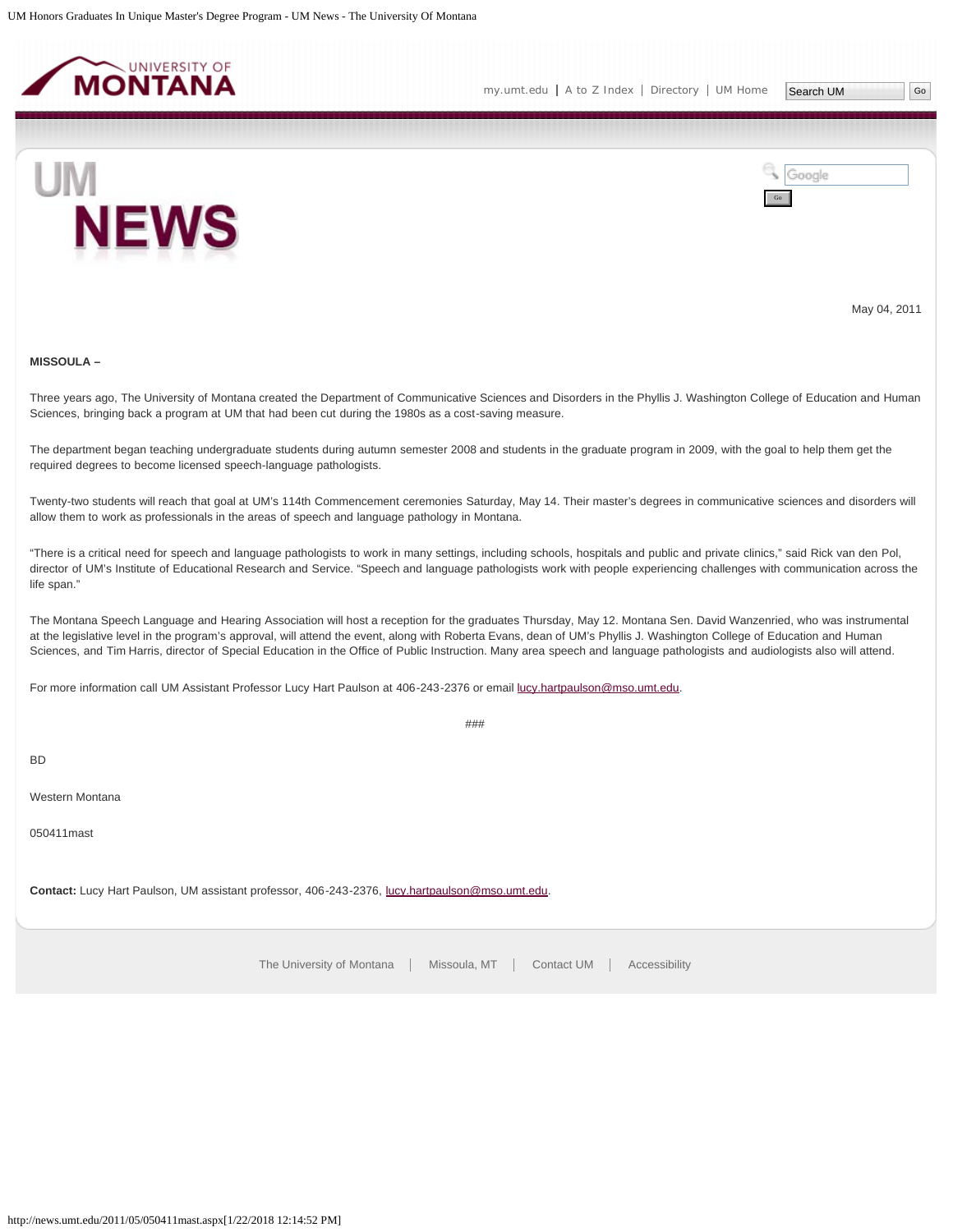<span id="page-51-0"></span>



May 04, 2011

# **MISSOULA –**

The Montana Broadcast Association and the Greater Montana Foundation announced two student productions from the Radio-Television Department in the School of Journalism at The University of Montana as finalists for the 2011 "EB" Awards. "Montana Journal: Patrolling the Big Sky" is nominated for non-commercial television program of the year, and "Profiles in Diversity" for non-commercial radio program of the year.

Seniors in the Radio-Television Department produced the half-hour Montana Journal program, which aired on MontanaPBS and highlights the challenges and thrills of being a highway patrol officer in Montana. Adjunct professor Kagan Yochim, a producer and director at MontanaPBS, taught the class and supervised the student team.

"Profiles in Diversity," produced by juniors and seniors in Associate Professor Denise Dowling's advanced audio course, aired on KBGA College Radio this spring. The program comprised rich and diverse personality profiles of Missoulians.

Only two finalists are named in each category for the "EB" Awards, and student work competes against professional broadcast programs. The awards are named in honor of pioneer Montana broadcaster Edmund B. "EB" Craney and given annually at the MBA Convention slated for June 25-26 in Big Sky.

###

For more information, call the School of Journalism at 406-243-4001.

CM

**State** 

050411ebaw

**Contact:** UM School of Journalism, 406-243-4001, .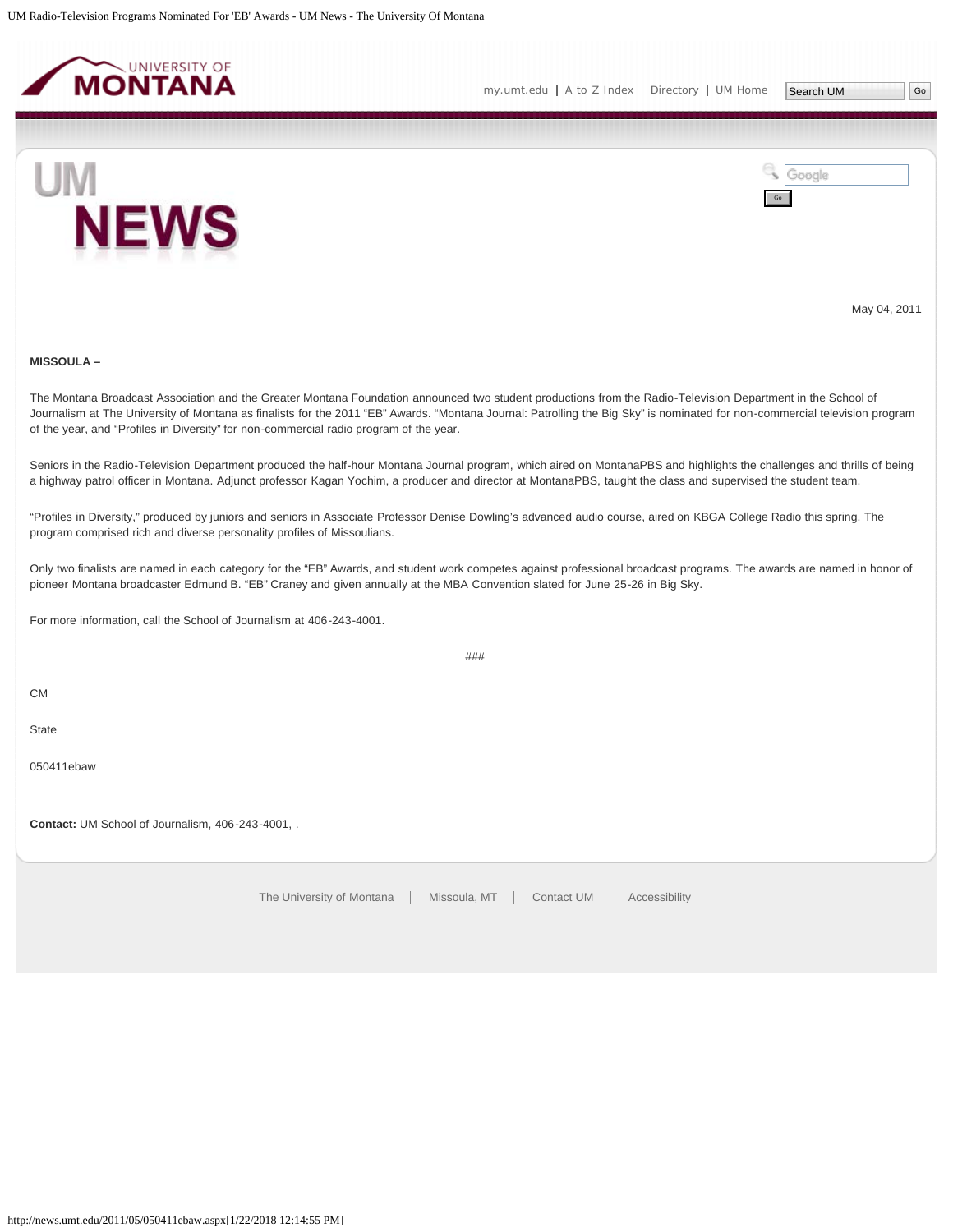<span id="page-52-0"></span>



May 03, 2011

#### **MISSOULA—**

More than 3,000 graduates and degree candidates are invited to participate in the 114th Commencement ceremonies at The University of Montana on Saturday, May 14.

Events kick off with a free continental breakfast from 7 to 8:30 a.m. in the University Center Atrium hosted by UM President Royce Engstrom for graduates and their families.

The general ceremony for UM's professional schools, the College of Arts and Sciences and the College of Technology will begin at 10 a.m. in Washington-Grizzly Stadium. The stadium opens at 8 a.m. Guests should be seated in the westside seating area by 9:30 a.m. No tickets are required.

Students will meet at 8:45 a.m. on the UM Oval to line up for the general ceremony and should look for signs to locate their departments. Faculty members, students and the platform party will begin a formal march from the Oval to Washington-Grizzly Stadium at 9:30 a.m.

UM will present Honorary Doctor of Humane Letters degrees to Tom Brokaw, one of the most trusted and respected figures in broadcast journalism, and Bernard Osher, founder and treasurer of the Bernard Osher Foundation, which seeks to improve quality of life through support of higher education and the arts. Brokaw also will be the Commencement speaker.

Following the general Commencement ceremony, attendees will disperse to various campus locations for individual departmental and college ceremonies. Individual ceremonies for the College of Arts and Sciences and the College of Technology begin at noon. Individual ceremonies for professional schools begin at 2 p.m.

Commencement weekend concludes with the ROTC Commissioning at 4 p.m. on the Schreiber Gymnasium west lawn.

Shuttles to and from campus will run from 7:25 a.m. to 4:30 p.m. Saturday from Park-N-Ride lots located on South Avenue at the Lewis and Clark Transfer Center near Dornblaser Stadium and at 1122 E. Broadway near the wind turbine.

More details about UM Commencement events, shuttle schedules and maps are on the Registrar's Office website at <http://www.umt.edu/registrar/students/GraduationInfo1.aspx>.

###

BD Western Montana, dailies 050311comm

**Contact:** Paulette Nooney, UM Registrar's Office, 406-243-2422, [paulette.nooney@umontana.edu.](mailto:paulette.nooney@umontana.edu)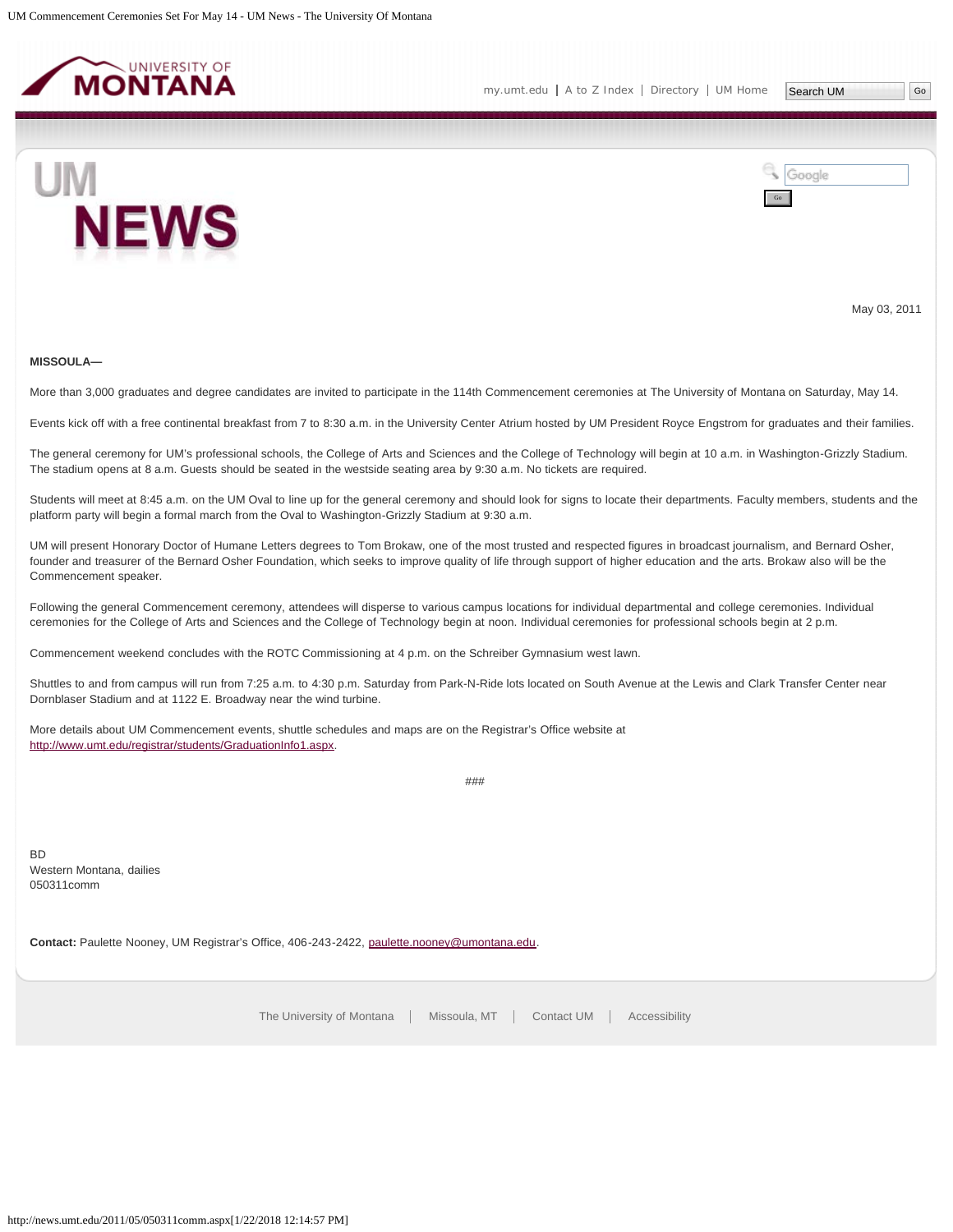<span id="page-53-0"></span>



May 03, 2011

## **MISSOULA –**

Artwork created by nurses at St. Patrick Hospital and Health Sciences Center will be on display from 4 to 7 p.m. Friday, May 6, in the Broadway Building Foyer, located at 500 W. Broadway St. in Missoula. This event is free and open to the public.

The First Friday event, sponsored by The Learning Center at St. Pat's and the Institute of Medicine and Humanities, also will feature refreshments, craft activities and live music by Darah Fogarty. It serves as the kickoff for National Nurses Week, Friday through Thursday, May 6-12.

"Nursing is an art, and our nurses are artists," said the Learning Center's Maurika Wells. "The Nurses' Art Gallery is a great way to highlight our nursing staff as creative individuals who do beautiful works outside of the hospital as well as while working with our patients. Hosting First Friday at St. Patrick Hospital also is a great way to bring art, joy and humanity to the hospital setting."

The Learning Center is St. Patrick Hospital's centralized education department with a mission to inspire excellent patient care, staff development and community well-being through learning and innovation. The **Institute of Medicine and Humanities** is a joint program of The University of Montana and St. Patrick Hospital and Health Sciences Center that aims to integrate the expertise, insights and approaches of the humanities into broad human and community health issues.

For more information call Megan Twohig, IMH program coordinator, at 406-243-4576, or email [mtwohig@saintpatrick.org.](mailto:mtwohig@saintpatrick.org)

###

MT/als Local 050311nrse

**Contact:** Megan Twohig, program coordinator, Institute of Medicine and Humanities, 406-243-4576, [mtwohig@saintpatrick.org.](mailto:mtwohig@saintpatrick.org)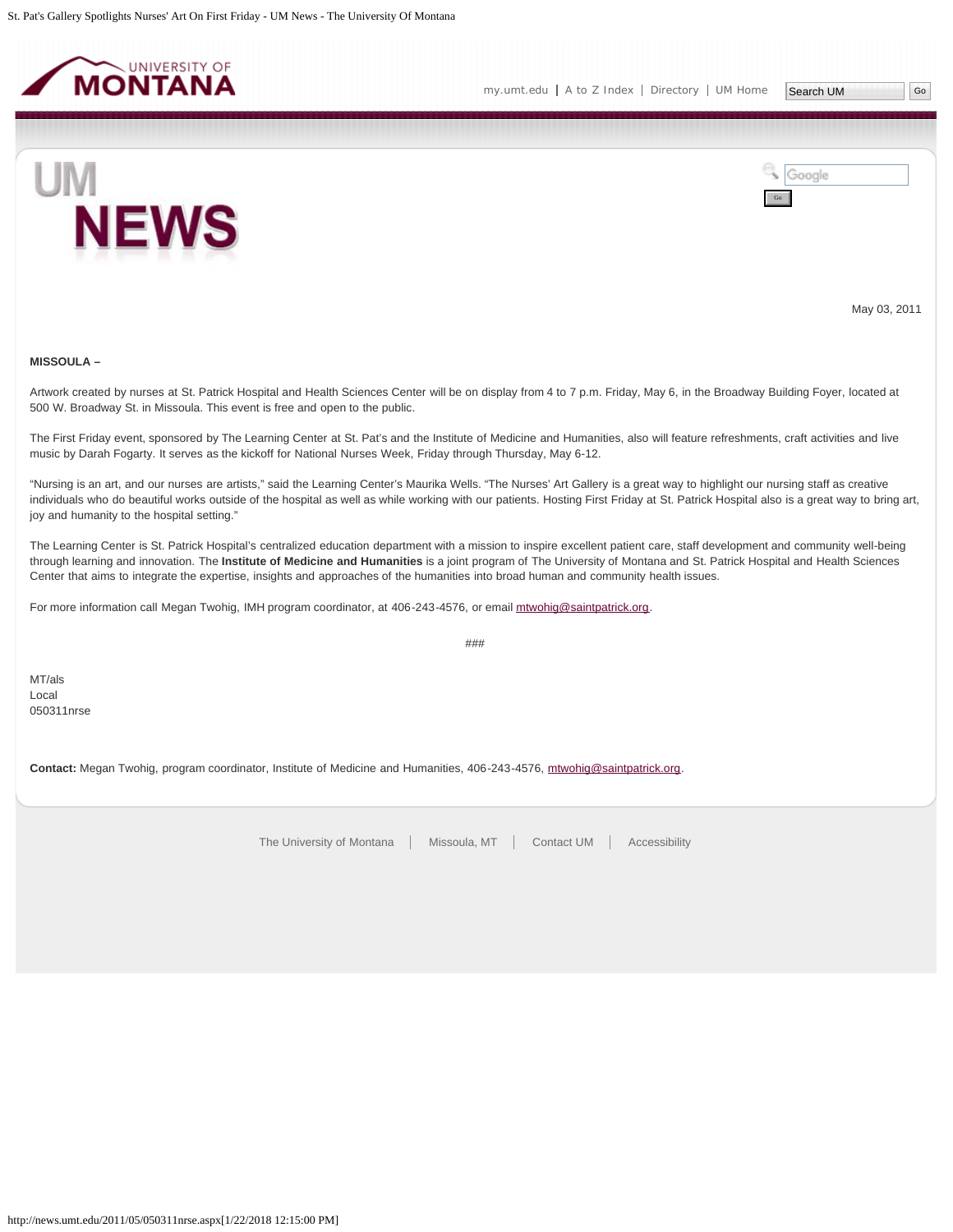<span id="page-54-0"></span>



May 03, 2011

# **MISSOULA –**

Faculty members from The University of Montana's Central and Southwest Asian Studies Center will speak Wednesday, May 4, at UM about the recent killing of Osama bin Laden.

"Death of Osama bin Laden and its Impact on U.S. Foreign Policy in the Islamic World" will be held from noon to 1 p.m. in the University Center Theater. The event is free and open to the public.

Presenters will discuss the role of Pakistan, the impact on the war on terrorism and U.S. military efforts in Afghanistan against the Taliban. UM Associate Provost for International Programs Mehrdad Kia will lead the discussions.

For more information call Brian Lofink of the Central and Southwest Asian Studies Center at 406-243-2299 or email [brian.lofink@umontana.edu.](mailto:brian.lofink@umontana.edu)

###

BD Local 050311osam

Contact: Brian Lofink, UM International Programs, 406-243-2299, [brian.lofink@umontana.edu.](mailto:brian.lofink@umontana.edu)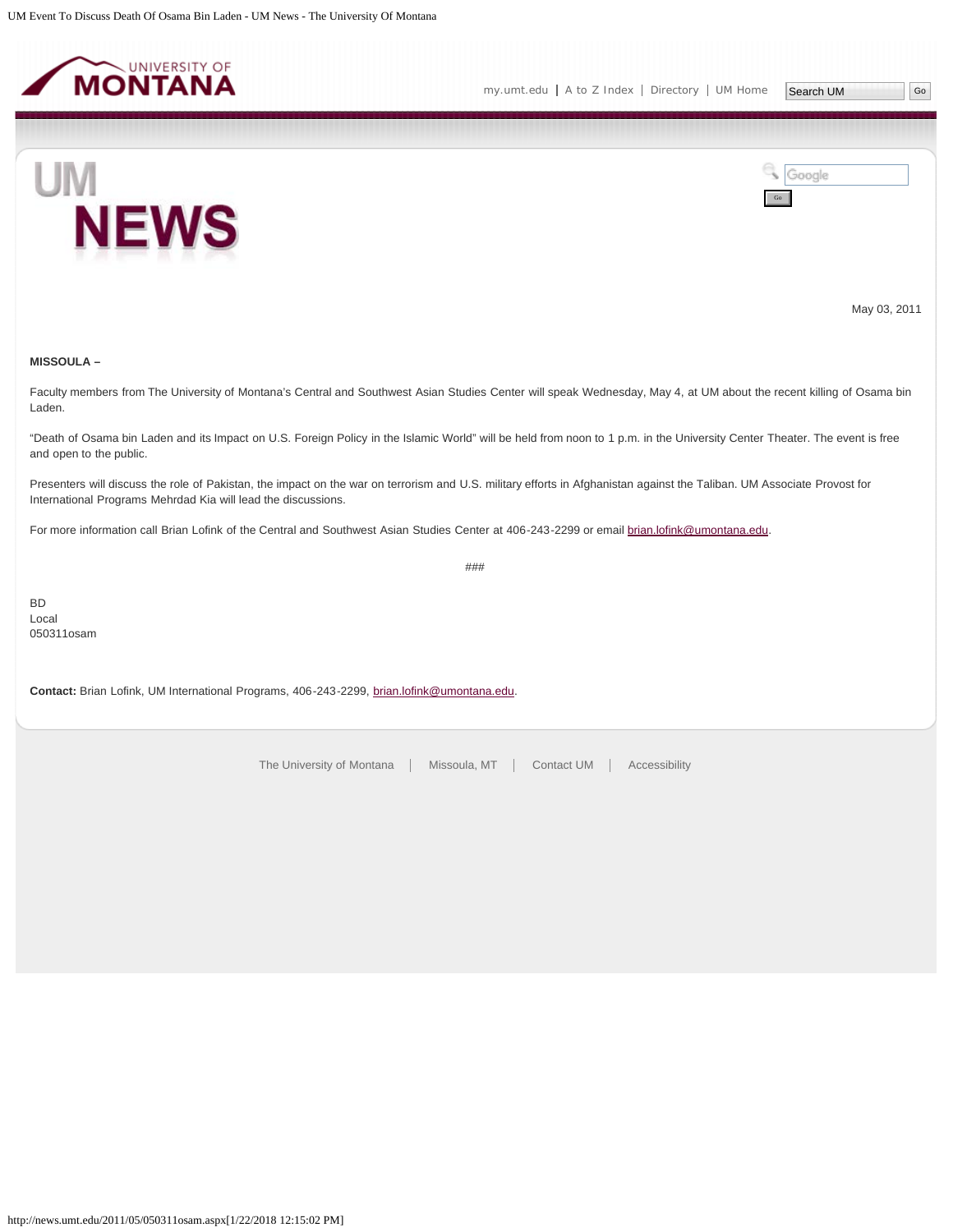<span id="page-55-0"></span>



May 02, 2011

#### **MISSOULA –**

University of Montana students are encouraged to apply for Fulbright grants for international study and research and English teaching assistantships abroad.

The Institute of International Education, in cooperation with the U.S. Department of State and the J. William Fulbright Foreign Scholarship Board, has announced the launch of the 2012-13 U.S. Student Program competition. The program awards more than 1,500 grants annually and currently operates in more than 140 countries. Fulbright English teaching assistantships now are available to more than 50 countries.

The grants generally provide funding for round-trip travel, maintenance for one academic year, health and accident coverage, and full or partial tuition.

Applicants to the Fulbright program must be U.S. citizens at the time of application and hold a bachelor's degree or the equivalent by the beginning of the grant. In the creative and performing arts, four years of professional training or experience meets this basic eligibility requirement.

Students currently enrolled at UM should call Professor Liz Ametsbichler, UM Fulbright program adviser, at 406-243-5001 or email [elizabeth.ametsbichler@umontana.edu](mailto:elizabeth.ametsbichler@umontana.edu) for information.

UM students wishing to apply must submit applications electronically and in hard copy by Monday, Sept. 26, to meet the UM campus deadline. Interested students are encouraged to begin the application process in late spring or early summer and should call or e-mail Ametsbichler or visit the Fulbright website at [http://www.fulbrightonline.org](https://messaging.umt.edu/exchweb/bin/redir.asp?URL=http://www.fulbrightonline.org) for more details.

The Fulbright U.S. Student Program does not require applicants to be currently enrolled in a college or university. The program also encourages applications from young professionals interested in an international experience.

###

BD

Campus

050211fulb

**Contact:** Liz Ametsbichler, UM professor and Fulbright program adviser, 406-243-5001, [elizabeth.ametsbichler@umontana.edu.](mailto:elizabeth.ametsbichler@umontana.edu)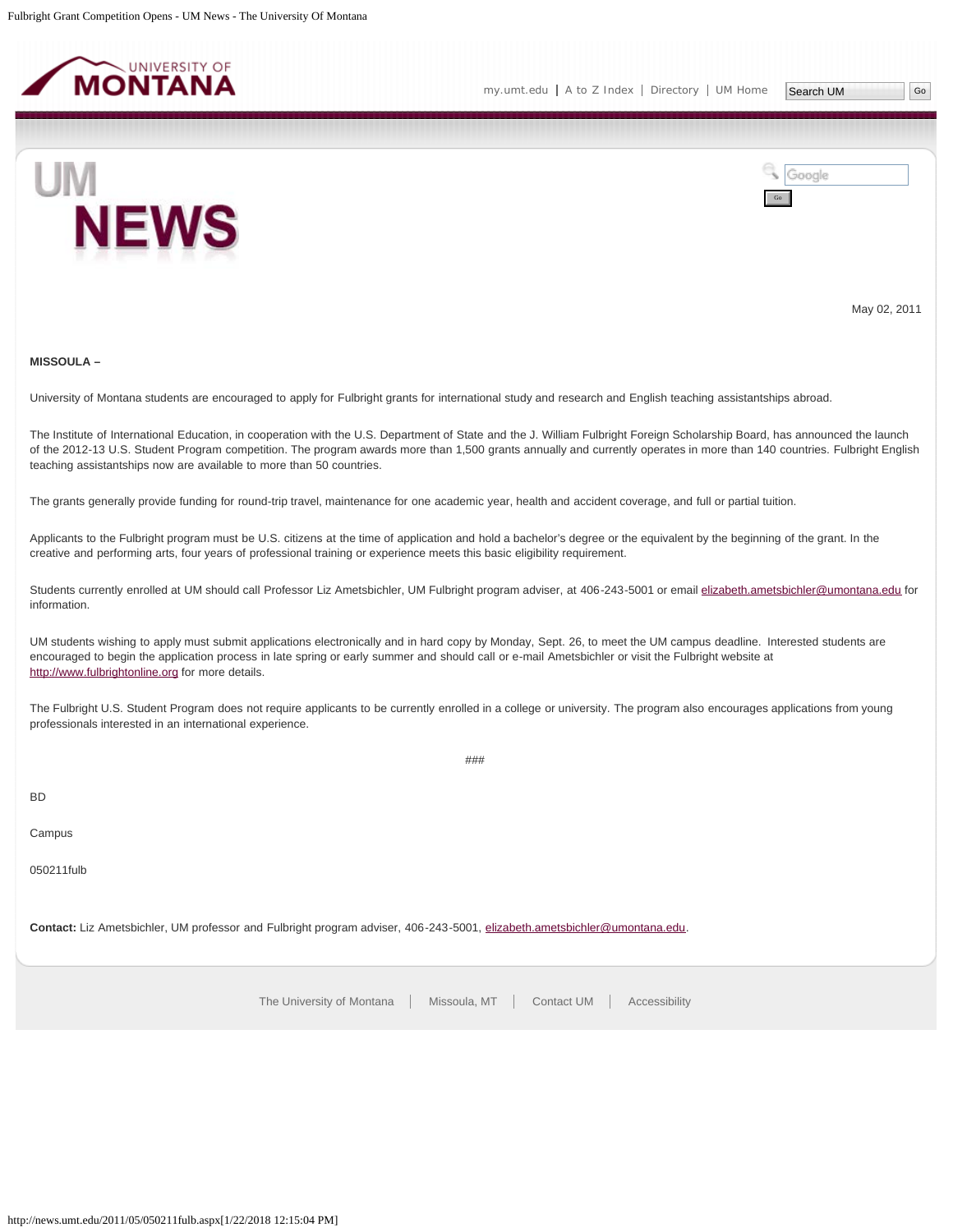<span id="page-56-0"></span>



May 02, 2011

# **MISSOULA —**

A University of Montana student who rounds up fellow students and partners them with local nonprofits that need help has been honored by Campus Compact as a Newman Civic Fellow.

Annemiek Wilson, described as "an incredibly engaged student both on campus and in the Missoula community," received the award, named in honor of Frank Newman, a founder of Campus Compact. Wilson, a native of Forest Grove, Ore., is among the inaugural group of 135 students from 30 states to win the award.

A junior majoring in broadcast journalism and minoring in history, Wilson is active with the UM Office for Civic Engagement, where she serves as the volunteer and events coordinator. Her work has increased the ability for dozens of nonprofit organizations to provide services to the most vulnerable Missoula citizens.

In addition Wilson serves as the student volunteer coordinator for UM's Service Saturdays, is president of the Volunteers in Action student group, assists with the Rotaract club and teaches at a YMCA soccer camp.

Campus Compact is a national coalition of more than 1,100 colleges and university presidents, representing some 6 million students, who are committed to fulfilling the civic purposes of higher education to improve community life and to educate students for civic and social responsibility.

Through the Newman Civic Fellow Awards, college and university presidents acknowledge students with the ability and motivation to create lasting change in their local communities.

 $#HH$ 

RM

Local

050211camp

**Contact:** Andrea Vernon, director, UM Office for Civic Engagement, 406-243-5159, [andrea.vernon@mso.umt.edu.](mailto:andrea.vernon@mso.umt.edu)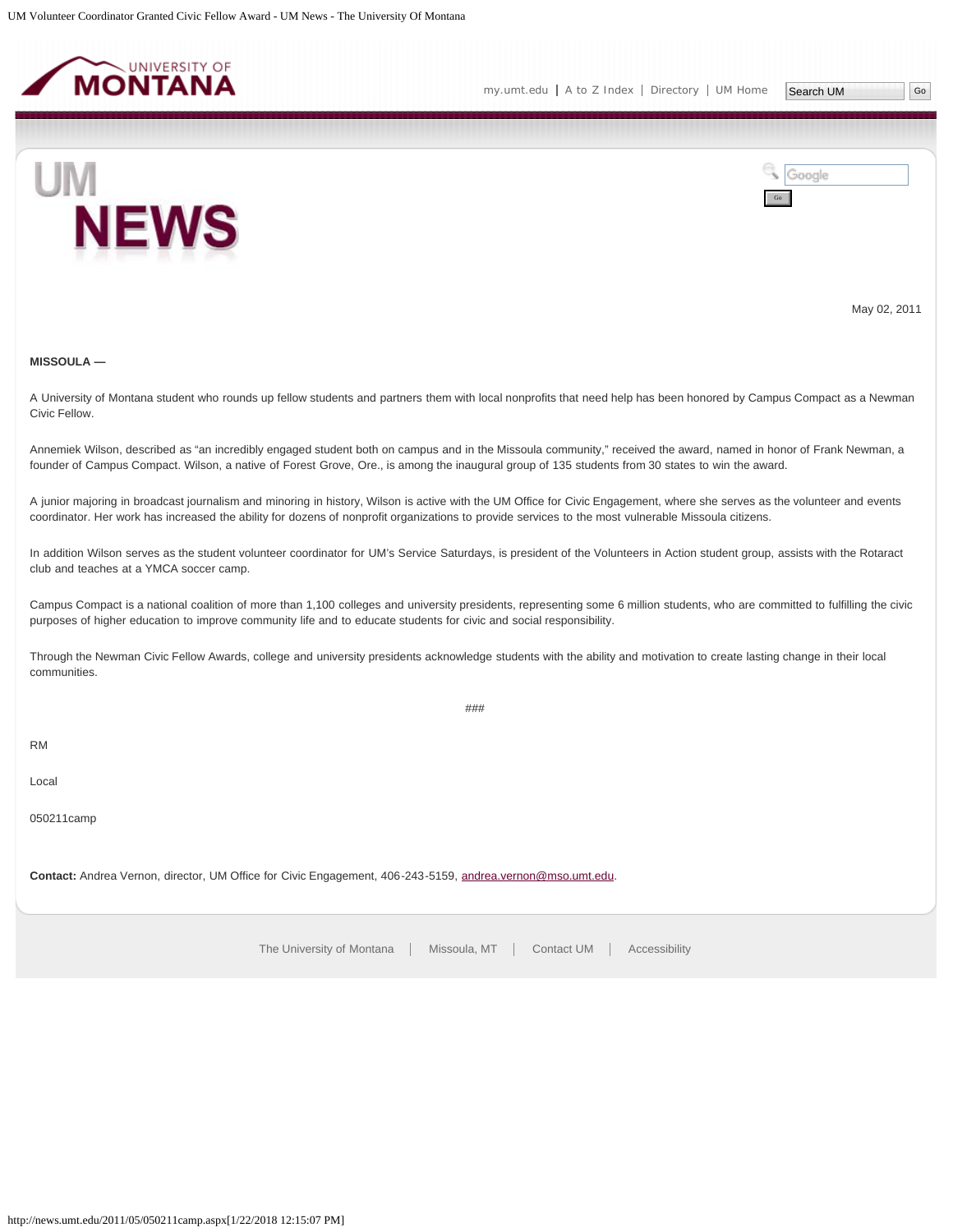<span id="page-57-0"></span>



May 02, 2011

#### **MISSOULA –**

Montana's nursing home population decreased by nearly 20 percent between 2000 and 2010, which is surprising since the state's population is growing older, according to a University of Montana researcher.

As Montana's population ages, it seems as if the number of Montana residents living in nursing homes would increase, said Jim Sylvester, an economist at UM's Bureau of Business and Economic Research. However, the nursing home population declined from 6,470 to 5,200, according to the 2010 census.

The nursing home decline can be explained by the fact that older people now have more options for housing, Sylvester said. Instead of moving into nursing homes, older Montanans may choose to live in housing communities that have apartments, rooms with limited care, Alzheimer's units and skilled nursing units – often in the same building.

For the 2010 census, these housing communities were classified as housing units instead of group quarters, the category that represents those living in nursing homes, he said.

In addition, many rural community medical clinics have both a medical and long-term care facility. The U.S. Census Bureau definitions do not take this into account when deciding whether a facility fits into the group quarters category, Sylvester said.

Group quarters are places where people live or stay in a group living arrangement, which are owned or managed by organizations that provide housing and/or services for the residents. Group quarters are broken into two categories: institutional and noninstitutional. Institutional group quarters include nursing homes and correctional facilities, while noninstitutional group quarters include college dorms, group homes, military barracks and Hutterite colonies.

The latest census data reveal that the Montana group quarters population grew from 24,762 in 2000 to 28,849 in 2010, a 16.6 percent increase.

"Group quarters data are important in that the people who reside in them usually have different demographic characteristics from the household population," Sylvester said. "For example, nursing homes house the elderly; college dorms are full of young people."

From 2000 to 2010, the state's institutional population declined by 1.2 percent, a difference of 139 persons. While the nursing home population declined, the prison population grew 54 percent from 4,124 to 6,358.

During the same period, noninstitutional group quarters increased from 12,624 to 16,920 persons, a 33 percent increase. The college dorm population increased 18 percent, and other noninstitutional populations increased 50 percent.

"The larger student population in college dorms reflects the larger number of college-age young people in the general population," Sylvester said. "The increase in other noninstitutional group quarters is primarily due to growth in small group homes throughout the state and Hutterite colonies in eastern Montana."

For more information call the UM Bureau of Business and Economic Research at 406-243-5113 or visit the U.S. Census Bureau website at [http://www.census.gov](http://www.census.gov/). Jim Sylvester is Montana's representative to the U.S. Census Bureau's Federal-State Cooperative for Population Estimates.

JS/bd

Western Montana, state dailies

050211bber

###